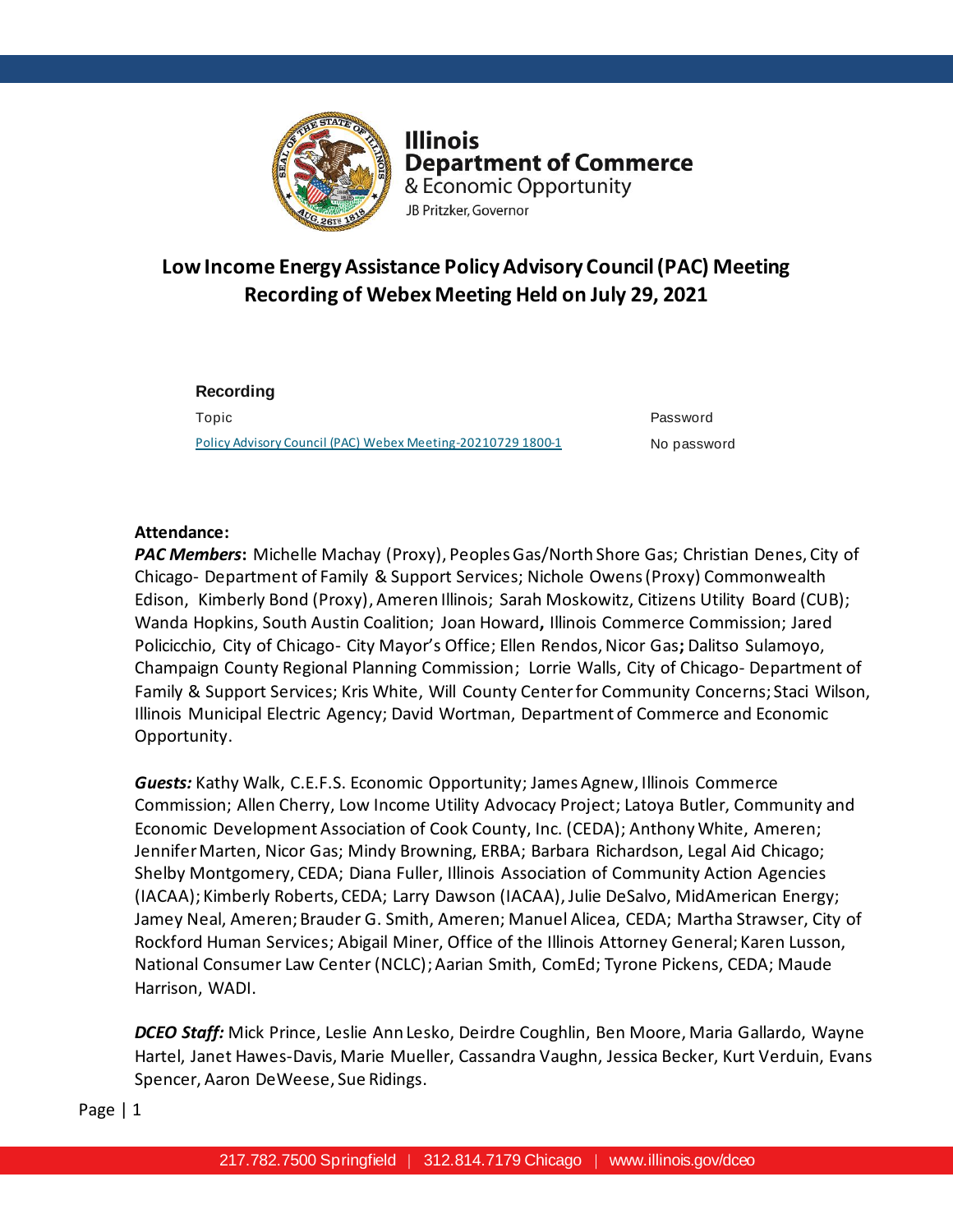# **Policy Advisory Council (PAC) Webex Meeting Transcript July 29, 2021**

#### WEBVTT

#### 1

Maria Gallardo 00:15:28.755 --> 00:15:48.291

Thank you David. Good afternoon. Everyone I will take the pack members. Roll call. I will name your name. Please let us know if your dress and we are also watching the, the chat. So the 1st person baron from people.

### 2

Maria Gallardo 00:15:53.000 --> 00:16:05.055 I see Michelle, that type her name. So, Michelle, for now, we're gonna take your name as the proxy Christian.

#### 3

Maria Gallardo 00:16:05.239 --> 00:16:15.284 And from Denny's, from city of Chicago, the Department of family and support services, a Jason Decker from comment.

# 4

Nichole Owens 00:16:19.244 --> 00:16:21.764 To be in a call from comment.

#### 5

Maria Gallardo 00:16:22.694 --> 00:16:29.474 Oh, hi, Nicole. So, are you going to be serving as a proxy today?

#### 6

Nichole Owens 00:16:30.524 --> 00:16:31.724 No, I'm on the pack now.

# 7

Maria Gallardo 00:16:32.834 --> 00:16:37.634 Oh, okay. Okay. Okay. So I'm sorry I didn't have that. That change. I apologize.

#### 8

Maria Gallardo 00:16:49.640 --> 00:16:49.850 You know.

#### 9

Maria Gallardo 00:16:52.184 --> 00:16:52.514 Yeah.

#### $1<sub>0</sub>$

Page | 2 Kim Bond 00:16:54.464 --> 00:16:55.754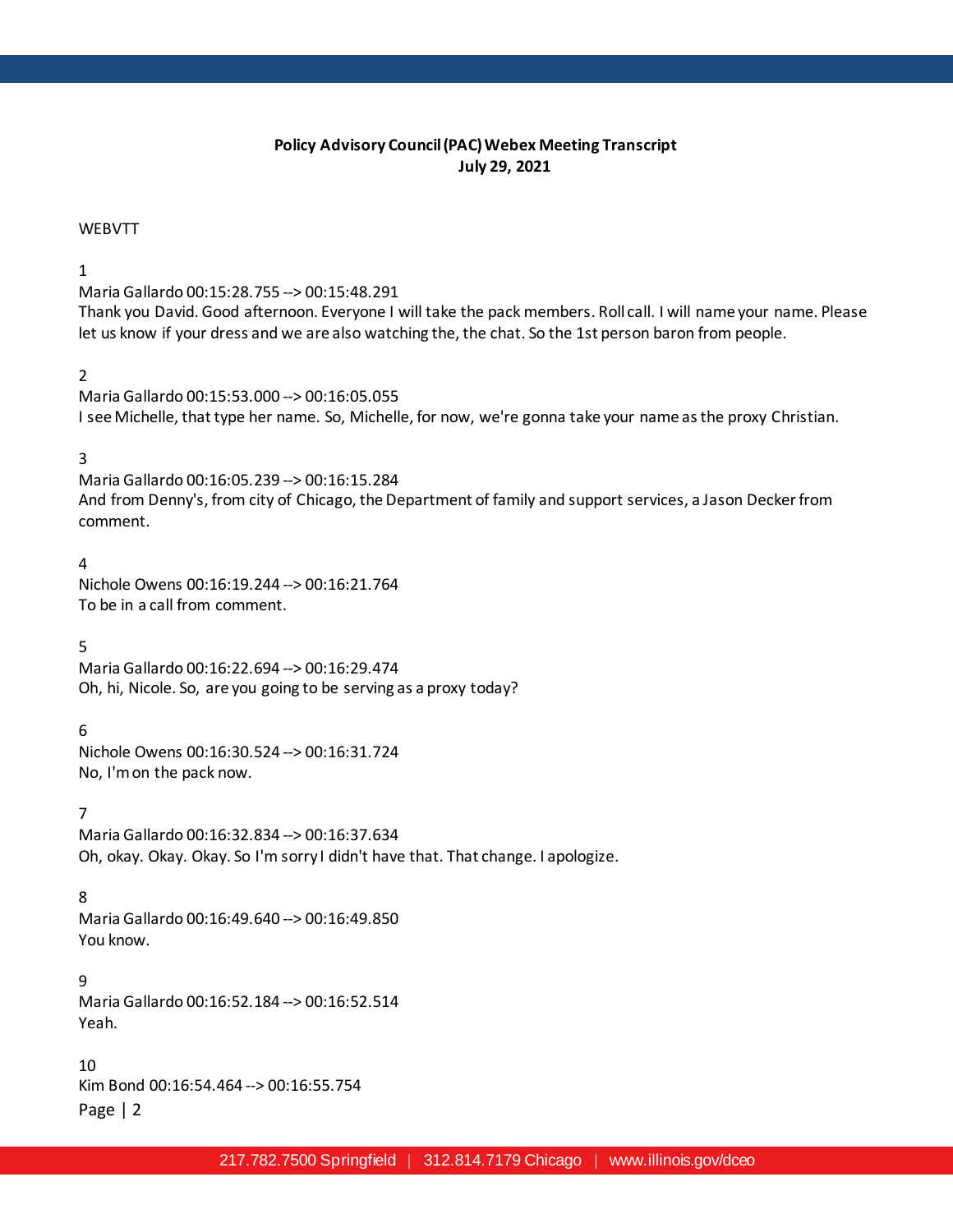Yes, I'll service.

### 11

Maria Gallardo 00:16:56.414 --> 00:17:05.264 Perfect. Okay. Thank you. So much. We have a barber, a skilled send from the Illinois area agency on aging.

# 12

Maria Gallardo 00:17:08.024 --> 00:17:11.864 Then we have, uh, 1, the Hopkins from self esteem.

# 13

Maria Gallardo 00:17:15.194 --> 00:17:19.484 Okay, then we have Joan Howard from the Commerce Commission.

# 14

Maria Gallardo 00:17:22.784 --> 00:17:24.494 I think I saw Joan.

# 15

Joan Howard 00:17:26.144 --> 00:17:27.553 Maria, yes, thank you.

16 Maria Gallardo 00:17:27.793 --> 00:17:28.874 Okay, thank you John.

# 17

david wortman 00:17:29.174 --> 00:17:32.204 Did you also see that Wanda is a.

# 18

Maria Gallardo 00:17:32.774 --> 00:17:41.834 Oh, I did not see her. Okay so I'm getting her here. Um, then we have a rough card from the Illinois retail.

# 19

Maria Gallardo 00:17:41.984 --> 00:17:42.974 Association.

# 20

Maria Gallardo 00:17:45.104 --> 00:17:50.384 We have Jared police issue city of Chicago city namiars office.

# 21

Jared Policicchio, City of Chicago, he/him 00:17:52.640 --> 00:17:52.940 Here.

# 22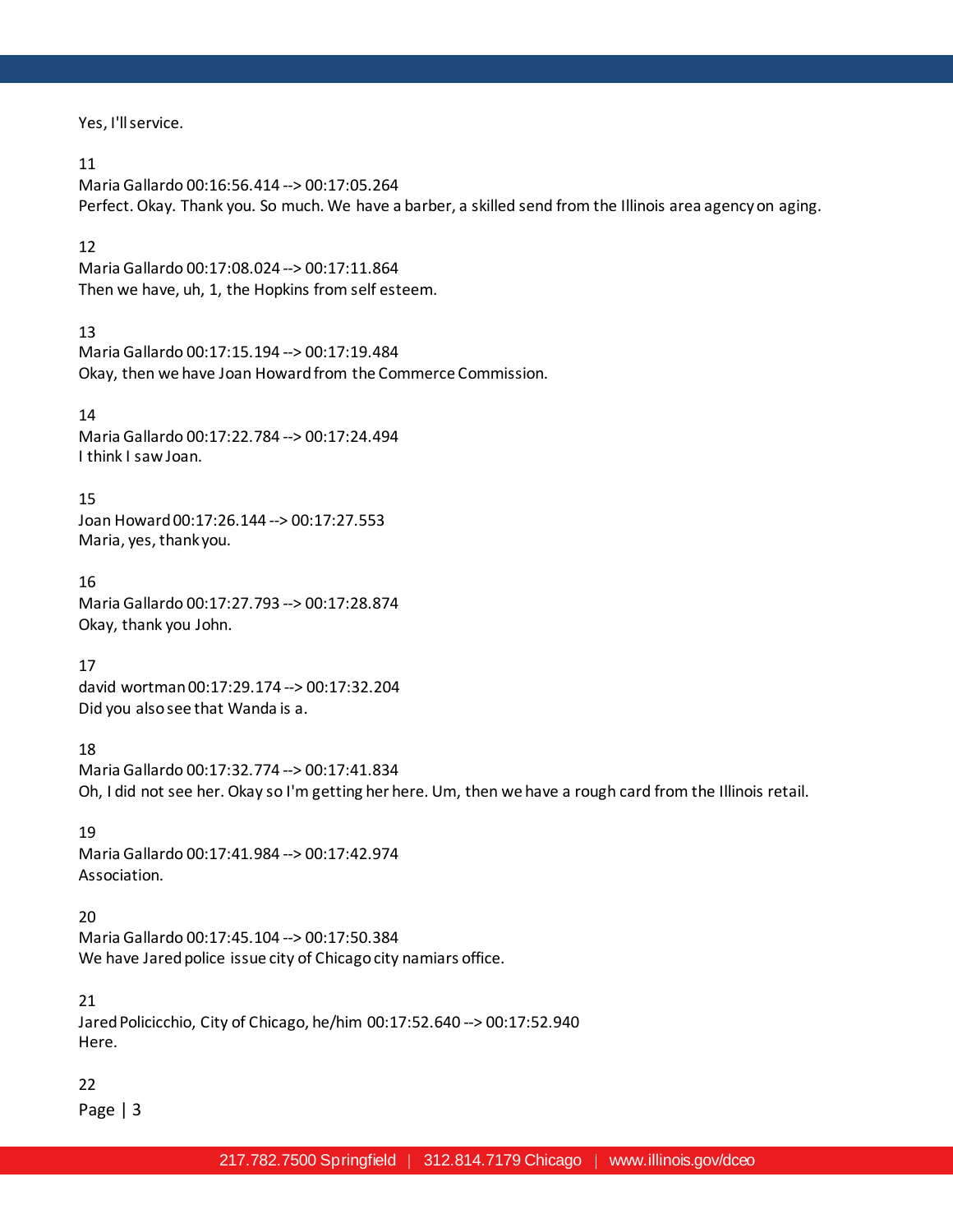Maria Gallardo 00:17:53.505 --> 00:17:59.055 Okay, thank you so much. We have redness from night for guests.

# 23

Jen Marten 00:18:01.304 --> 00:18:03.884 Maria, this is gen, Ellen will be joining late.

# 24

Maria Gallardo 00:18:04.484 --> 00:18:12.224 Okay, thank you for letting us know then we have Ryan Robertson from Robertson and.

# 25

Maria Gallardo 00:18:14.294 --> 00:18:19.694 Uh, we have the Lisa, so the from the county and regional planning commission.

# 26

Maria Gallardo 00:18:24.104 --> 00:18:28.784 Then we'll go with Terry editor from the Department of human services.

# 27

Maria Gallardo 00:18:32.414 --> 00:18:43.424 Laurie walls from the city of Chicago. Okay, thank you Laurie. Then we have increased white from wheel county center for community concerns.

28 kwhite 00:18:45.764 --> 00:18:46.754 Yes.

# 29

Maria Gallardo 00:18:47.144 --> 00:19:05.354 Hi, Chris, thank you. Then we have a Stacy Wilson from Illinois, municipal electric agency. I see her. She type her name on the chat. Thank you. Stacy. We have Kevin, right? The signee representing independent.

# 30

Maria Gallardo 00:19:05.865 --> 00:19:25.605 Energy providers, and we have David from the Department of commerce, seeing the chat that Kristin Danny is from city of Chicago type his name. So thank you, Christine and the other PAC member that has.

# 31

Maria Gallardo 00:19:25.879 --> 00:19:27.164 Identify themselves.

32 Maria Gallardo 00:19:40.760 --> 00:19:42.975 Sarah, we have your name.

# 33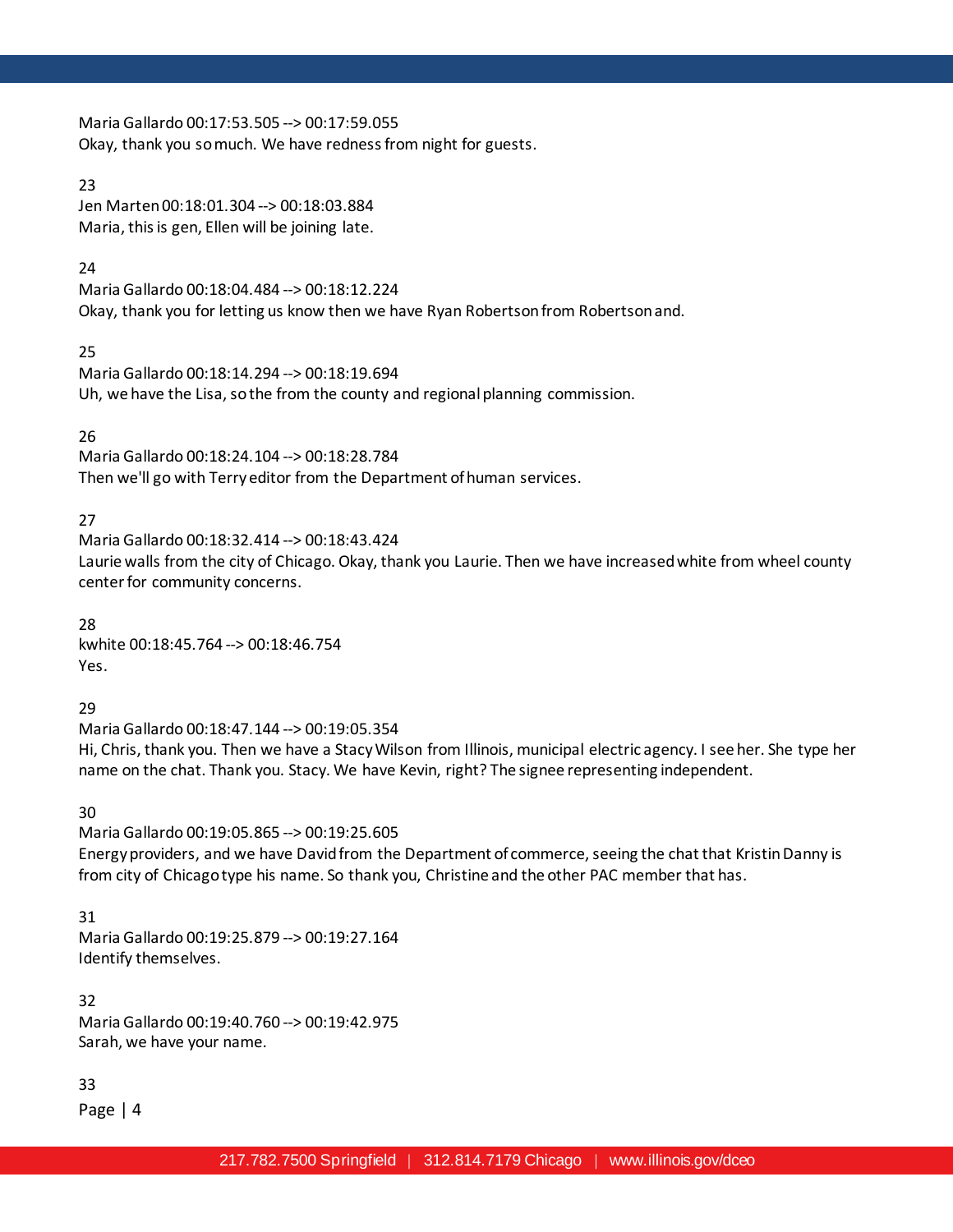Maria Gallardo 00:19:48.284 --> 00:19:57.494 Okay, so David, we have 11 members today that so far I've accounted so I'll turn it back to you.

34 david wortman 00:19:58.274 --> 00:20:00.434 That's 11 out of 20 I believe.

# 35

Maria Gallardo 00:20:01.154 --> 00:20:02.384 Out of 19.

36 david wortman 00:20:02.894 --> 00:20:05.234 19, so, 11 out of 19 so we do have.

# 37

david wortman 00:20:05.264 --> 00:20:25.394

Quorum so we're doing all that this meeting, because we are doing the state plan, which will require a vote that's later in the meeting, but we didn't need a quorum to do that. So that's good to know. So, we will move on to the next item, which is approval of the minutes of the 20.

# 38

david wortman 00:20:25.544 --> 00:20:45.525

April 200929th meeting the last quarterly meeting, and I actually this week went out and watched that full video to remember what was going on with the app. So I can verify that the video was out there and the transcript as well. But I would take a.

# 39

david wortman 00:20:45.585 --> 00:20:51.045 In a 2nd, to approve those documents anyone on the back.

40

kwhite 00:20:52.605 --> 00:20:53.655 This is Chris.

# 41

david wortman 00:20:54.135 --> 00:20:54.915 Thank you Chris.

# 42

Joan Howard 00:21:00.074 --> 00:21:00.494 Power.

# 43

david wortman 00:21:01.064 --> 00:21:17.054

Okay, thank you, John. So move by Chris white. A 2nd, and by Joan how're to approve the minutes from the last meeting the documents, the transcript and video so all those in favor say, aye aye and you want to post.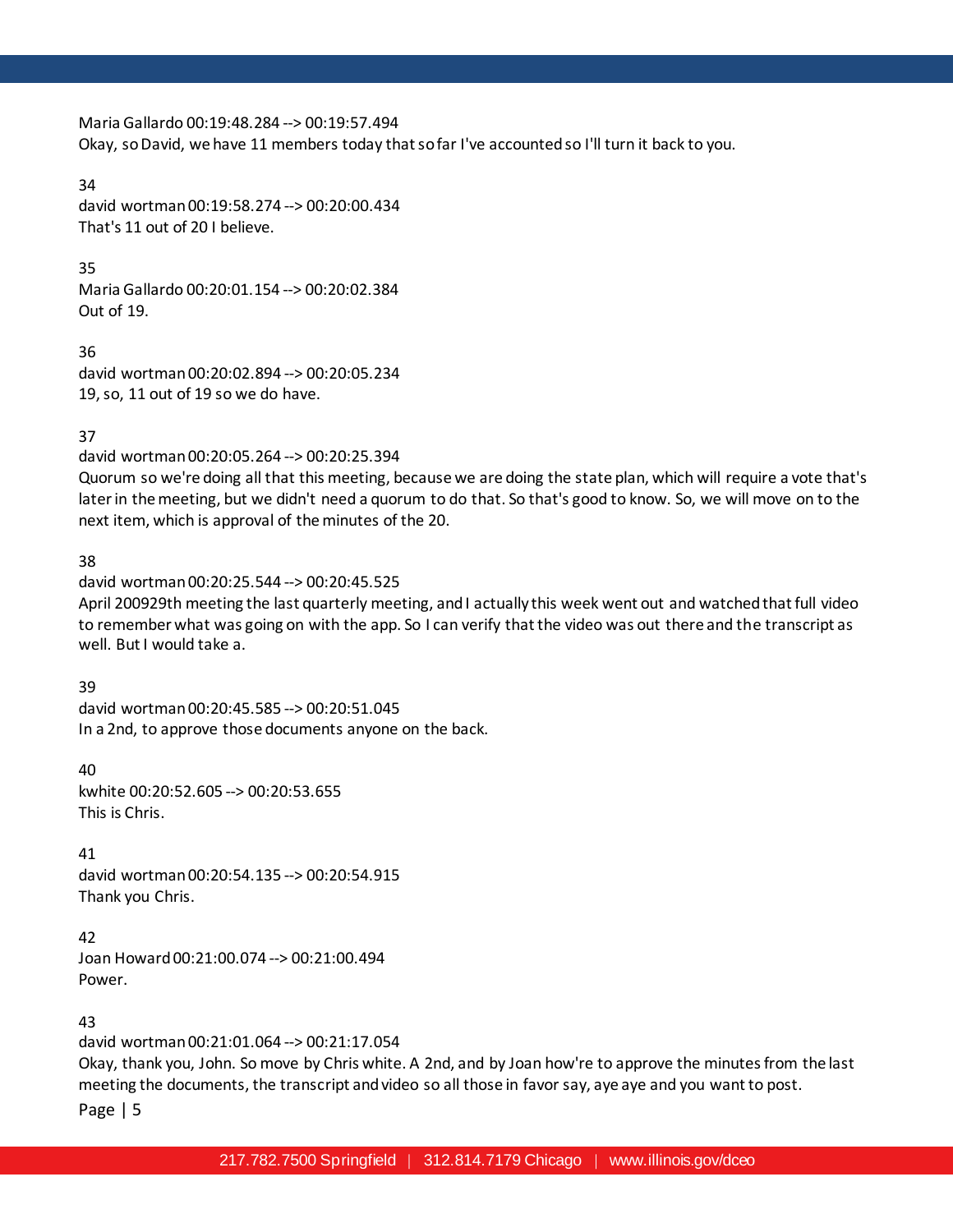david wortman 00:21:17.264 --> 00:21:37.394

Can come up you and say post hearing none we will continue on. So we have a lot to talk about this meeting. There's been a lot that's gone on since the last meeting and we're planning for next year. We're going to look over last year, so we'll jump right?

# 45

david wortman 00:21:37.399 --> 00:21:57.164

Into it, the packed discussion items, we got up there on the screen, we're going to switch it a little because the make and Wayne have a meeting that they need to get to here in just a little bit. So, Ben, I'm going to jump you and have you come back and do your 2nd hand off to.

# 46

david wortman 00:21:57.559 --> 00:21:59.504 Nick for the update.

47

Ben Moore 00:22:00.524 --> 00:22:00.884 Okay.

48

Mick Prince 00:22:02.324 --> 00:22:04.244 Thank you, David. Can you hear me? Okay.

49 david wortman 00:22:04.514 --> 00:22:04.934 Huh.

50

Mick Prince 00:22:05.684 --> 00:22:17.696 Okay, great. So, in the production report that was sent out earlier in the week, it shows our actual production for program year 20.

51

Mick Prince 00:22:36.180 --> 00:22:56.335

How much carry over to consider so we still got a long ways to go with production. We're not where we want as far as unit count goes, but we're hoping that, you know, that we're somewhat out of the.

# 52

Mick Prince 00:22:56.454 --> 00:23:16.494

Was coded, although it it sounds like things are tightening back up again, but as more folks are being vaccinated, we hope that it's easier to get into homes and we hope that some of the supply chain issues we've seen over the last year and a half are are are easing a little bit and we'll be able to get to.

Page | 6 53 Mick Prince 00:23:17.094 --> 00:23:36.594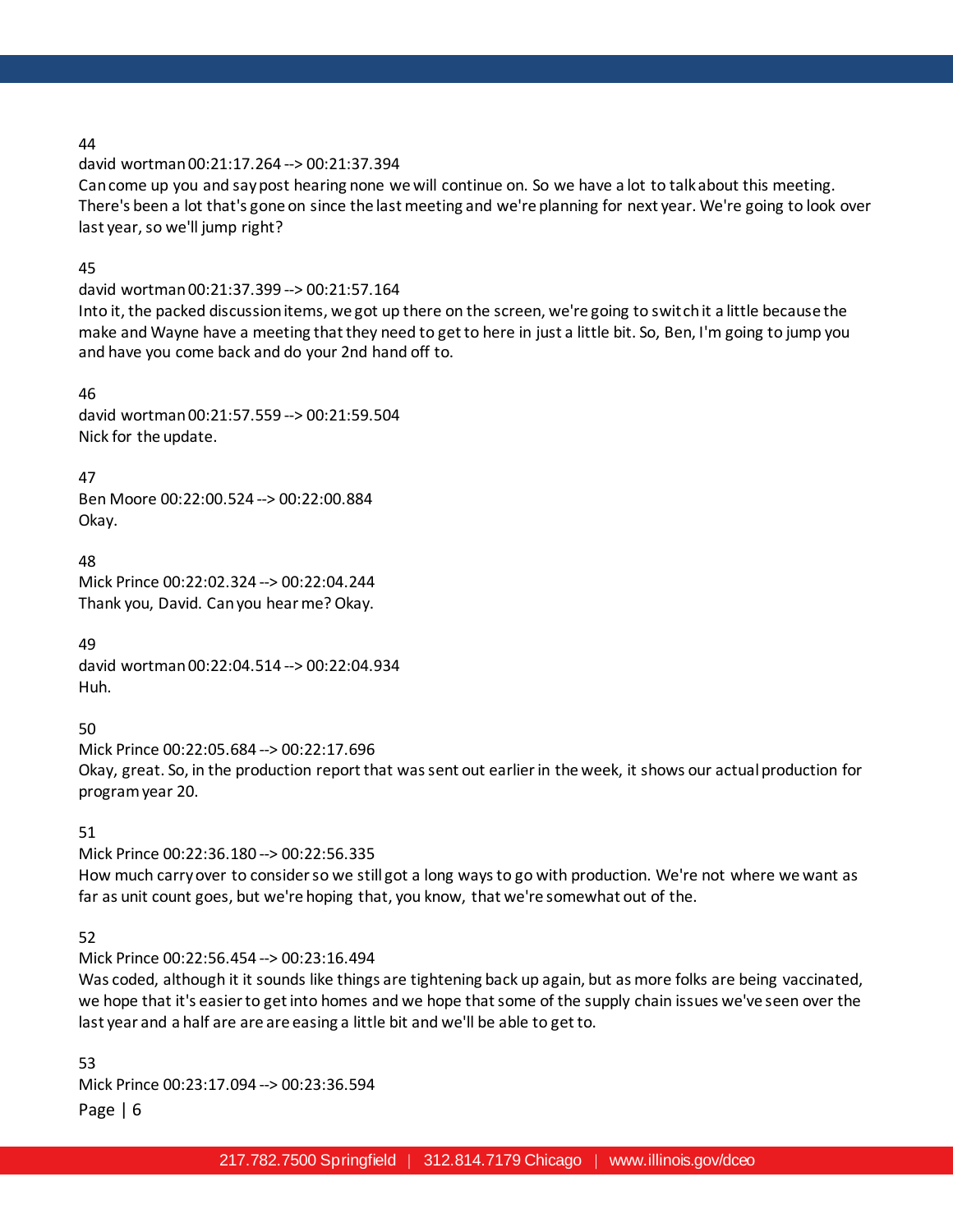The materials needed to do the work, so just a couple of quick updates and we've, we've started working with a contractor on the rebuild of our works database. So really excited about that. We're working. It's.

# 54

# Mick Prince 00:23:36.684 --> 00:23:56.304

Oracle products that we're working with, it's kind of a type product and we're, we're working with apex on the rebuild and we're just doing some information gathering right now and coming up with detailed requirements. But we've been doing that for a decade.

# 55

# Mick Prince 00:23:56.819 --> 00:24:16.974

In preparation for this, and so we've got we've got a lot of good ideas for whether works moving forward. Some folks might be aware there's a potential for whether ization stimulus in the infrastructure bill. We have we don't know.

# 56

# Mick Prince 00:24:16.979 --> 00:24:37.074

Details about that, but I'm told that that's nearing getting closer to being passed anyway. So as soon as we have more information on that, we'll be definitely meeting with the network and planning a ramp up.

# 57

# Mick Prince 00:24:44.600 --> 00:25:04.755

Taking on this year, we're allowing local agencies to provide contractors stipends to attend training, but something, Wayne, and I are excited about hopefully we can get more contractors interested in participating in the program. Another thing that we've done for.

# 58

# Mick Prince 00:25:04.759 --> 00:25:24.181

Agencies is come up with a trade school, tuition reimbursement program. So, local agencies can hire folks that have attended a trade school and do tuition reimbursement up to 15,000 dollars over a 3 year period.

# 59

# Mick Prince 00:25:25.004 --> 00:25:45.074

So, hopefully, we can get some, some folks interested in doing this type of work. Another thing we've done are we're working on right now is we're modifying the current grant with equipment acquisition modifications.

# 60

# Mick Prince 00:25:45.079 --> 00:26:05.218

So, I think we had around 2.5Million dollars that we put out to the network, and they're able to buy some new equipment, new vehicles, blower doors, all the things we required to do, whether ization and that's kind of in prep for the potential.

# 61

# Mick Prince 00:26:05.239 --> 00:26:20.924

For stimulus funding, so that's that's what we're working on. And, like I said, as soon as we know from the more from the infrastructure will be scheduling meetings with the network and and working on ramp up.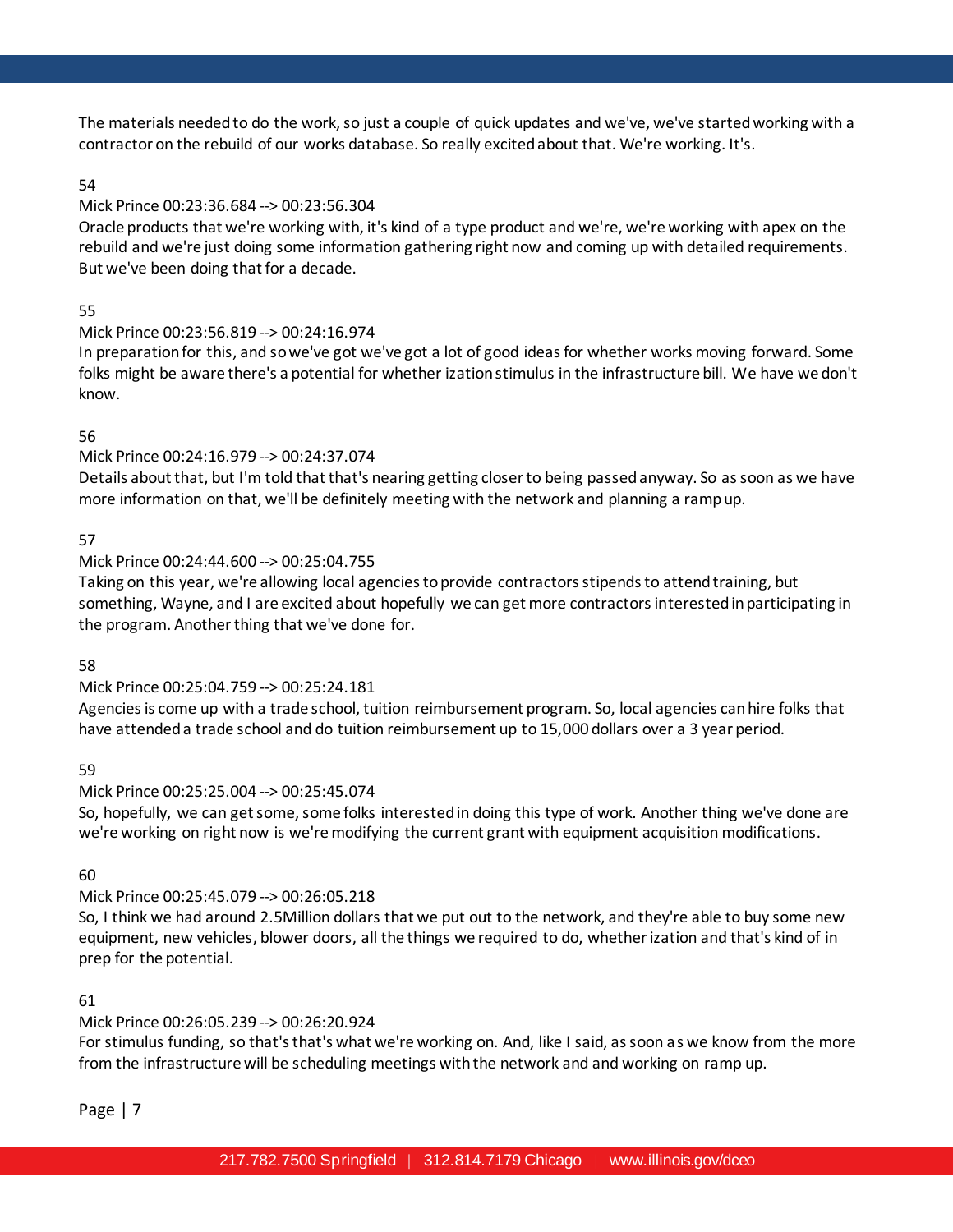Mick Prince 00:26:23.239 --> 00:26:25.574 That's all I've got David. Any questions.

# 63

david wortman 00:26:28.094 --> 00:26:41.714 any questions from the audience i will say that mick had to go first because he's heading straight to a meeting to design the new whether it works system so it is being worked on today

# 64

david wortman 00:26:46.394 --> 00:26:55.034 Okay, if there are no questions, then thank you, Mick. We'll move on to the next item on the agenda, which is a fiscal report from Ben.

# 65

Ben Moore 00:26:56.954 --> 00:26:57.494 Okay.

# 66

Ben Moore 00:26:58.454 --> 00:26:58.724 Thank you.

67 david wortman 00:26:58.994 --> 00:26:59.324 What.

# 68

david wortman 00:27:01.425 --> 00:27:03.285 Where you want the.

# 69

Ben Moore 00:27:03.705 --> 00:27:20.265

Yeah, that's when we start at the top so going to go over the fiscal overview that was distributed to the group, I will say there after we sent it out. I did David, and I noticed a couple changes that needed to be made on this report. So, I'll point those out.

# 70

Ben Moore 00:27:20.894 --> 00:27:40.914 As we go along for, and that information is the same as the reports that were distributed. So, for this is an overview of the activity and in 2021, all the grants haven't been closed out. Yet those are the middle of August close out or do. So.

# 71

Ben Moore 00:27:41.144 --> 00:28:01.112

These numbers are close to final, but there still may be some adjustments as the grants finalized. So, for we had about 37.8Million out to grantees for the 21 program year, and there were about 22Million dollars in expenditure. So that doesn't leave about 15.8 remaining.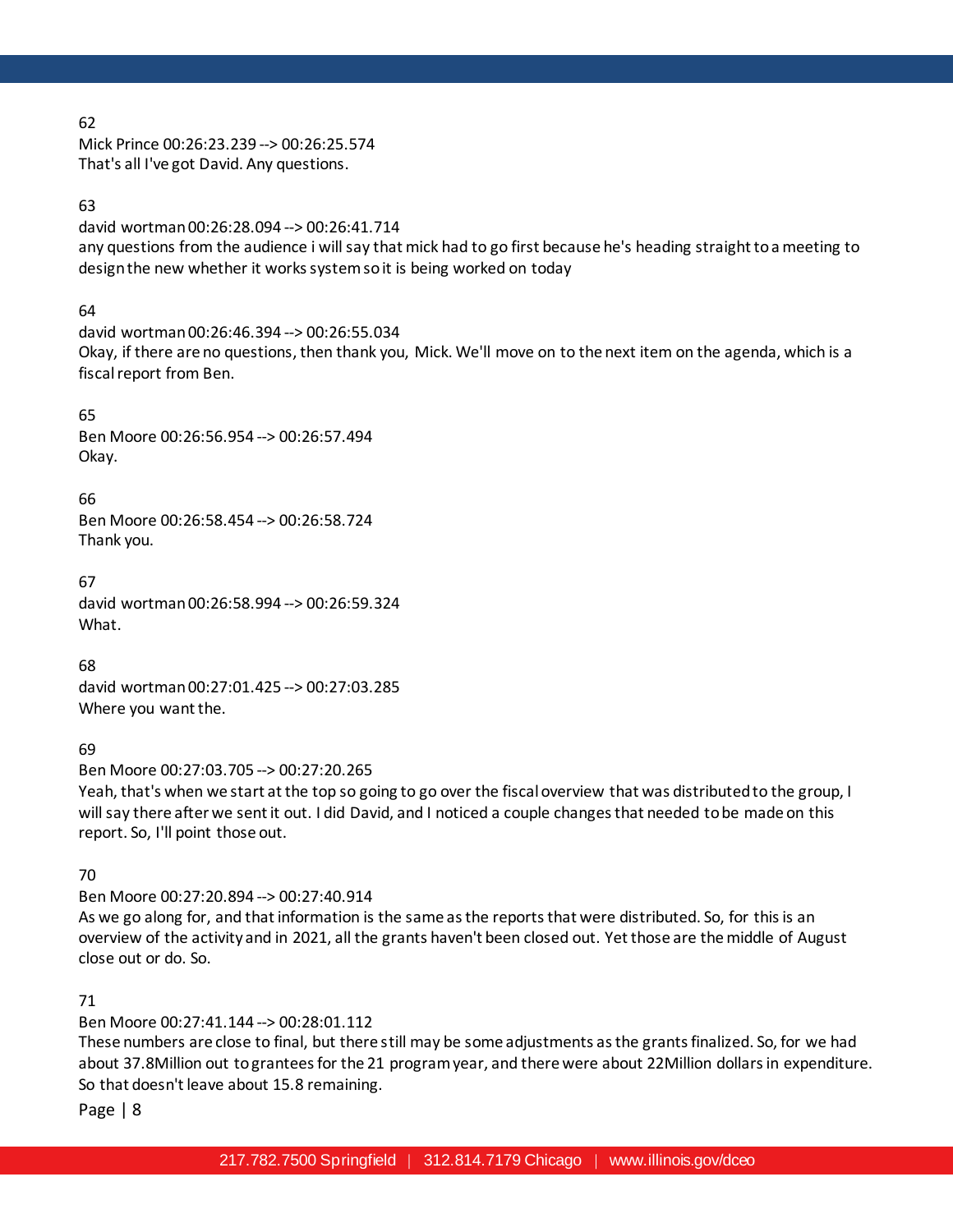# Ben Moore 00:28:01.159 --> 00:28:21.283

As, as I pointed out before a couple of these grants, the top 2, the grant and the state grant, those grants run through September 30th. So, even though there's remaining funds from the 21 program year, those those dollars are available through the end of September.

# 73

# Ben Moore 00:28:21.555 --> 00:28:41.427

Grantees have a few months in this program year to spend them out. That's about 10.5. that's available. And then the full point 9 that is remaining from the deal. We grant the 17, 44 series, although that grant ended our. We have a multi year grant with and it was slated initially to end.

# 74

# Ben Moore 00:28:41.745 --> 00:29:01.620

At the end of this past program, June 30th, but they did extend it to the end of the next program year, which is June 32,022. so that 4.9Million dollars, we can re, obligate to grantees who need it for the 2022 program year to try to get it extended.

# 75

# Ben Moore 00:29:02.175 --> 00:29:21.779

This upcoming the current program year, 22 is the last year of that grant cycle so we need to get that spent before the end of this company. And as far as the 22 program here we do grants are in the process of being issued.

# 76

Ben Moore 00:29:26.700 --> 00:29:35.845 Some challenges and getting those finalized and obligated, but they are in process and they're close to being being finalized.

77

Ben Moore 00:29:37.859 --> 00:29:40.734 Any questions on the portion of the report.

# 78

# Ben Moore 00:29:46.165 --> 00:30:02.863

Okay, if you come up with any, I'll be glad to address that as we go for, like, the couple of changes that we had on the top section there, the 22 to 4 grant I did in my initial report that we.

# 79

# Ben Moore 00:30:03.060 --> 00:30:23.068

We distributed, I showed the available funding and the obligations lower than they really are this as, you know, is a 2 year Grant and so, in order to show what's available for this program here, we had to determine what was already extended in 21 and I did make an error in that, so there was more available.

# 80

Ben Moore 00:30:23.220 --> 00:30:42.468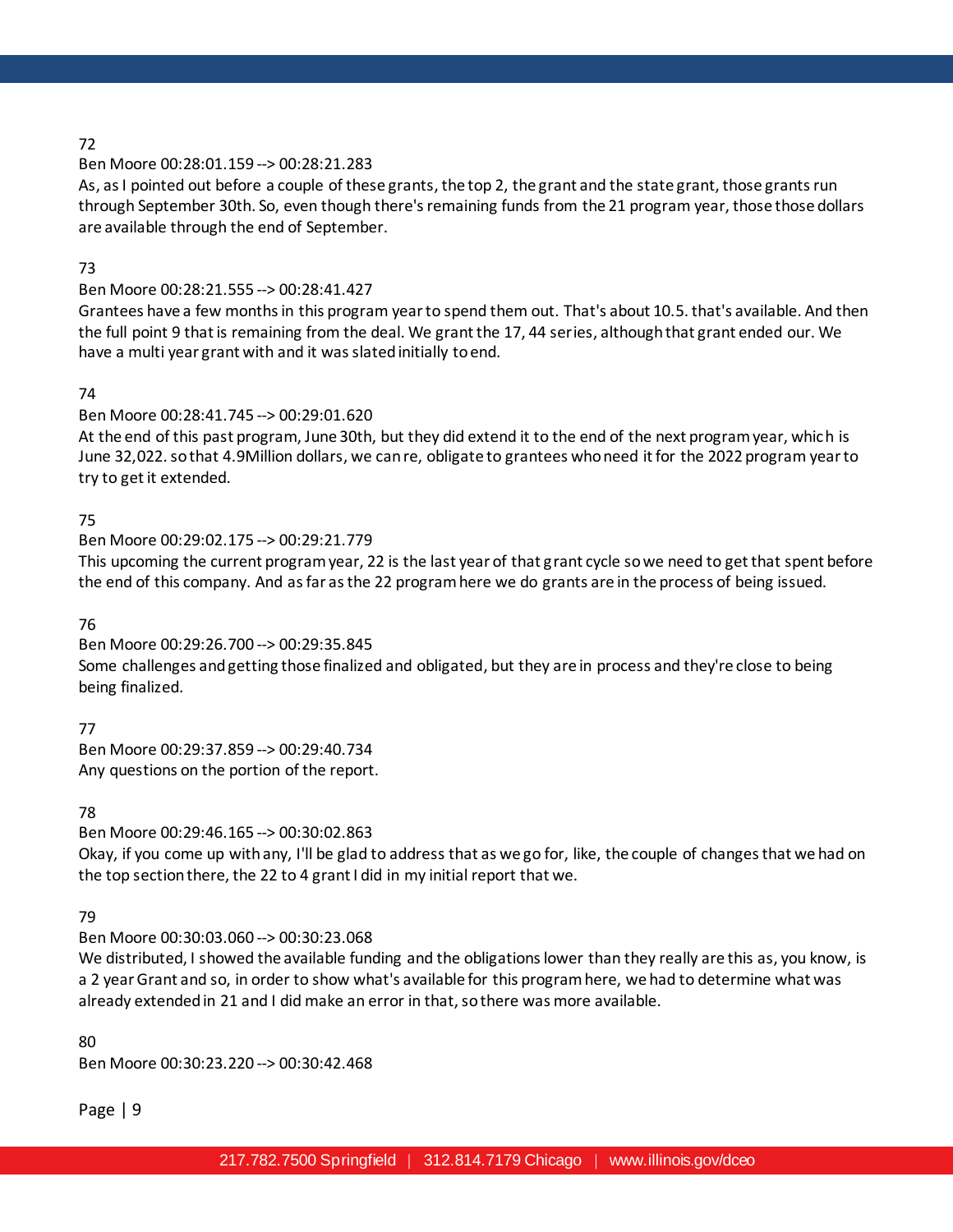Here we had about 98Million available, and I showed a lower amount. I can't remember David what that was, but regardless that was 1 of the changes, the other change was down in the state grant at the bottom there the heating.

# 81

### Ben Moore 00:30:43.615 --> 00:31:03.148

My original report did not include the about 55Million dollars that made in direct payments to the utilities for the app program, because those are captured online dot net but those are now included. So I just wanted to point those, those differences out. So, with those changes the.

# 82

### Ben Moore 00:31:03.774 --> 00:31:23.690

Available amount that we had out to the grantees and again, that includes the, you, that payments will made directly to the utilities is about 376Million. David's going to go a little more over some of the details of our expenditures this year later in the meeting. But we spent about 343.

# 83

# Ben Moore 00:31:23.725 --> 00:31:43.675

This year, so there is about 65Million left. 1 thing I want to point out again is like, this 14.1 or 7Million in the 21 224 grant that grant goes to the end of next June and we are still finalizing some of the, the.

### 84

### Ben Moore 00:31:44.004 --> 00:32:04.014

Accounting for the supplemental payments, so that number that number may go down but that will be available for the next program year. Those are dollars that are already out in grants to to grantees. Now, typically, we, we don't spend nearly as much of the of the, in the 1st, year of.

#### 85

# Ben Moore 00:32:04.019 --> 00:32:24.060

It's life, but because of the supplemental, we did extend a significant, significantly larger amount in this 1st year. So there's not nearly as much left as normal but we do have the funding available for 2022 and then the state money that's available since that's a revolving.

#### 86

# Ben Moore 00:32:24.294 --> 00:32:41.004

We will have that available to reissue. So, on a good know, we really don't have any significant amount of money that would be returned to the because it says this year, which is obviously always our, our goal to make sure that we extend the dollars here in Illinois, rather than send them back.

#### 87

# Ben Moore 00:32:44.334 --> 00:32:57.594

I think that's about all I have David if there are any questions. Oh, well, there I, the 2nd page is the distribution of the state funds by utility, which, which had been requested by by some of the members. So.

#### 88

david wortman 00:33:06.325 --> 00:33:09.595 1Million, but I know we spent a lot more on state funds, so it just doesn't.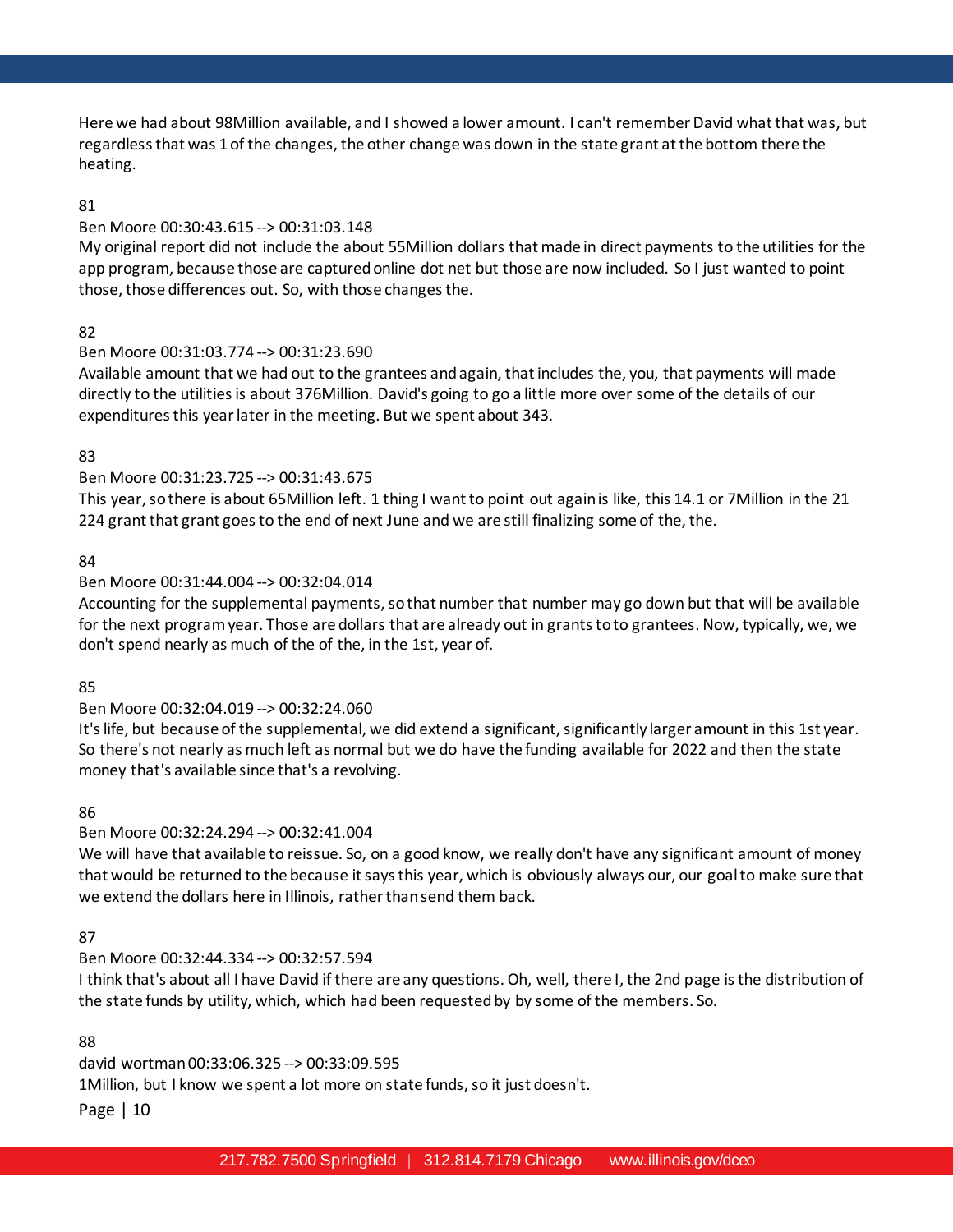Ben Moore 00:33:09.595 --> 00:33:09.805 And.

90

david wortman 00:33:10.495 --> 00:33:10.795 The.

91

Ben Moore 00:33:11.275 --> 00:33:23.923 Good point. Yeah. Good point. I did not try to incorporate the LDAP in there. So that's a very good point. David. Yeah. So that would be and probably an additional 55Million or.

92 david wortman 00:33:24.655 --> 00:33:26.455 Right and 1 of the slides in my.

93

david wortman 00:33:26.484 --> 00:33:33.594 Presentation shows how much each utility got from the state, you'd app payments. So if you really want to know.

94 Ben Moore 00:33:33.594 --> 00:33:33.804 Right.

95

david wortman 00:33:34.374 --> 00:33:34.794 Added.

96 Ben Moore 00:33:37.494 --> 00:33:39.504 Yeah, thank you for pointing that out. Yeah.

97 david wortman 00:33:40.314 --> 00:33:43.224 Okay all right. Are there any questions for Ben.

98

Nichole Owens 00:33:45.684 --> 00:33:59.124

Um, this is Nicole I had a question for Ben, just for clarification on the that slide. Thank you for the 14Million. Did you clarify that? Did you set that amount will be reduced from the 224 grant based on.

99 Ben Moore 00:33:59.154 --> 00:33:59.334 The.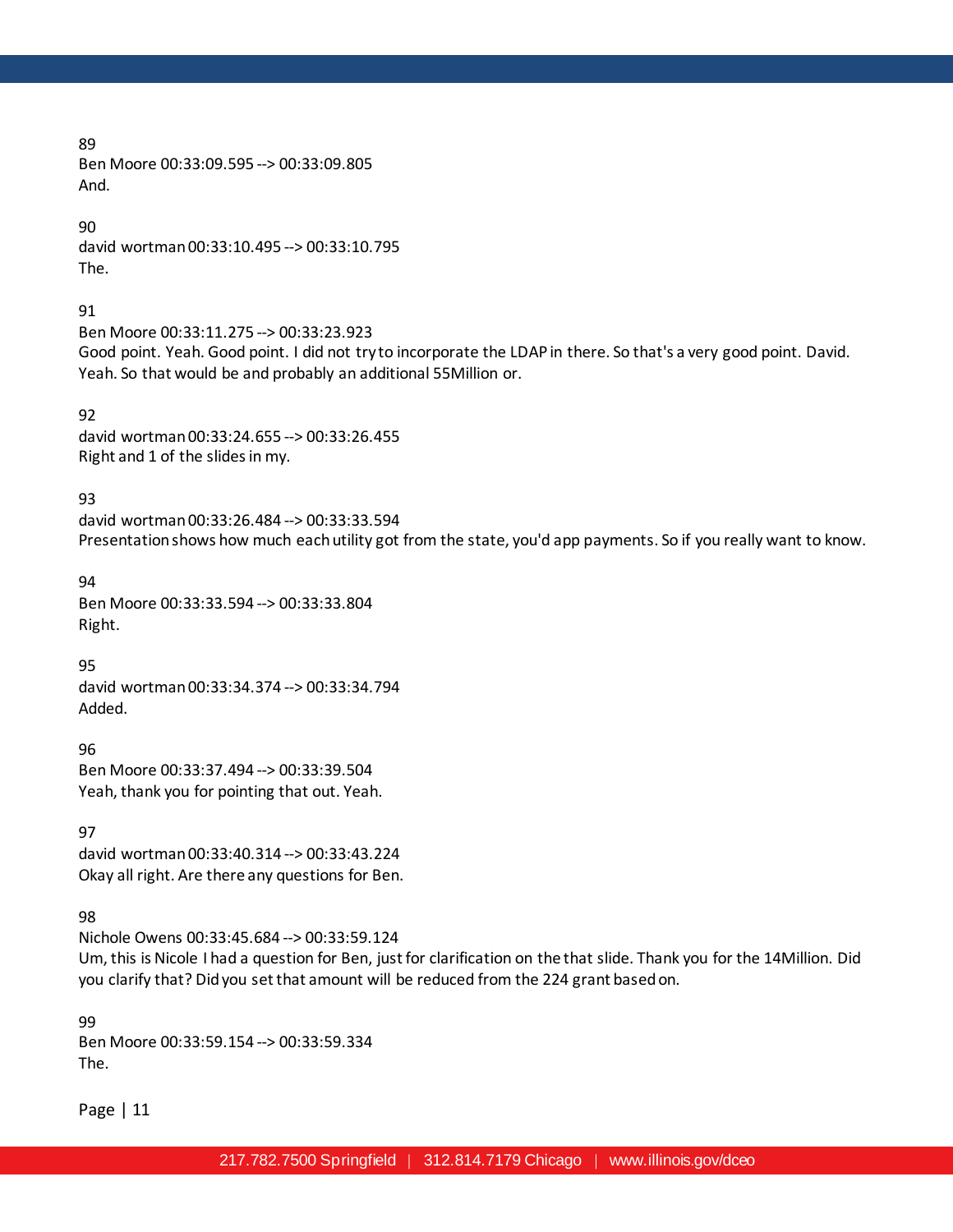Nichole Owens 00:34:00.144 --> 00:34:00.834 State likely.

101 Ben Moore 00:34:01.974 --> 00:34:05.394 No, what I was saying is those dollars that.

### 102

Ben Moore 00:34:06.114 --> 00:34:25.854

Well, 1st of all, those are dollars out and grants that are will be available to spend through the end of next year. So so they're not lost with my 1st point and they're available for any great that's obviously accumulation of grantees who have some remaining funds in that. But what I was saying is that we're still finalizing the accounting for the.

# 103

Ben Moore 00:34:25.884 --> 00:34:42.516

Mental payments that happened late in the program year. So after that, the dust has settled on those, that dollar amount may be less was my point. I think that, yeah, so it just may not quite be that much after we finalize our, the accounting for the 22 for our 21 program.

#### 104

Nichole Owens 00:34:51.899 --> 00:35:01.105 Was when you mentioned that, we wouldn't have money that go back to the federal. Do you have an estimate around what that might be?

#### 105

Ben Moore 00:35:01.105 --> 00:35:01.285 Right.

106 Nichole Owens 00:35:01.285 --> 00:35:02.725 Yeah.

#### 107

Ben Moore 00:35:03.655 --> 00:35:11.989 At this point, essentially, the 18,000 here, which is nominal, may go back.

#### 108

Ben Moore 00:35:12.714 --> 00:35:29.227

So, out of out of 170Million or so dollar grant, I think that, you know, obviously we, we make our best effort to get it down to the penny on the old grants but sometimes it's a challenge. But, yeah, that's that's the amount at this point.

109 Nichole Owens 00:35:30.894 --> 00:35:31.284 Thank you.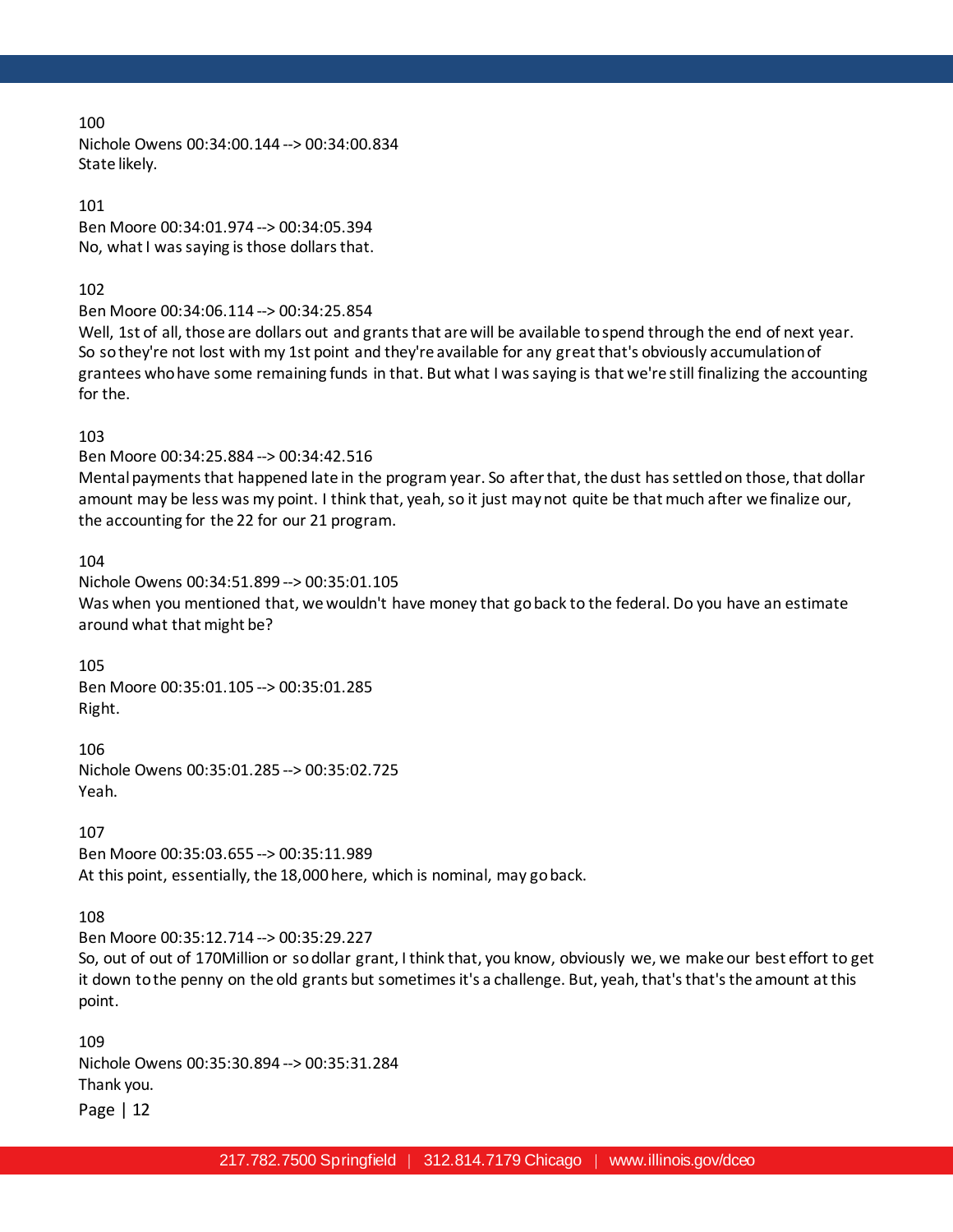110 Ben Moore 00:35:32.244 --> 00:35:32.574 Sure.

111 david wortman 00:35:35.305 --> 00:35:38.185 Okay, are there any other questions for Ben.

# 112

david wortman 00:35:41.304 --> 00:35:55.854 All right, hearing none, let's see, we'll go into the discussion of the report and that is a presentation that I'm going to do.

# 113

david wortman 00:35:59.364 --> 00:36:18.258

So, there's been a lot go on in the last year. The program year 21 was a unusual year, so there's quite a bit to talk about to start off. I'm going to go over the legislative update because there's news on that today.

# 114

david wortman 00:36:18.714 --> 00:36:38.424

And I'll talk about that in a 2nd, then we'll summarize program your 21 for life, and then talk about next year and beyond. So that's what we'll go through legislative update. So, in the spring session, there were 2.

115

# david wortman 00:36:38.459 --> 00:36:58.614

Bills that had language pertaining to the energy for energy assistance act, and they had similar language. The BIM had the a lot of the language that came out of the energy affordability discussion group on a bill that was run.

116

david wortman 00:36:58.619 --> 00:37:18.737

But I believe the local agencies and the poverty advocates were behind 265 Senate bill 265 and a lot of the language from 265 ended up in the bill 2017, but not all of it. The, the section.

117

david wortman 00:37:18.805 --> 00:37:38.929

Pertaining to Pip was not in the bill so we've been waiting. The bill was signed back in June, I believe, June 17th from memory. So we've been operating under some of the new language from the 2 acts, but the.

# 118

david wortman 00:37:38.940 --> 00:37:53.665

Tip section was not signed. Well, Larry called me yesterday with news that the governor was signing that today. I see that. larry's on the call, Larry. Can you come off mute and tell us did it get signed.

119

Larry Dawson 00:37:54.685 --> 00:37:59.005 It did, in fact, get signed it is part of long.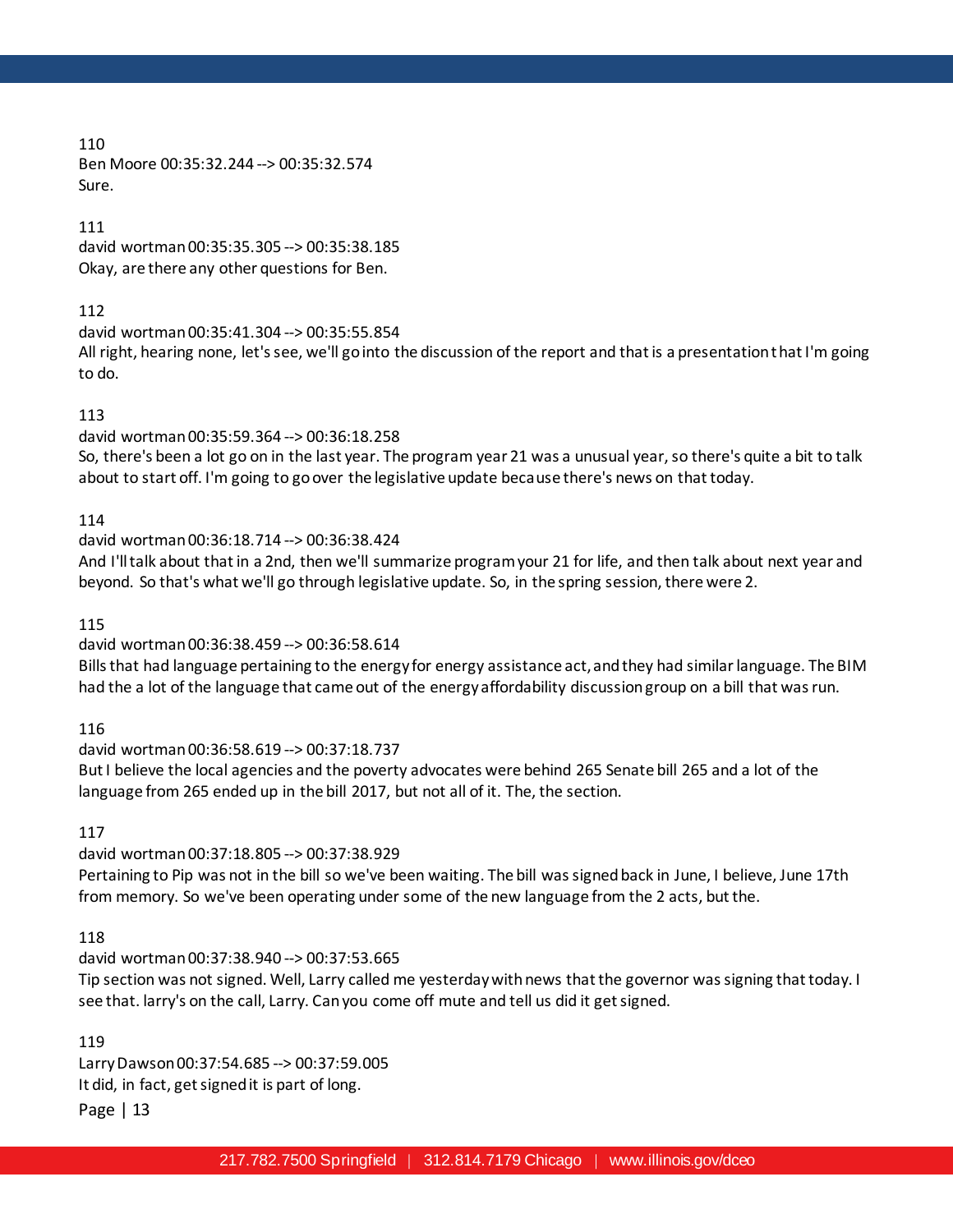Larry Dawson 00:37:59.099 --> 00:38:11.484

Now, and we're just looking forward to how, how we wade through language from 2 different bills and how that will be implemented, going forward.

# 121

david wortman 00:38:12.114 --> 00:38:19.254

All right Yep. Thanks. Thanks, Larry. So, that was good news. Uh, I think, you know, there was the energy affordability discussion.

# 122

### david wortman 00:38:19.259 --> 00:38:39.174

Group did a lot of work to put this together and I know there was some variance on language, but I think overall it was a good process and we ended up with some good changes that were needed. So, the thing I will say the, there is a little confusion on some of the.

### 123

### david wortman 00:38:39.419 --> 00:38:59.574

Language, and I think that I'll need to work with the lawyers here on some of it, and I may reach out, not me I'm going to reach out to the to talk about some of that. And I'll talk about that on the next slide. But on this slide, the thing I will say is that in the them there is.

### 124

### david wortman 00:38:59.579 --> 00:39:19.522

Language the no sweep language is in there and the energy assistance that 265 the no sweeps language is not included. So whether or not, they know sweeps language is actually in law. Now. I'm not entirely clear on, but we're going to.

#### 125

# david wortman 00:39:19.764 --> 00:39:39.894

The goal are, we're going to endeavor to spend the money so the sweeps won't matter anyway, but I'm not positive whether that language is in there or not. So on language that I know isn't there? This is the in both bills. This is the non Pip section. So, I'll go through what what I know is.

#### 126

# david wortman 00:39:54.955 --> 00:40:14.260

Um, we've added households with children under 6 as a priority category. We've made it so the carries over from year to year. So that 10% of it is to be allocated for previously that didn't carry over. But now we won't be able to.

### 127

# david wortman 00:40:14.664 --> 00:40:34.794

It doesn't mean it has to be spent on, but it is available in future years if if we decide to do it that way and the other thing deposits for if an outside entity gives money specifically for we're able to mark that money.

128

david wortman 00:40:34.824 --> 00:40:54.750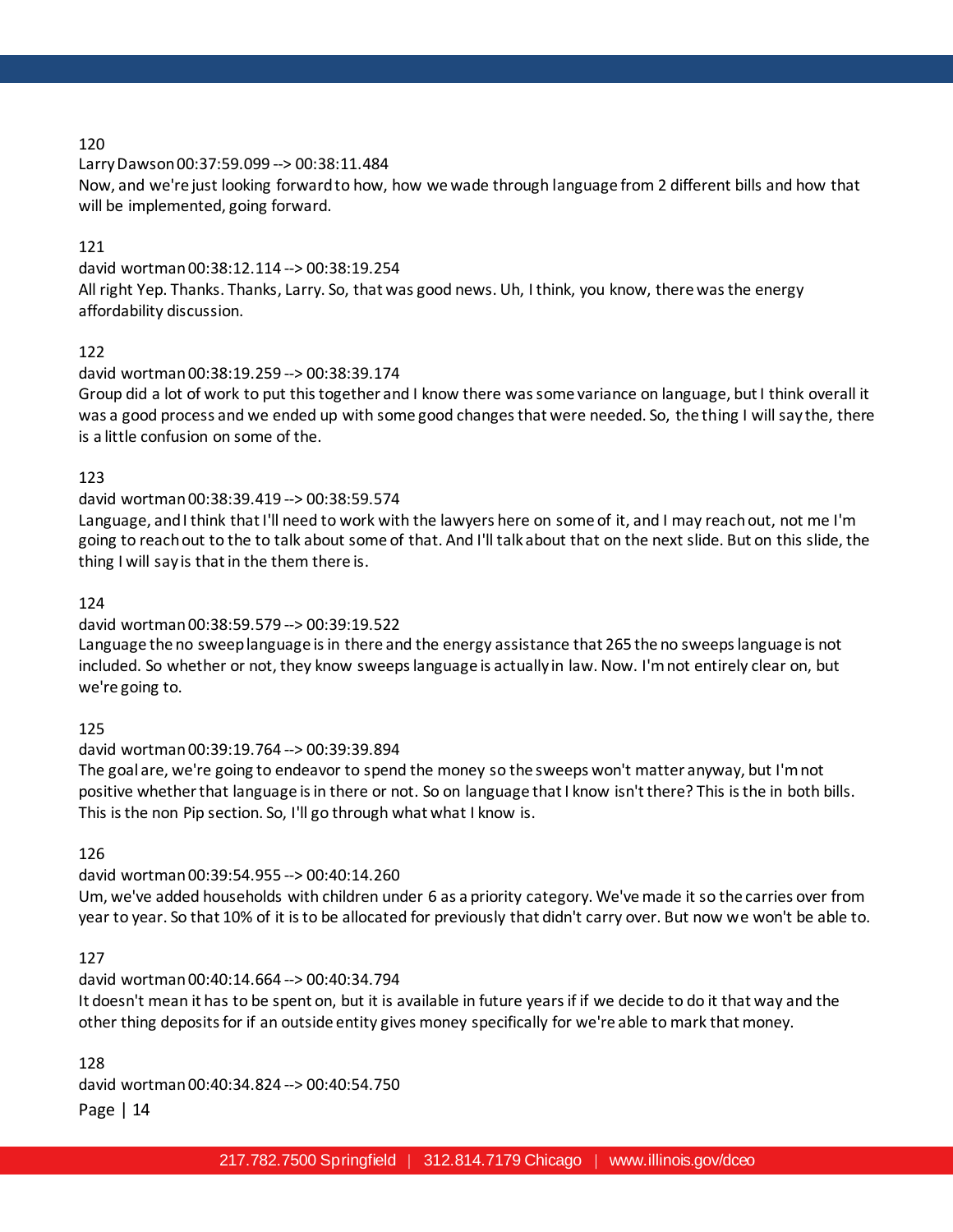As, and use it going forward for so that was those sections admin was raised to 13% with at least 8% going to the local agencies. There's a meter charge increase and I'll talk about that on the next slide. The, there's a.

# 129

# david wortman 00:40:55.164 --> 00:41:15.096

Change in the section 13, which is the general section that changes the, uh, the utility account number to trigger inclusion in the program at 25,000. I am.

# 130

david wortman 00:41:15.119 --> 00:41:35.274

Used over what exactly that the language means. I know. From the energy discussion group what the I think I know what the intention was, but I'm not entirely certain that that's what's in the in the text. So, I will be working with our attorneys and going to be.

# 131

david wortman 00:41:35.279 --> 00:41:55.403

Reaching out to the to talk about what this language means. The reason that I'm a little confused by it. There's a 100,000. the number previously was 100,000. I think it's.

# 132

# david wortman 00:42:15.000 --> 00:42:35.150

So, in 18, it still says, 100,000, but I think what I would like to do is take time to review this. And at the next pack meeting, bring back kind of a report on what this the new legislation means. So, that's.

133

# david wortman 00:42:35.274 --> 00:42:55.224

Uh, we can talk about that, but that's the way I'm planning on handling it. The item number 7 there doubling I say, the doubling of tip from the 2020 numbers to 2024 that we are to endeavor. I believe it's the for they use.

134

# david wortman 00:42:55.524 --> 00:43:15.474

And, uh, we are on our ways to doing that. I'll show you when we talk about the budgets going forward that we are going to be trying to implement that. It, the 265 removes the, what? We've been calling the geographic limit. It's the requirement to.

# 135

# david wortman 00:43:15.504 --> 00:43:35.634

To the utilities, the, and page of the utilities, the amount that they send to the fund, I really don't think in practice that the utilities are going to know notice much difference with this because we're not spending all the.

# 136

# david wortman 00:43:35.639 --> 00:43:55.794

Funding, I think if we get to the point where we're not spending all the funding, then that may have impact, but I really think, with the way, we're, we're looking at the next few years. I think that's going to have minimal impact on the actual distribution of funding that I can tell you for our implementation here.

137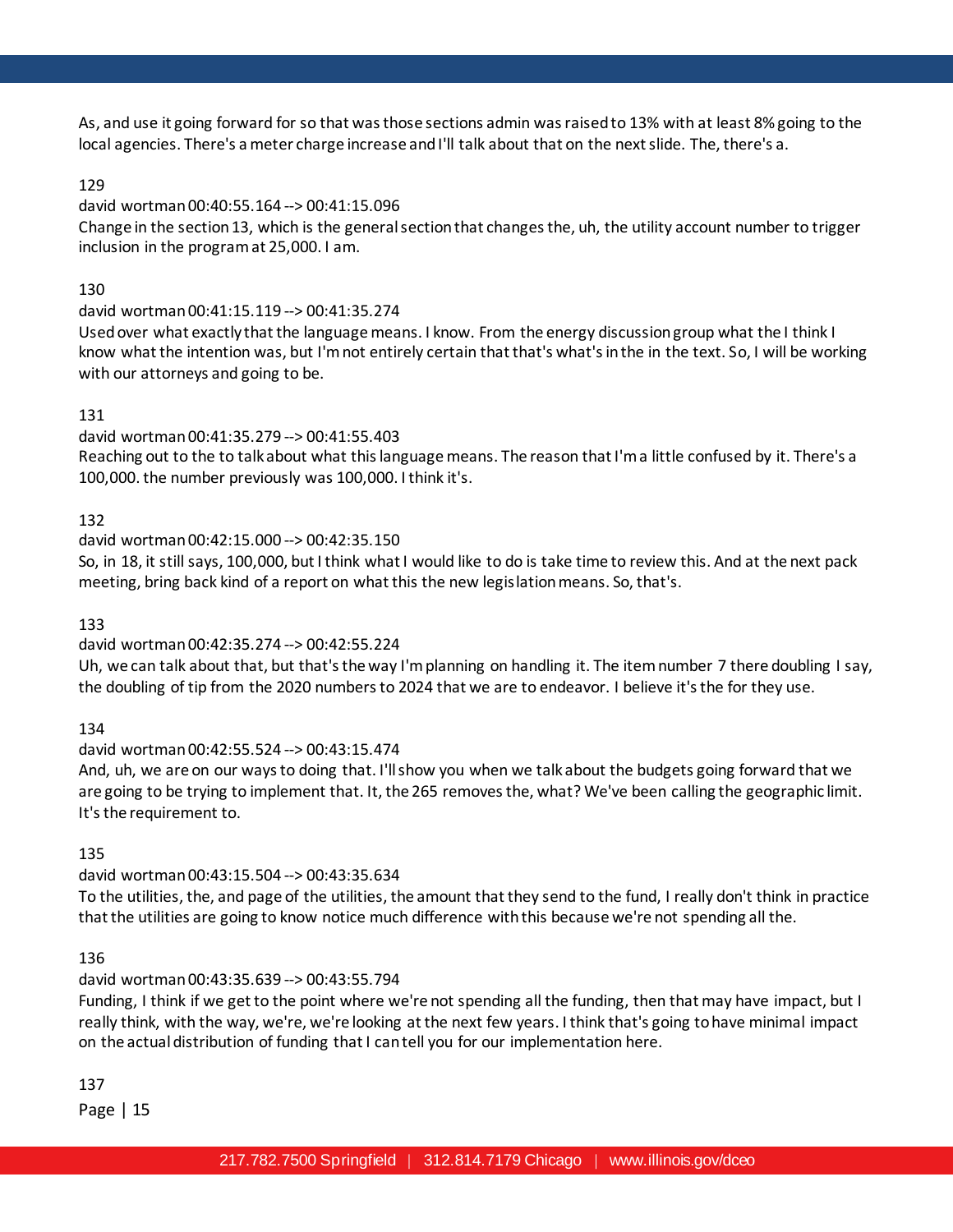### david wortman 00:43:55.854 --> 00:44:15.954

The the way we have to administer it, this is going to make it a lot easier for us to administer. And then finally the eligibility is extended to all residents of Illinois, regardless of immigration status. So, I think because that's a lot.

### 138

david wortman 00:44:15.959 --> 00:44:26.664 Not, I think I'll stop for a moment and see if there are any comments. I think I just saw a chat from Ellen.

#### 139

david wortman 00:44:29.544 --> 00:44:49.074

Alan says, recommend that are joined to understanding of what the legislation means should not wait until next pack meeting. Yeah. I mean, we can, we can talk about that on the thing. I will say where we've started. My, my understanding from the Congress.

### 140

david wortman 00:44:49.080 --> 00:45:08.815

Stations during the affordability meetings was that this was primarily talking about the PIP and the concern of the poverty advocates that pushed that were wanting this language included was concerning PIP. And I think that.

### 141

david wortman 00:45:09.239 --> 00:45:28.824

I think the, including a new utility in the middle of a year would be difficult for us. So, I think we, even regardless of what the results of the conversation is, I think we would be looking at it being something for.

142

david wortman 00:45:29.634 --> 00:45:42.534

Next season anyway, so we can talk about that. If you want to call me later or something, we can, we can discuss. Oh, I just saw another 1, right? When I close the let me open the chat.

143

david wortman 00:45:46.585 --> 00:45:52.765 Uh, on the households enrolled, we'll talk about that between you in a little bit.

144

david wortman 00:45:55.344 --> 00:46:14.658 Okay, so going on with the I want to talk quickly about the meter charge increase that was included in Santa Bill 265 the language in the bill says that January 1st, 2022.

145

david wortman 00:46:15.119 --> 00:46:34.886

Charge is 48 cents per month per account so there will be no change for the calendar year 2002, but if we exceed 80% of the fiscal years funding, then.

146

david wortman 00:46:35.334 --> 00:46:55.314

It triggers a 16 cent increase that's 4th of the 48. and if we do that 3 years, then we get to a doubling, but we have to every year trigger the spending 80%. So that is that's in there. And that is our goal now, going forward for.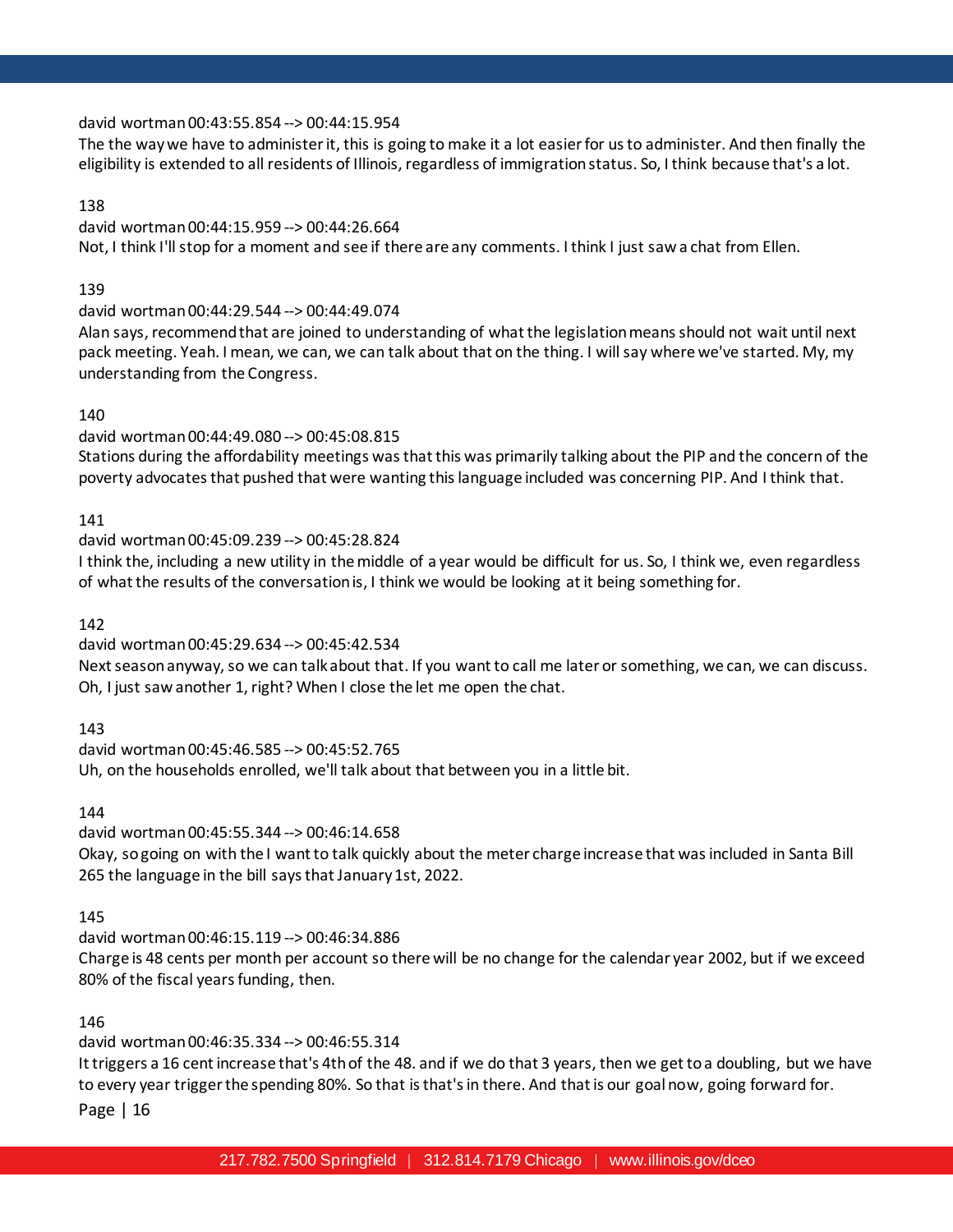# david wortman 00:46:55.555 --> 00:47:15.587

In the next couple of years, but I just do want to point out that that's not starting January 22. the earliest that could kick in would be January of 2003 but I also, we've talked internally about how do we determine what what's the trigger and who exactly. Does this my suggestion in the way that I'm going to move.

### 148

# david wortman 00:47:15.599 --> 00:47:35.739

Forward on this is if you go to the Illinois controller's website, and you do a, you can do a revenue or an expenditure by fund. So I've gone into this was just the other day Tuesday. I believe this is for fiscal year, 21 and fund 5.

### 149

# david wortman 00:47:35.760 --> 00:47:43.395

50, which is the supplemental income energy fund. We had revenues of 98.7000.

#### 150

# david wortman 00:47:45.894 --> 00:48:05.214

And same website, but a different you go to the expenditures, the expenditure, and the same fund for program year, or for fiscal year 21, the expenditures were 105.9Million. So the 2 previous years, we have been spending at about 50.

### 151

# david wortman 00:48:05.784 --> 00:48:25.623

If you when you go in now, and you can look up on the controller's website and see that, that's what we had been doing. So for 21 spending 107% we would have that would have triggered the increase and it would have been 16 cents. But since the 22.

# 152

# david wortman 00:48:25.944 --> 00:48:45.920

Is set at 48 it doesn't do that, but we are designing our program for a program year 22 to exceed it. So, our expectation is that January 1st of 23 we are, our expectation is that we will trigger it and.

153

# david wortman 00:48:45.984 --> 00:49:05.780

Meter charge will go up and 23, so that pretty well wraps up the discussion on the, the new legislation. I do want to say. I mentioned it, but there was a lot of meetings, and a lot of work for the energy affordability discussion group.

# 154

# david wortman 00:49:06.324 --> 00:49:26.274

You know, it started with the I remember Karen calling me. It seems like over a year ago and start talking about putting this together. So I just want to say to everyone that participated in those meetings and for Larry and the, the agencies, the poverty.

# 155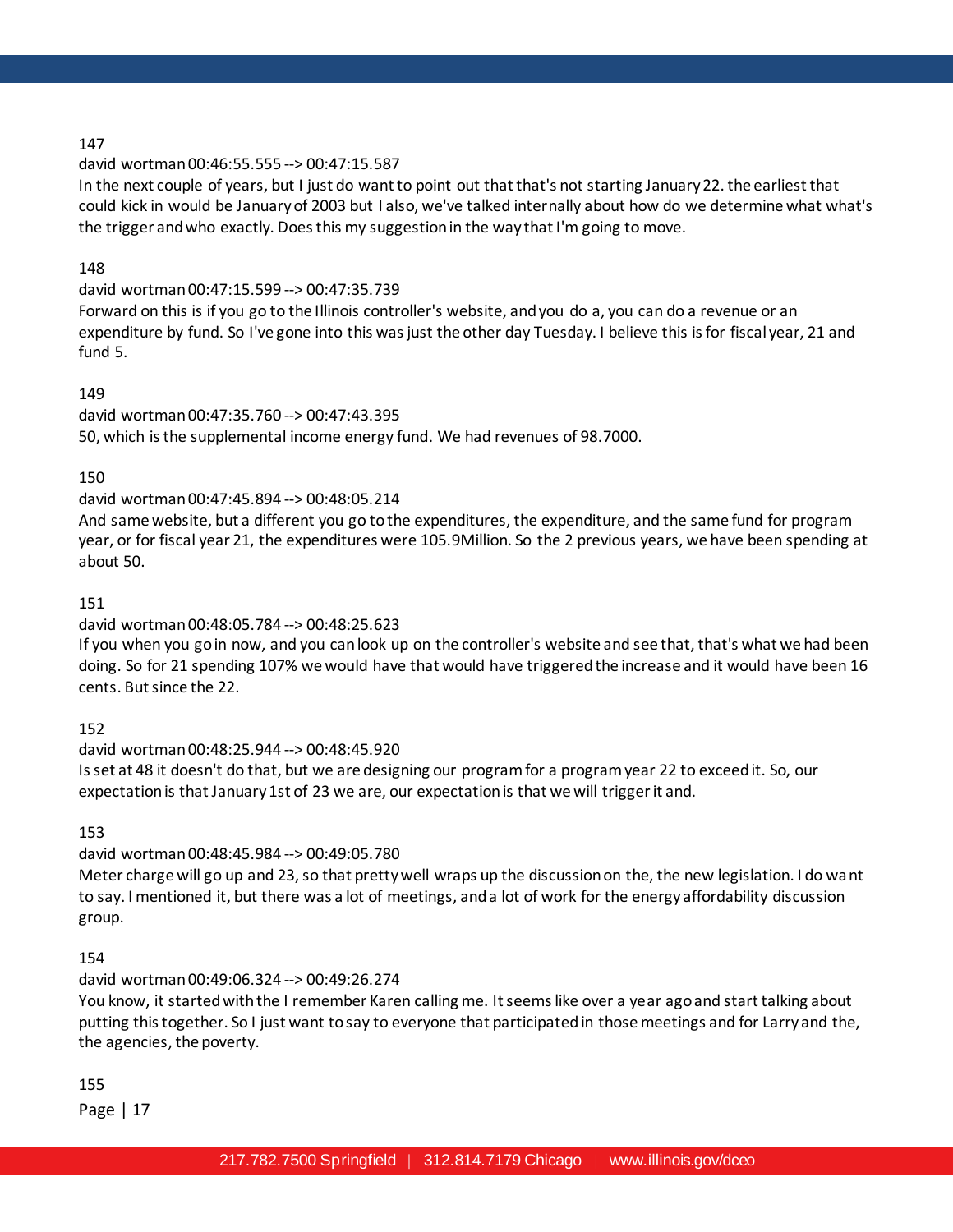### david wortman 00:49:26.304 --> 00:49:46.164

Advocates John running the meeting's Allen, the utilities, all of us put a lot of work into it and I think the benefits are going to be great. So congratulations everyone on that. That was a lot of work, but it's come to fruition.

### 156

### david wortman 00:49:49.735 --> 00:50:06.535

So, now I'm going to go into and review a program, you're 21 and looking forward to 22 and beyond and I just want to start by saying all of the numbers that you're going to see on this report for the rest of.

### 157

### david wortman 00:50:06.624 --> 00:50:26.754

Of the rest of this slide show, our client benefit numbers the agencies, as you're looking at these just remember that your admin program support are not included. So your, your grant is not going to look like these numbers. I'm going to be sending a spreadsheet out.

### 158

# david wortman 00:50:26.760 --> 00:50:46.056

Think I'll do it next week with the workshop that has the allocation with the full number. But what I'm showing here is client benefits. So the last prior to program your 21, the last couple of years in 19, we did 24Million in.

# 159

# david wortman 00:50:47.094 --> 00:51:07.058

And 153Million in regular life heap. So we get 177Million program year 19. what? I would call our last normal year and 20. we did 26Million PIP. So increased a little bit maybe 10% and we were down a little bit and.

#### 160

# david wortman 00:51:07.080 --> 00:51:26.944

My heap and that's because I think we were on track. Not. I think we were on track to have a similar year to 19, but we lost about the last 6 weeks due to coven. That was that started cobit. So, 177 that's around.

161 david wortman 00:51:27.239 --> 00:51:29.364 Our normal year was pretty.

# 162

david wortman 00:51:32.484 --> 00:51:51.613

Uh, I think it was April May June, July meeting last year in 2020 we laid out the budget and our goal for program year 21. you guys have seen this slide several times. Our goal was to get 295Million dollars out.

#### 163

# david wortman 00:51:51.719 --> 00:52:11.858

Benefits coming from a couple grants, and then using quite a bit of state funding 120Million in state funding to get to the 2 and 95. so, that was our goal. This is the results of our operation. So in 21 we did the 20.

#### 164

david wortman 00:52:11.880 --> 00:52:32.032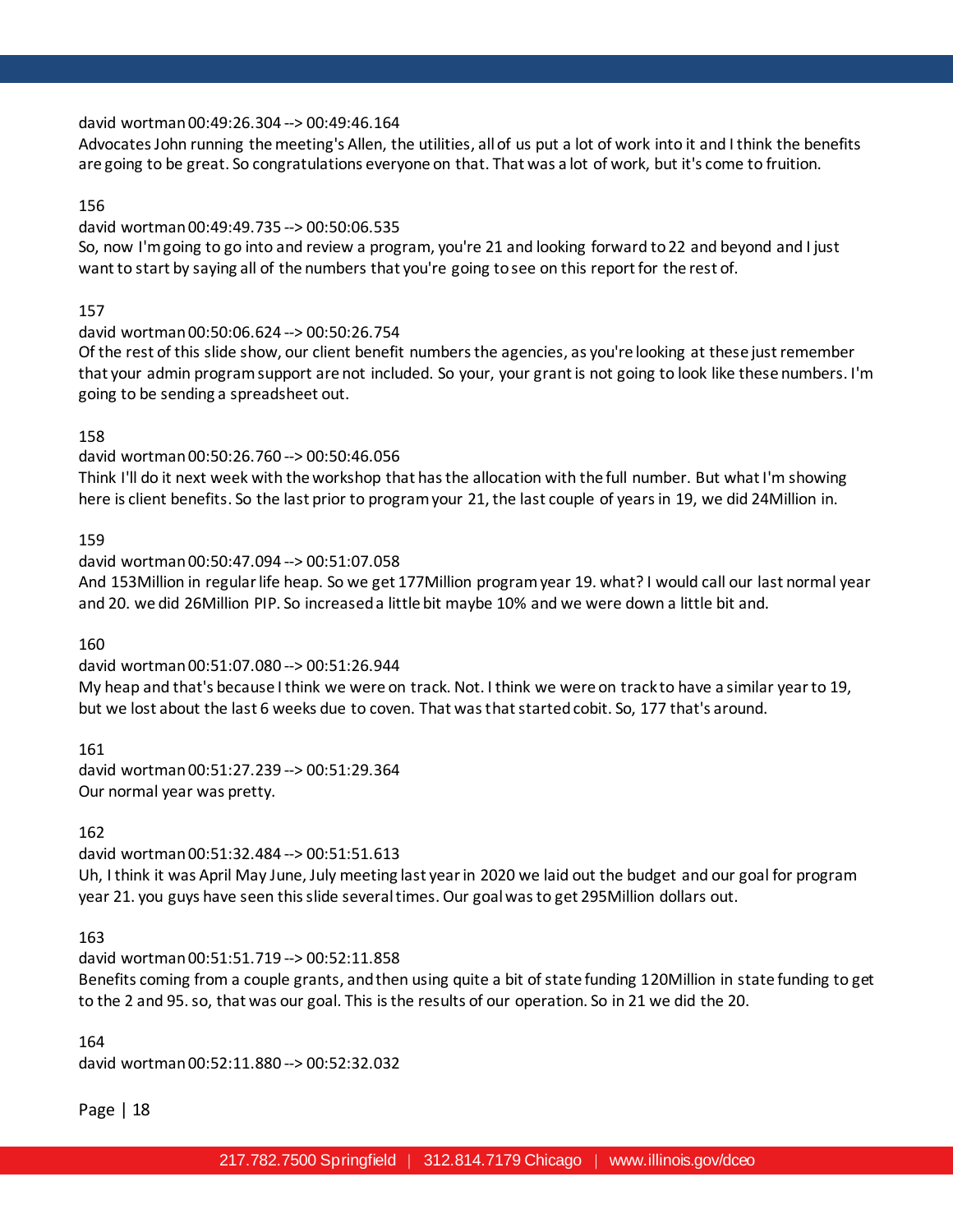9Million in tip so we did see an increase in tip another about 10% on our regular operations for life. So, prior to the LDAP and the supplemental at the end of the year, our regular operations, we did 166Million. So.

# 165

# david wortman 00:52:32.039 --> 00:52:52.119

Between the 2, what I would call the regular operations, we did 195Million so we were significantly short of the 295Million that we were aiming for. So that is where the need for the U.

# 166

# david wortman 00:52:52.199 --> 00:53:12.329

To come in and between the app and the supplemental, I'll show you how those breakdown, but we were able to do another 148Million it's still in process right now with the supplemental. So we had 343Million in funding that went out the door. Now, you might say, wait a minute, you.

# 167

# david wortman 00:53:12.359 --> 00:53:32.427

Budgeted295, you spend 343. how'd you do that? So, the way that worked out is because we have the RPO funding in January. We knew that we were going to get our for funding and then a month or so later we found out exactly how much we were getting.

# 168

# david wortman 00:53:32.545 --> 00:53:52.647

We knew that we are going to get 208Million of our funding or 209Million maybe of our, but funding and program year, 22. so you can see our normal years are around 177 even last year with cobit. We did 195. we're getting.

# 169

# david wortman 00:53:52.704 --> 00:54:12.828

209Million just in federal dollars that has to be spent in 2002. so when we knew that we decided to try to take as much of the 21 grant that's normally spent in 21 and 22 and so.

# 170

# david wortman 00:54:12.839 --> 00:54:32.439

Budgeted we had budgeted 42Million of that 21 grant in program year 21. we ended up spending 105Million. So, to the extent that we could, we tried to take the 21 money that would have been spent in 2002 and moved it into program year 21.

# 171

# david wortman 00:54:33.025 --> 00:54:53.155

That's that's why we were able to exceed our budget. That's why we were able to do the program that was a good program and why we still did a supplemental even on top of that. So I'll talk about your depth and supplemental a little bit. But what I want to.

# 172

# david wortman 00:54:53.160 --> 00:55:12.920

Due for the next couple slides is show you. I've talked about in the energy affordability discussion group and other pack meetings that 1 of the things that I think is important and is now actually included and Senate bill, 25, is that we need to have an accounting of the.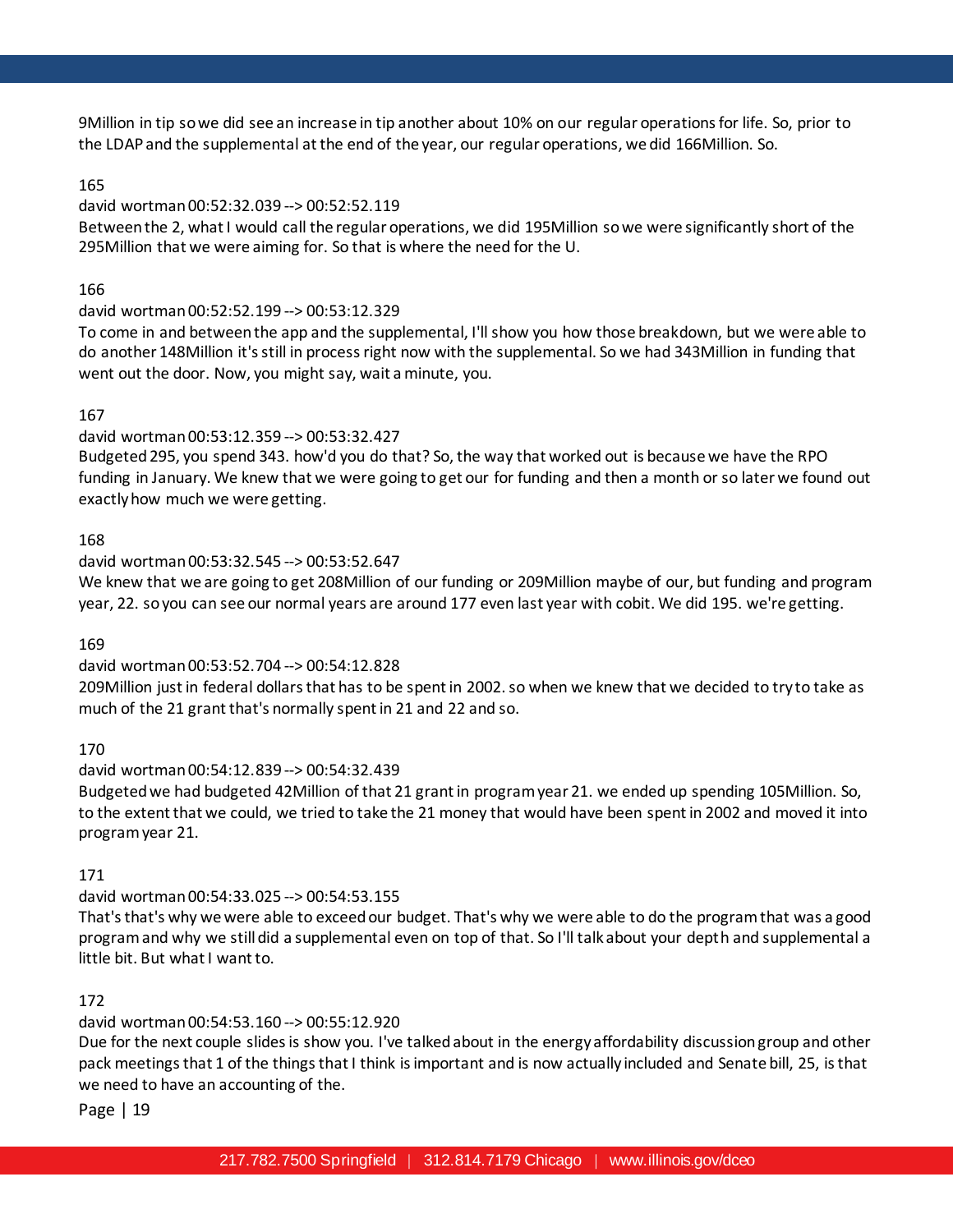# david wortman 00:55:13.825 --> 00:55:33.471

Funding that is available to agencies and then the, uh, the results of the agencies like heap and Pip year. So for 21, I've, the, this is actual data, but I've masked the the agencies because.

# 174

# david wortman 00:55:33.744 --> 00:55:53.454

Um, talking with the agencies, I want to be fair, and we, at the beginning of this year, this wasn't in conversation and wasn't planned. So the agencies in conversations with them, I feel that it's fair to present it this way this year and.

# 175

# david wortman 00:55:53.640 --> 00:56:13.752

Additionally this make it down in the weeds a bit, but the way we send out grants to the agencies, we don't always put 100% of what the agency has available. We do that with the program. You're pointing 1 grant that goes out and 21.

# 176

# david wortman 00:56:14.035 --> 00:56:33.223

We may put out 50Million dollars when the grant has 130Million available. And what that allows us to do is have some agencies spend more. We can do a modification and just put more money on it. But if an agency isn't spending their funding, then we don't have to.

# 177

# david wortman 00:56:33.960 --> 00:56:53.760

Do a modification that removes funding from them, so to cut down on the number of modifications we have to do, we have historically sent out grants that weren't 100%. So the agencies have fairly said to me that they weren't aware of exactlywhat they could spend.

# 178

# david wortman 00:56:54.144 --> 00:57:13.644

So for that reason, this year, I'm I'm asking and that showing what next year will be shown with agency names. So, this where these are actual, the agencies I've taken out seated, because they would stand out and it would be obvious who they were. But we had allocations anywhere from.

# 179

# david wortman 00:57:14.279 --> 00:57:34.403

1.6Million up to over 10Million, the results of our regular operations. So once again, we had 295Million allocated budgeted and the regular operations. We spent 195Million out the door, which is about 66%. You see as you.

# 180

# david wortman 00:57:34.439 --> 00:57:54.564

Here that we had maybe 4 or 5 agencies that actually spent or exceeded their allocations during regular operations, and we had agencies from small medium size to larger agencies that did not spend, did not get their funding all out the door. So that's.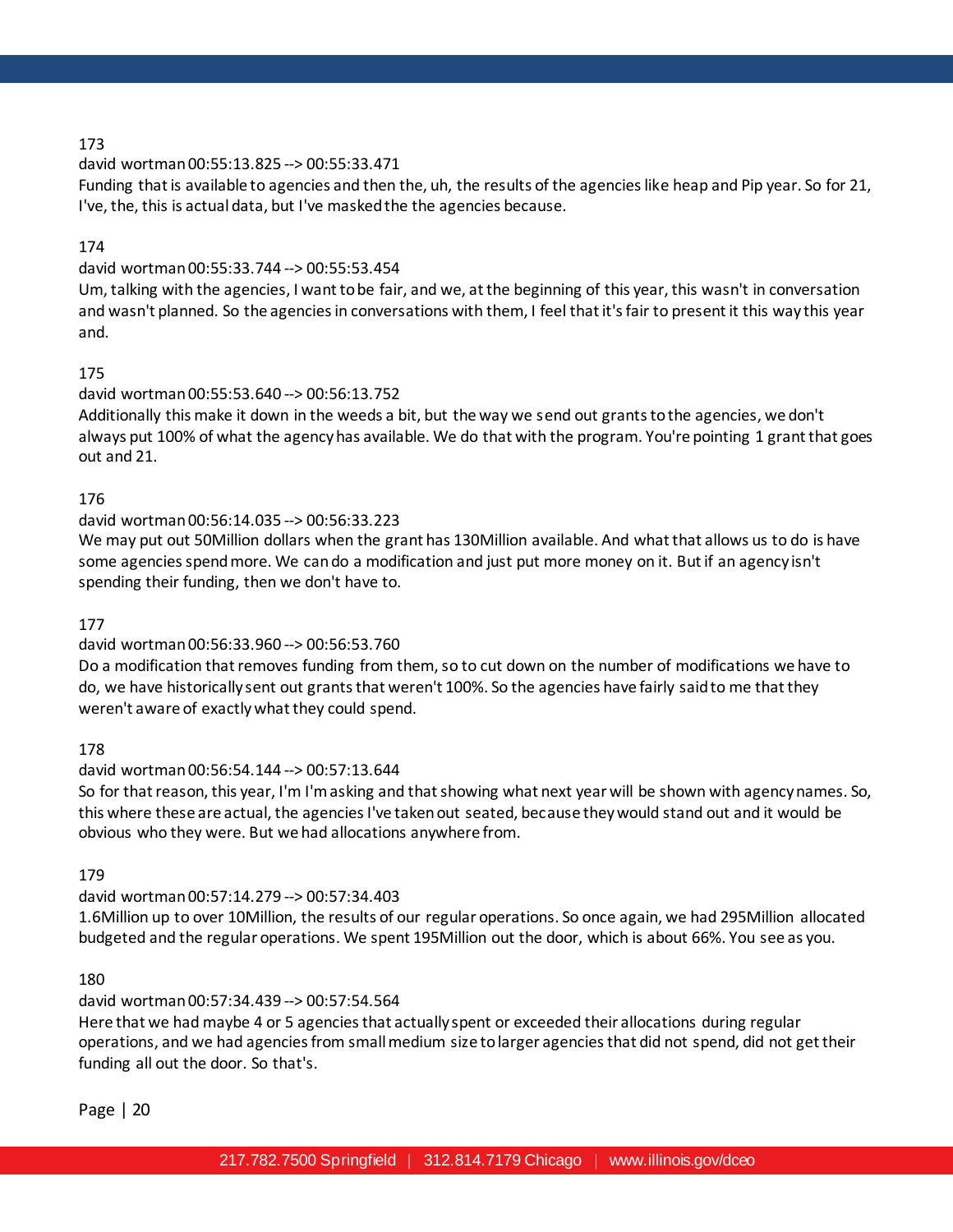### david wortman 00:57:54.624 --> 00:58:14.724

Where we were with regular operations, when we throw in the special operations with the app and the supplemental, you can see that there. We end up with a lot of agencies. Most agencies getting above their allocated limit. We end up with the 343,000,000.

# 182

### david wortman 00:58:14.759 --> 00:58:34.875

Distributed, which is 16% over what we were allocated even with that we have a handful of agencies that did not get to their allocations. So I will be sending to the agencies individually, the results of their year. So that they.

# 183

### david wortman 00:58:34.919 --> 00:58:55.074

Can see exactly what their allocation was and and how we ended up at the year. So agencies will know I'm also going to be sending them and I'll show you this here. In a little bit. We're going to be sending out to all the agencies and this is a public.

#### 184

#### david wortman 00:58:55.134 --> 00:59:15.234

Document we're going to show what the allocations are for this year and so that all agencies know right now before the year starts, they know exactly how much is available to them. So, back to the regular.

### 185

### david wortman 00:59:15.264 --> 00:59:35.379

Operations and looking back at program year, 21 so in line, we did a 126Million of direct vendor payments, though, our normal like, we did 34Million in reconnection assistance and our furnace regular furnace activity was 3 and a half 1,000,000.

#### 186

### david wortman 00:59:35.934 --> 00:59:55.534 We did a total of 2132000applicationscomparedto2019pre 2019. we did 250,000 so we did fewer applications last year than we did. Uh, in 2019. I think that's a combination of a couple of things.

### 187

#### david wortman 00:59:55.559 --> 01:00:15.684

I think 1, it was more difficult to do the applications because of cobit and because they're not being able to do things face to face. So, that that was part of it. The agencies also telling me that their thought is that some of the assistance that.

#### 188

# david wortman 01:00:15.719 --> 01:00:30.594

Is being provided took the place of some of the, the request for lie heap. So there were other payments that were going out in response to go with it affected that. And then there was 1 other.

#### 189

david wortman 01:00:33.085 --> 01:00:42.673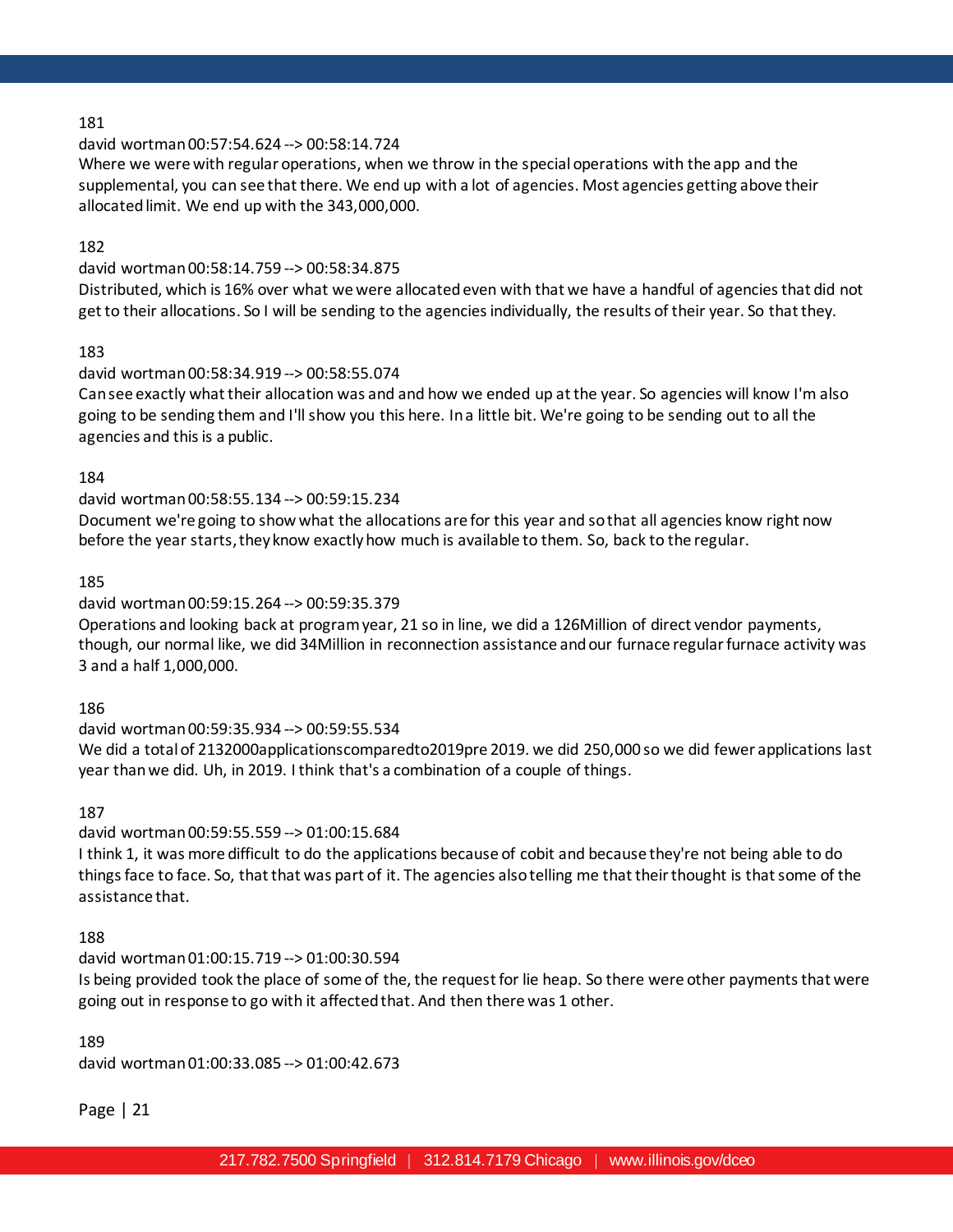I can't remember there was 1 other reason that we thought that it might be down but anyway that 232 is where we ended up and that ends up being about 700 dollars per application.

190 david wortman 01:00:46.075 --> 01:00:46.555 So.

191 david wortman 01:00:49.284 --> 01:00:50.334 The results of you down.

192

david wortman 01:00:54.654 --> 01:01:12.204

Before I started on this slide, I just want to when I went back and listened to the full pack meeting from 20, April 29th we were in the middle of implementing. You'd out there. The payments hadn't start going out, started, going out the door yet. And I just, it reminded me.

193

david wortman 01:01:12.594 --> 01:01:32.394

Of the work that was necessary to have you adapt be possible and then ultimately successful. In a matter of 6 weeks we went from conversations with the utilities with the local agency.

194

david wortman 01:01:33.144 --> 01:01:52.224

Uh, the governor's office, my director's office legal we had to draft J car rules. We had to do here in our fiscal office. We had to modify some grants to make the money available. So, there is a lot of work that went into doing this but.

195

david wortman 01:01:52.559 --> 01:02:12.714

I can tell you, we're members of a national Nita, it's a national electric assistance association and so we see what other states are doing. And I think the was the largest such program in the nation.

196

david wortman 01:02:13.134 --> 01:02:32.814

And we assisted more than any other program that I saw nationwide. Now there may have been some, but I didn't see any. So, when we were able to do is between the, using the state funding for the program years, 19, and 20, we were able to get nearly.

197

david wortman 01:02:32.880 --> 01:02:52.998

55Million dollars out the door, keeping 57,000 accounts from being shut off and then program your 21 where we work with the local agencies to send the payments to the utilities. We had 50Million dollars sent out to.

198

david wortman 01:02:53.040 --> 01:03:13.072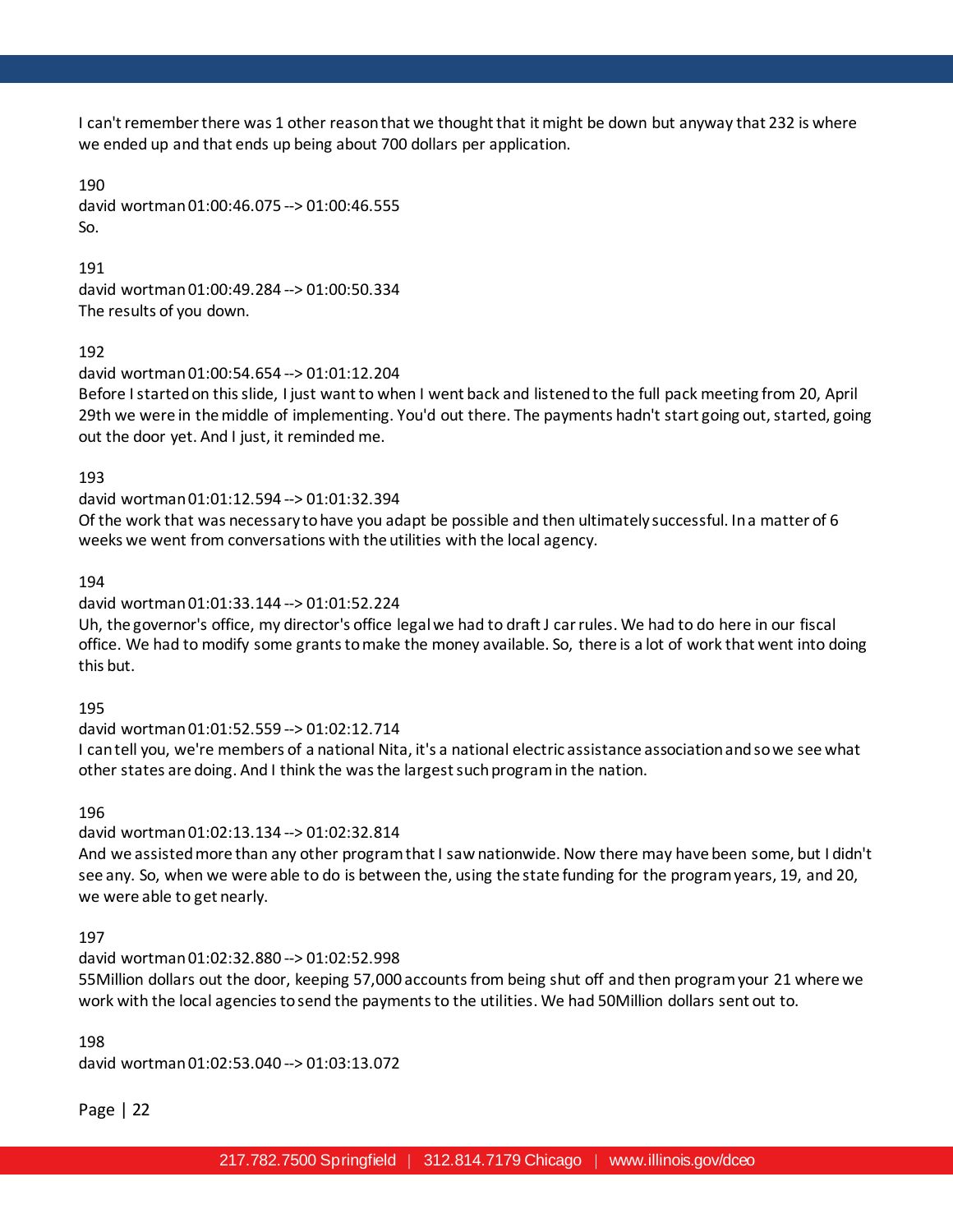Also, 57,000 customers from being disconnected so, for the big 6, utilities, 105,114,000 accounts remaining turned on. The local agencies also worked with the.

# 199

# david wortman 01:03:13.199 --> 01:03:33.293

On big 6, utilities, and gotten an additional 6Million dollars out and kept 6,600 accounts connected. So overall you depth sent nearly 112Million dollars out to keep customers connected and we're able.

# 200

david wortman 01:03:33.384 --> 01:03:53.184 Keep 121,000 accounts connected, so that's a pretty amazing program. And I just think listening to that, the April, 2009 meeting, it's hard to imagine that in the next 6 weeks.

# 201

david wortman 01:03:53.520 --> 01:04:00.835 We were able to get this much out, so congratulations to the group. It took a lot of cooperation, but I think that we did a lot of good.

# 202

david wortman 01:04:04.015 --> 01:04:22.691

So now, onto the supplemental, as you, I showed a couple slides earlier, even with all the activity that we did, we still had funding that we wanted to move out of 22 and into 21 getting ready for the program.

# 203

# david wortman 01:04:23.905 --> 01:04:43.177

The arc of money coming in 2002, so this is still going on. So these aren't final numbers. I think it's going to be at least a 1Million dollars more 37Million but for every application that's active we're giving.

# 204

# david wortman 01:05:00.325 --> 01:05:20.455

1Million dollars out right now. So, you know, I know during coven, we often talk about a summer program and how we handle things. I think that this is a great use of our funding because right now when people might still be having problems, we are able to send them some funding during the summer months and.

205 david wortman 01:05:20.484 --> 01:05:22.674 Bridge that gap.

206 david wortman 01:05:25.614 --> 01:05:26.364 So.

207 david wortman 01:05:29.034 --> 01:05:34.614 That's looking backwards. Uh, let me see, uh, if there anything in the chat.

208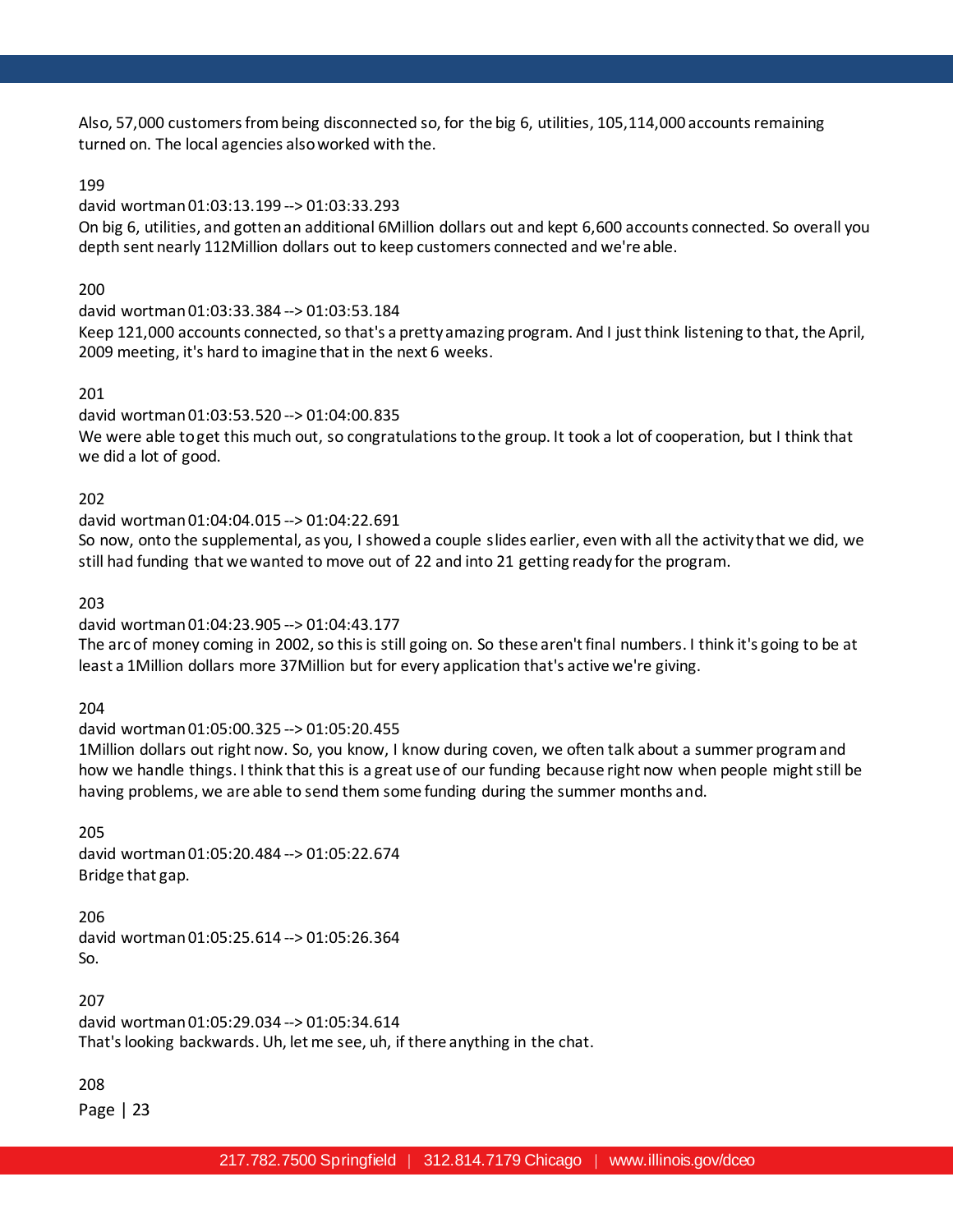david wortman 01:05:36.805 --> 01:05:56.800

Okay, I don't see anything new in the chat so we'll move on to looking forward now. Oops, go back to slide. So I had talked up to program your 21 and how we did there. I changed colors here because the way I.

# 209

### david wortman 01:05:56.820 --> 01:06:16.975

I think about this and talk the budgeting when I'm budgeting, I think about sources and where the money's coming from. And then, when you actually do it, I think about uses where where it gets sent out to and so this is just looking at the, the sources. So.

# 210

#### david wortman 01:06:17.095 --> 01:06:37.117

Uh, as we've said, a couple times 343Million out and program year, 21 with the 209 from RPO and working to spend at least 80% of the state fund and once again, these are client benefits. So this is actually if this occurs and.

### 211

# david wortman 01:06:37.139 --> 01:06:57.251

If uses the amount that they normally use, we will spend more than 100Million dollars. So we will be spending more than 100% of the fund. If we get this 86Million out. But between the 2, we have 295Million. So stepping down.

### 212

### david wortman 01:06:57.300 --> 01:07:17.395

From the cobit year, but still a very large year, nearly double what we had been doing Pre coded. The other thing I want to point out is I don't have here we have received and actually have grants out to the local agencies for the 20.

#### 213

david wortman 01:07:17.459 --> 01:07:37.571

To grant, so we, we will be getting a like, 22 grand, but we're pushing all of the 22 money into program year, 2003. so the goal here is to not have a cliff to, as we move away from Kovac to be.

#### 214

david wortman 01:07:37.619 --> 01:07:42.444 Stepping down our activity as we move forward into the next years.

215

david wortman 01:07:44.544 --> 01:08:04.578 So, what does our budget look like? Exactly this is the number I've been shown several times 295Million last year. Well, this year I show 0 in this, and this is 1 that Ben actually showed that there is 14Million. I know that 14.

#### 216

# david wortman 01:08:04.619 --> 01:08:24.734

Plan is a lot of money, but what I'm showing here is the allocations that we're expecting the utilities to hit and it's what we're going to grade them on next year and the 21, those numbers aren't quite final yet. So.

217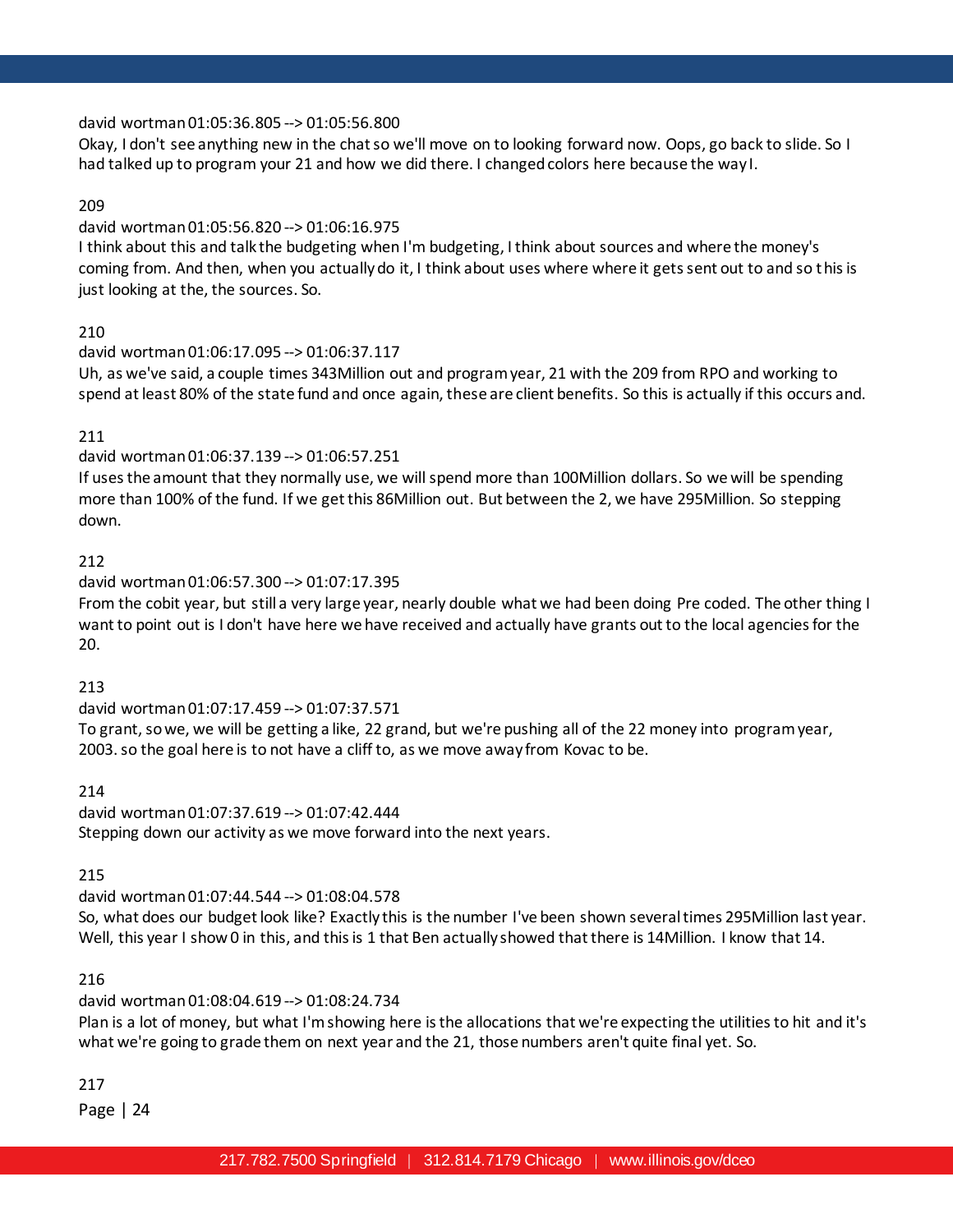### david wortman 01:08:24.804 --> 01:08:44.916

Is more funding available than this 294 so there should be a number there, but there's not but I'm showing this to set the expectation for the local agency. So, this is the number that we're going to be looking at.

### 218

### david wortman 01:08:44.939 --> 01:09:05.057

So, what are we expecting in 22? We have tip grants out that would see the local agencies get 50Million dollars out. So that's a pretty big increase. But there's a couple things I will say, as I'll talk about.

### 219

### david wortman 01:09:05.099 --> 01:09:25.104

Here and it's a little bit the funding to local agencies is going to be higher than in past years. And we already have the a couple percent more for Pip activity. So the for admin for the.

### 220

# david wortman 01:09:25.403 --> 01:09:45.294

Program so the agencies are going to get more money for Pip dollars, sent out then for light heat dollar. So that hasn't been the case in the past. But additionally with the benefit matrix that sets how much we give each.

### 221

# david wortman 01:09:45.419 --> 01:10:05.544

Household in each application that has increased so per application, the agencies are going to be receiving more funding than they have in the past. So I, I think we are getting a sufficient funding to the agencies for them to staff up and.

#### 222

# david wortman 01:10:05.604 --> 01:10:25.720

Get the 50Million dollars in funding out. So that's our goal is to 50Million Pip, which would be nearly doubling what we did in 20, which is the goal that was laid out and the energy affordability rewrites the 2.

223

# david wortman 01:10:25.740 --> 01:10:39.027

45, that's our lie. He, that would be a big lie here, but as I'll show here in the next slide, we're setting up the benefit matrix to so that we believe that will be a goal that we can reach.

#### 224

# david wortman 01:10:41.334 --> 01:11:01.374

So, I'm gonna jump out of the, the PowerPoint for just a 2nd I want to show. So I said I was going to be sending next week the allocations for the local agencies I just want to. And this is a document I want to make public. I think.

# 225

# david wortman 01:11:01.380 --> 01:11:21.325

I think we'll send it out in the, the packet for this meeting. I've been working on this right up until the end. So that's why, I wish that it could have gone out earlier, but everyone will get it. So this is here. And each row is an agency.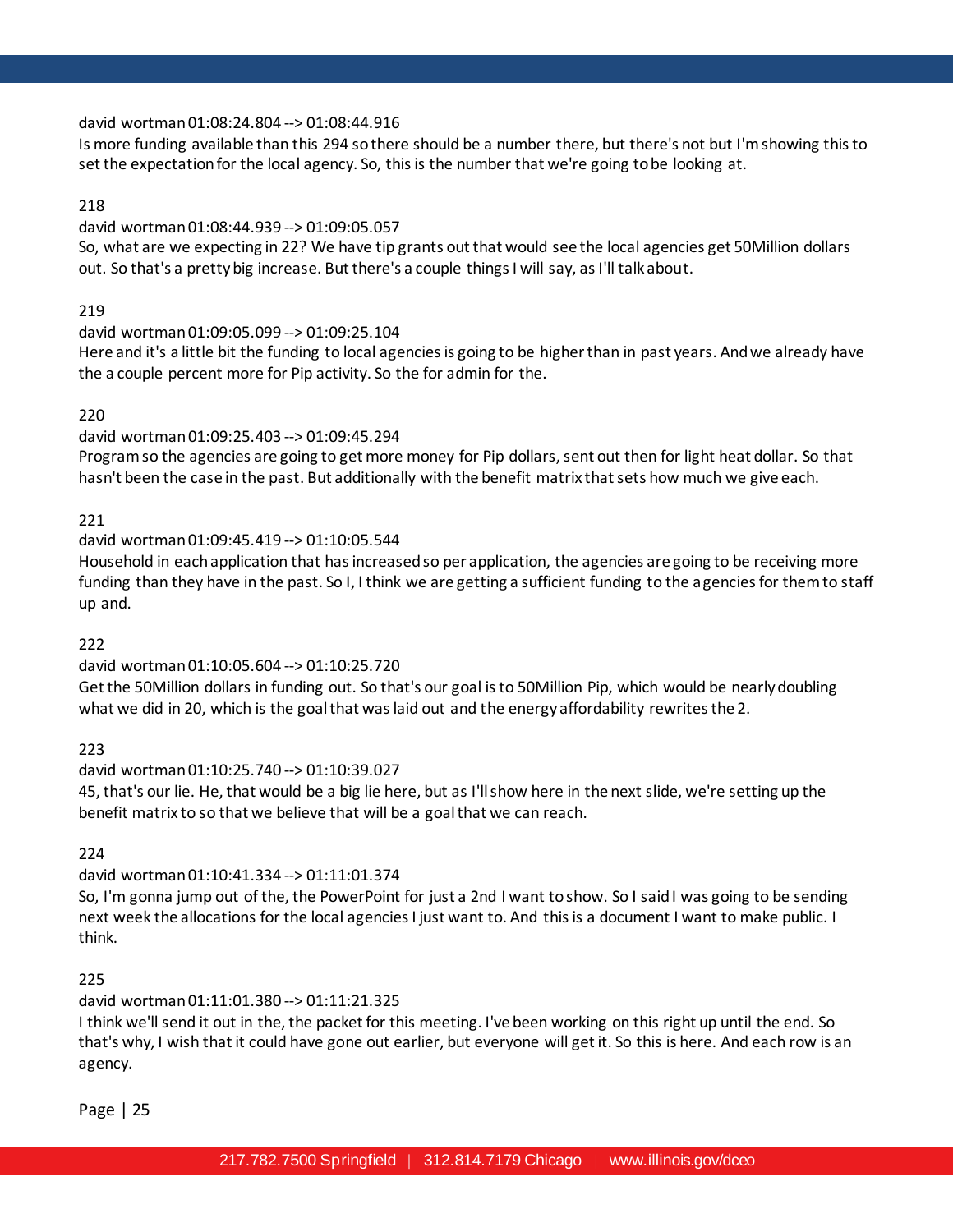david wortman 01:11:21.594 --> 01:11:38.454

A row 9 here is then we have their index of need, which this defines what percent of the state allocation is given to each agency. So.

# 227

david wortman 01:11:38.665 --> 01:11:58.615 Gets 1.172% of these state wide allocation. So, as we go through the columns here, that are the funding sources. w's total is 1.172 of the statewide total. So looking here at the columns moving.

# 228

david wortman 01:11:58.620 --> 01:12:07.915 The right, this is the RPR grant. This is the state light heap Grant and this is the PIP grant from the state fund. These numbers.

# 229

david wortman 01:12:12.084 --> 01:12:30.294 The numbers here will show the total amount BCM W, we'll receive for the for grant. The I get my buttons are covered up, but if you look.

# 230

david wortman 01:12:30.300 --> 01:12:50.424 Here the W would be getting 29,000 in admin for their state, like heat money. They have 422 in client benefit money. So this is the document that will be sent out.

# 231

david wortman 01:12:50.845 --> 01:13:10.513

So that every agency knows exactly what's available to them for program year, 22 and this will set our goals for the program year. It all adds up to the 295Million in client benefits that I've been showing. So.

232

david wortman 01:13:10.885 --> 01:13:24.715

That's that's what's going to be in their hands from within the next week. And that's what a year from now, we will be reviewing to see how we did on trying to reach the goal.

# 233

kwhite 01:13:26.245 --> 01:13:29.755 David, can I just say 1 thing and.

# 234

kwhite 01:13:30.985 --> 01:13:50.635

I think this is good that agencies are going to be made aware. Like you said, before a lot of times people didn't know that there was a pot of money sitting out there for their agency. So, I think that I think I think that's very good that you're, you're putting it out there. I would be remiss and I know we've said this to you time and time again.

235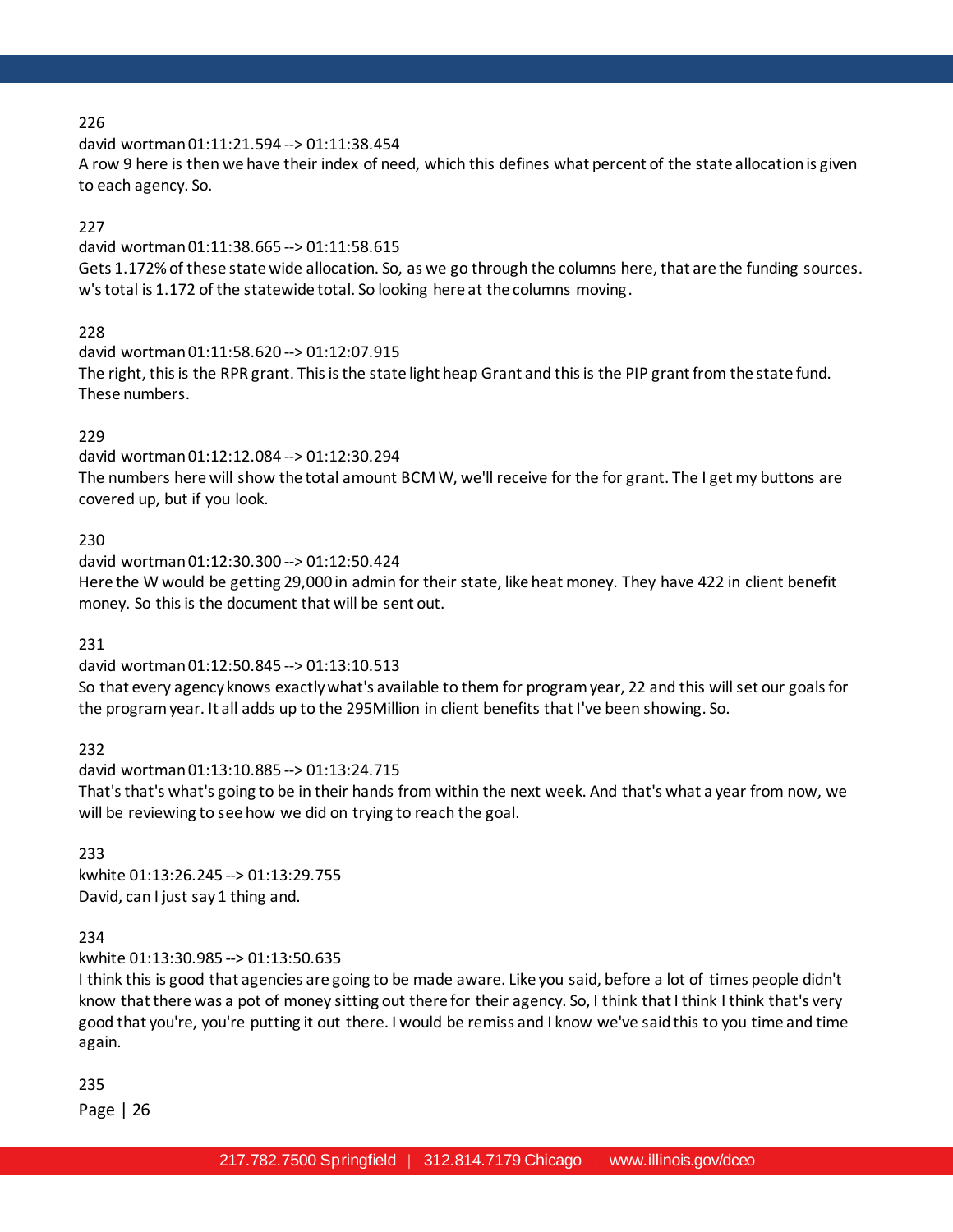### kwhite 01:13:50.994 --> 01:14:11.094

But I would be remiss if I didn't say it here at the pack, meeting the agencies, even though the matrix is higher, we still have concerns. We feel we need more than 9 months to do this. We had 11 during, and we.

### 236

# kwhite 01:14:11.099 --> 01:14:25.374

Feel that the program should go the extra month to the end of June. There was a sign on letter that we presented to. And I just feel that we would be remiss if we didn't say that we do have some concerns.

### 237

Dalitso Sulamoyo 01:14:26.634 --> 01:14:31.254 Yeah, and David, if I, if I may add to chris's point, um, this is.

### 238

# Dalitso Sulamoyo 01:14:31.314 --> 01:14:51.414

So, um, regional planning, I think that, uh, and I had a conversation earlier with Larry in preparation for this meeting. Um, with the way things are going with cobit, particularly, um, with the delta variant and these other, these are the variance that are out there. And a lot of.

### 239

# Dalitso Sulamoyo 01:14:51.444 --> 01:15:11.560

Donated people are getting infected and so forth. We may be seeing a whole different, uh, environment that we're gonna be working in, even in comparison to program year 2021. and so having the additional, um, month or whatever, uh, that, that, um, uh, is needed.

# 240

# Dalitso Sulamoyo 01:15:11.579 --> 01:15:31.734

May be necessary, because, you know, we may be going back to, uh, how things were difficult, and particularly at the beginning of this pandemic. So I just want to throw that out there. Uh, again, you know, I know we're all sort of paying attention to what's happening with, with, with this pandemic and some of the.

# 241

Dalitso Sulamoyo 01:15:31.740 --> 01:15:44.365 Reversals that the CDC is making, but I do have concern that, um, we could have a, our work somehow impacted as this a pandemic continues to rage on.

#### 242

david wortman 01:15:46.944 --> 01:15:51.504 Okay, anything else from the local agencies.

# 243

david wortman 01:15:54.324 --> 01:16:01.254 So, I see there's a couple, uh, agreeing with Chris Mindy and latoya. So anyone else want to.

### 244

Wanda 01:16:03.419 --> 01:16:23.561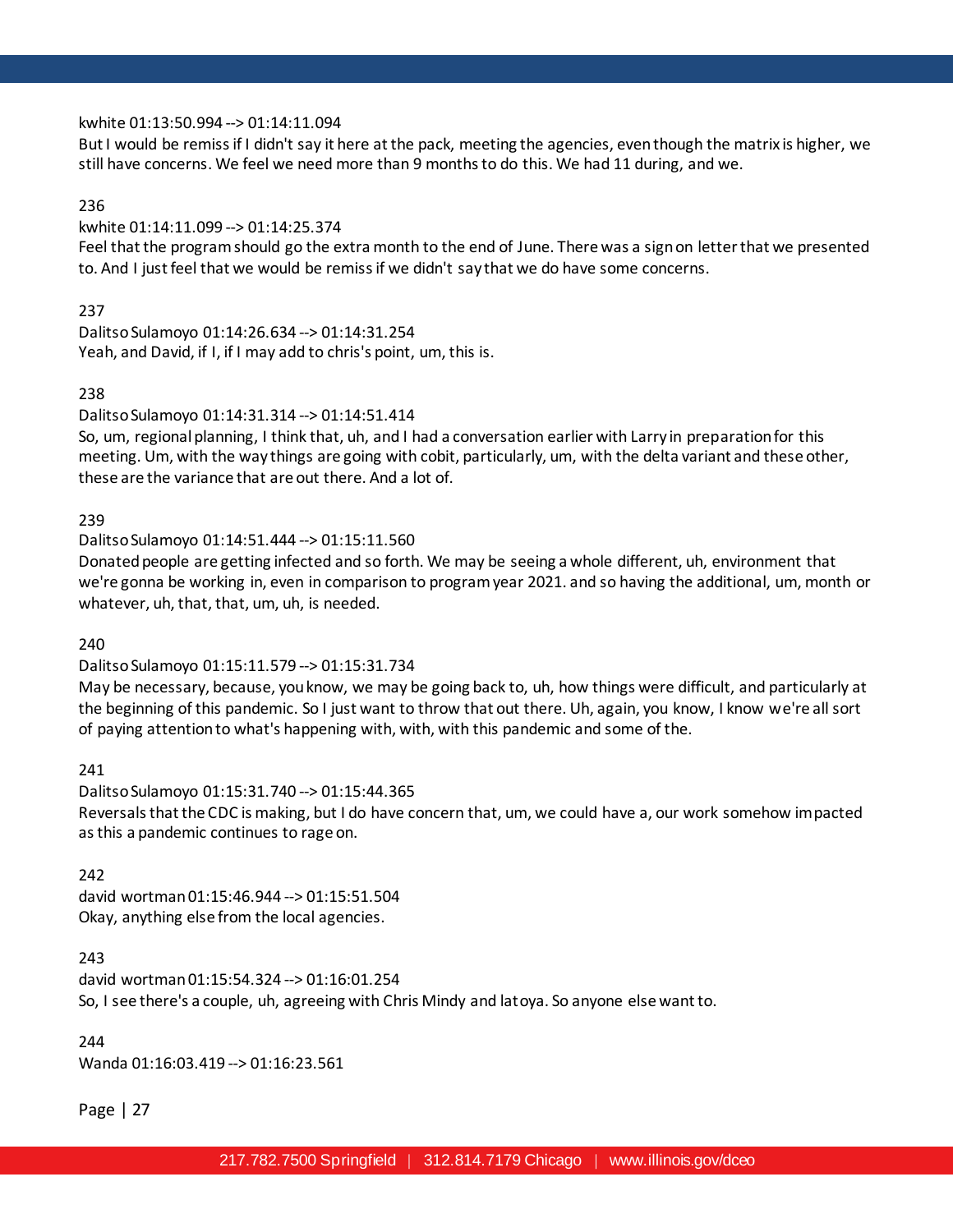This is Wanda Hopkins calling coming from South Boston. I'm on a total different level. I'm looking at a lot of additional funding where I have people who are coming in, because I'm a site who with 2 and 3000 dollar bills and I'm still not able to get them, but 200 dollars.

### 245

Wanda 01:16:23.754 --> 01:16:36.984

For people's gas, which clearly says that those people are going to be turned off this summer I don't understand. Is there is nothing else we can do with all this money left. It's confusing me.

246

david wortman 01:16:38.274 --> 01:16:43.704 Well, there's not any money left. I mean, there's money appropriated for next program year.

### 247

david wortman 01:16:44.575 --> 01:16:50.215 Our goal is to our goal is to get the money out to people that's.

### 248

Wanda 01:16:51.625 --> 01:17:03.865

Yeah, but my goal is also to make sure that people can still cook food when their senior citizens and and disable people who have 2000 dollar bills, and maybe shut off.

### 249

Wanda 01:17:03.954 --> 01:17:07.284 By next month, so I think we have 2 goals.

250

# david wortman 01:17:09.925 --> 01:17:29.095

Well, I mean, our program starts September 1st, and we have a reconnection assistance it's got a limit and, you know, that's we have our benefit matrix and our reconnection assistants. And if they meet those, you know, we have to set statewide.

# 251

david wortman 01:17:29.485 --> 01:17:48.355 Rules and they're if if they meet those rules either way, they're, they're, they start September 1st and they're the, the rules are in place to, to handle that the.

# 252

david wortman 01:17:48.654 --> 01:17:51.564 The way that the agencies can so.

# 253

Wanda 01:17:51.564 --> 01:18:08.669

Being being here for 35 years I'm well aware of that I'm saying, as I look at all the diagrams and everything that has been put before me, it looks as though there could have been some money still available for 2021. that's what I'm talking about. Are you saying that that is not true.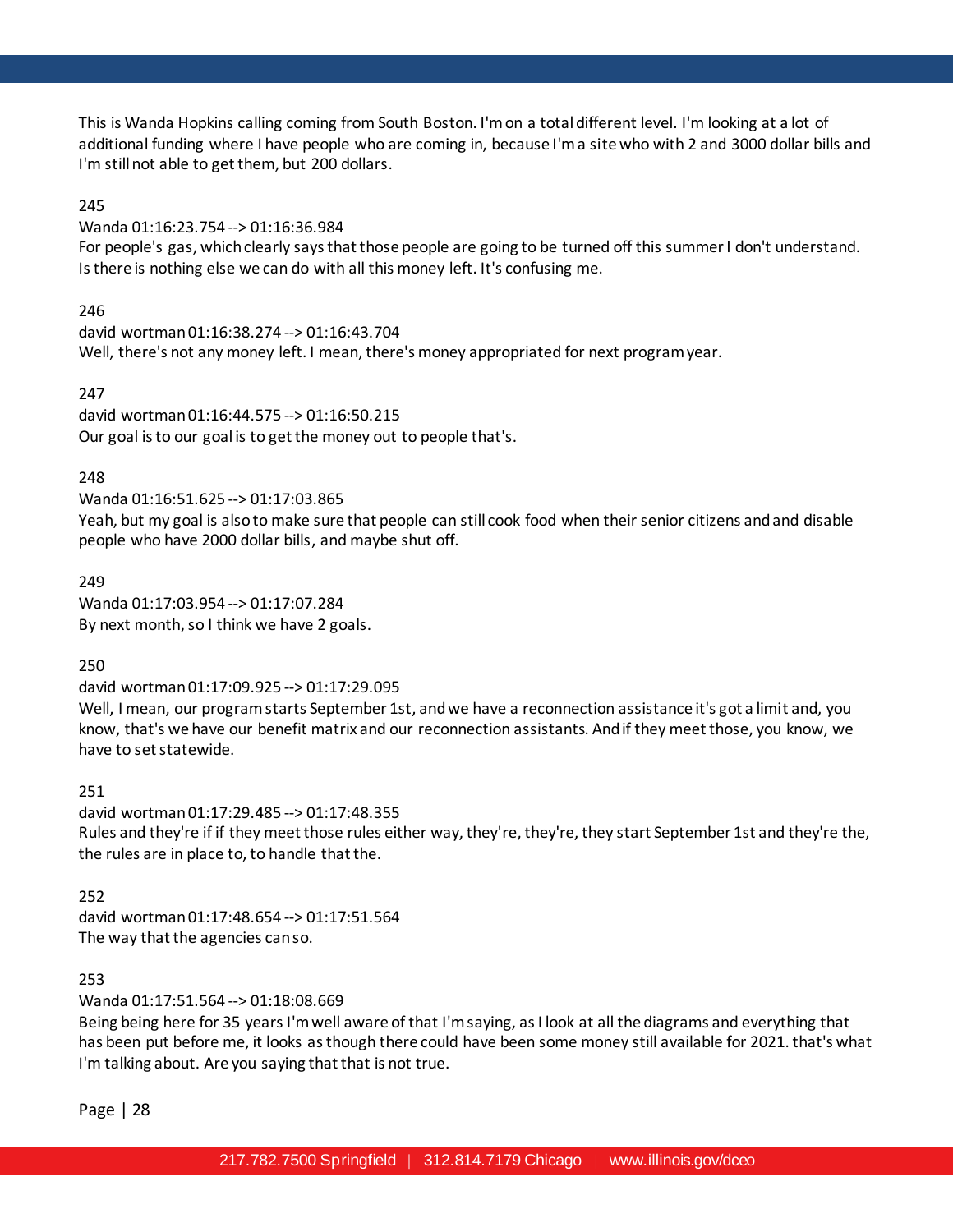david wortman 01:18:09.804 --> 01:18:15.292 We did the app, uh, 2 months ago that paid up to 5,000 dollars.

#### 255

Wanda 01:18:16.074 --> 01:18:16.494 Right.

#### 256

david wortman 01:18:17.694 --> 01:18:28.824 So, it, they were eligible then we raised the R. A. so, even if they hadn't been and weren't included in the app, they, they were.

257 david wortman 01:18:28.944 --> 01:18:30.984 Well, for the orange, so.

258

Leslie Ann Lesko 01:18:33.084 --> 01:18:47.874

Right. Hey, this is Leslie. And Wanda. I know you have brought a couple of those customers to attention and you are bringing them to speed as attention. And I will just say to the state.

259

Leslie Ann Lesko 01:18:49.194 --> 01:19:08.724

As David said the was all done so quickly, and everybody did a great job, but we have found some people that were inadvertently left off the list and they could have been helped. So we want you to keep bringing those to speed as attention. And if it turns out that they should have.

260

Leslie Ann Lesko 01:19:09.180 --> 01:19:19.435 You list list then we'll see if there is something we can do to possibly help them. There might be some.

261 Wanda 01:19:19.435 --> 01:19:19.555 Yeah.

#### 262

Leslie Ann Lesko 01:19:19.645 --> 01:19:29.335 We find that for some 1 reason, or another would be coming back with the funds that the state paid and we could.

263

Leslie Ann Lesko 01:19:29.339 --> 01:19:49.494

Possibly use those, so we do want to try to help if we can, but otherwise, if they want to serve with live last year, or in a few years before that, then, unfortunately, they will have to wait until September 1st or possibly some of the other programs. That are operated by.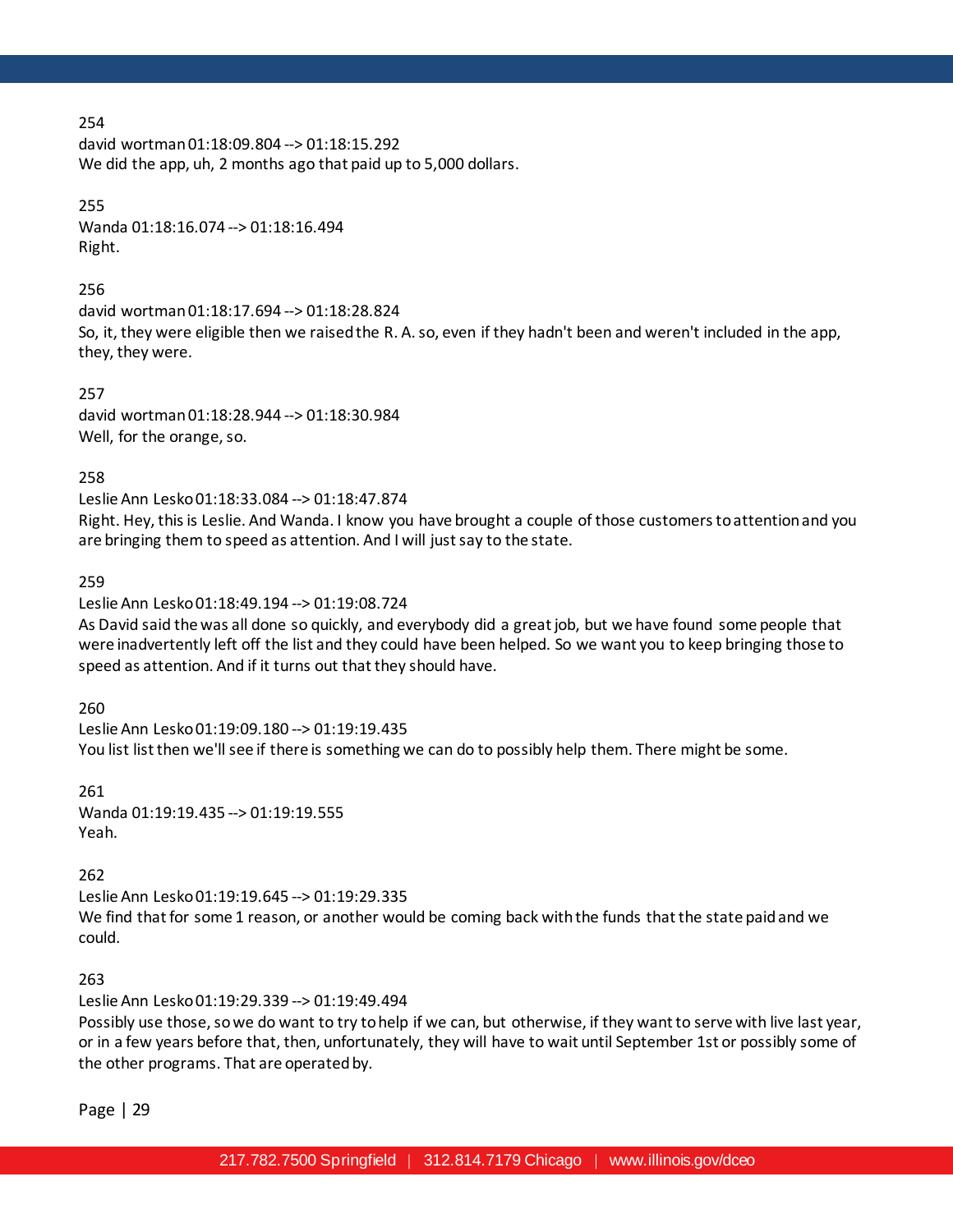Leslie Ann Lesko 01:19:50.334 --> 01:19:55.394 Find the feed programs there, the other utilities, maybe they could help.

265 Wanda 01:19:57.444 --> 01:19:58.584 Thank you so much.

# 266

# david wortman 01:20:01.164 --> 01:20:20.814

Okay, so back on the, uh, the concerns from the network, this is what I'll say, a couple things 1st, the, the network once a year round program and understands that and we've heard it and we know. So, the issue is, we.

# 267

# david wortman 01:20:20.820 --> 01:20:40.945

You don't have an system that can do it right now so we're working on redoing the it system but I've also told the local agencies that I am pushing my it group to be able to do.

# 268

# david wortman 01:20:41.004 --> 01:21:01.134

10 months I can't say that. That we can. I'm not going to commit to that right now. But I can commit that. That's what I'm going to try to do. So, that's that the year round program, when we have a new system, we can talk about it, but it's really we're not able to do it now on the concerns about.

269

# david wortman 01:21:01.224 --> 01:21:21.294

Uh, the, how much gets out the door of course, if changes in the situation changes will change, you know, this is not meant to this is designed to let everyone know how we're doing and that.

270

# david wortman 01:21:21.300 --> 01:21:41.212

Healthy so I understand that there's, there's some worry about that, but I'm very, very permitted to letting people know how money is being spent. We had 100Million dollar swept.

271

# david wortman 01:21:41.460 --> 01:22:01.615

4 or 5 years. That's not going to happen again. We're not going to let money get swept like that again. So, the way to do that is transparency. So we know where the funding is and we know where it's getting sent out to people who need it. And I will take part.

# 272

# david wortman 01:22:01.645 --> 01:22:21.625

Of the responsibility for that, I think, that, you know, our communication on how much was available could have been better. I think we could have had the benefit matrix done, so that it was higher. So more money got out the door. You'll see in the next couple slides, I'm setting the agencies up to succeed. This is not a trap.

273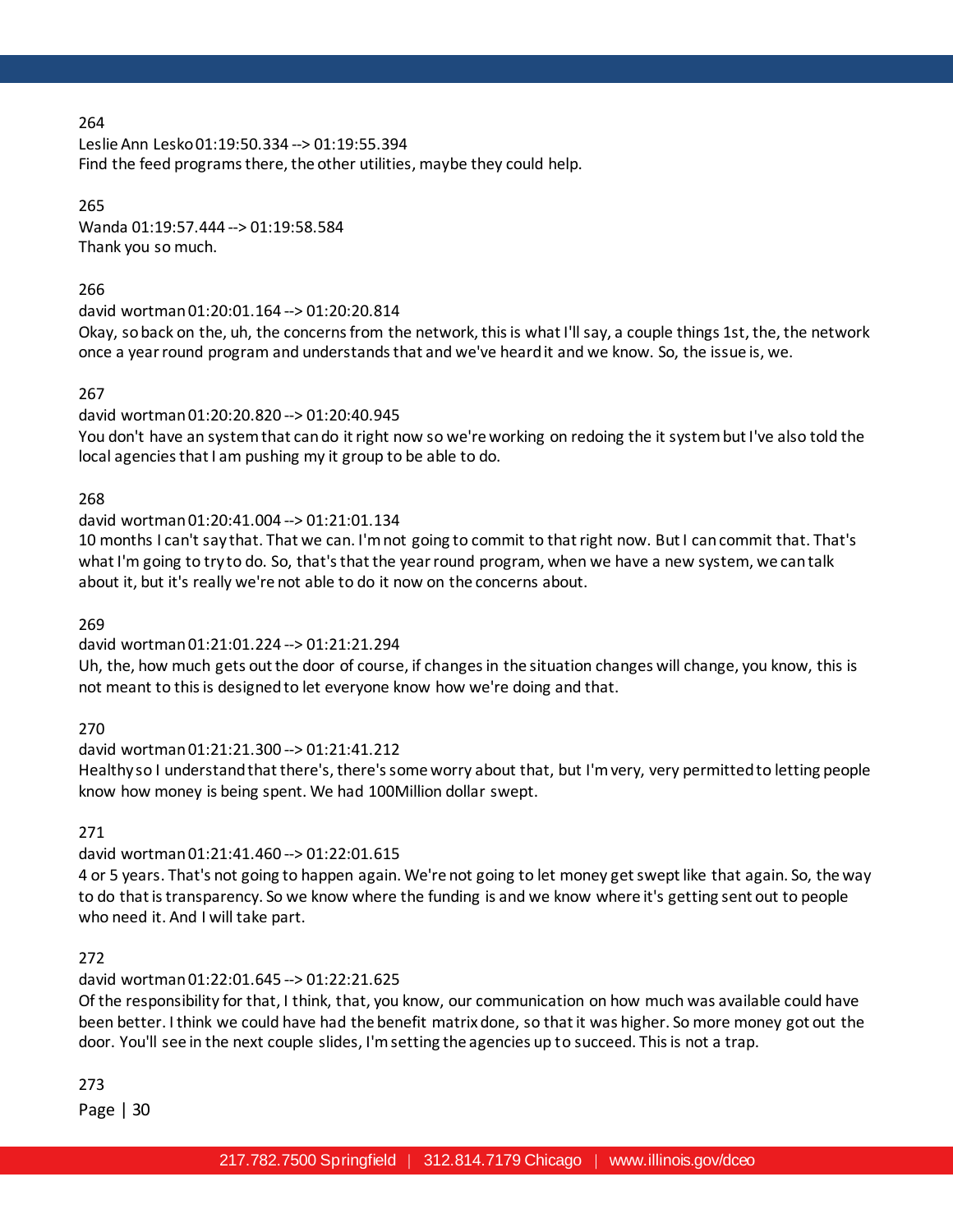### david wortman 01:22:21.894 --> 01:22:41.154

We're going to succeed, but we're going to do it in such a way that it's transparent so that we don't have end up in a situation where money gets swept in the future. So that's our goal. And that's that's where we're going. Now, I will say a year from now when we're looking at this.

### 274

### david wortman 01:22:41.965 --> 01:23:02.065

This the way that we determine how much each agency should get is based on the index of need. We may find out that the index of need needs to be tweaked that there's something about the way that we're doing it. That is showing that this agency is being allocated more than really they, they.

# 275

### david wortman 01:23:02.245 --> 01:23:22.045

Should be and, I mean, some things that, that could be say that you're in a small county and you have a great big university and that makes it look like you have a lot of poor people and that's how we determine what your index and need is. But they're all students living in dorms that could affect it. So we may find out just because an agency.

### 276

### david wortman 01:23:22.259 --> 01:23:42.409

Isn't spending 100% of their allocation there may be reasons that that are justifiable. So we'll be working with that. This is not a trap. This is to make sure that we spend our funding so it doesn't get swept. So I'm going to continue on to show the.

#### 277

# david wortman 01:23:42.419 --> 01:24:02.531

How we're going to work with agencies to make sure that we get the funding out. So, the benefit matrix this year, this is about 9th of the benefit matrix. This is the 0 to 50% federal poverty level for the north part of the.

#### 278

#### david wortman 01:24:02.604 --> 01:24:22.734

State, so you can see that the benefit matrix gets pretty complicated, but this lays out exactly how much we give per household, depending on the fuel type. The number of people, they're poverty level, and whether they're in the North or South part of the state, if you take.

#### 279

#### david wortman 01:24:22.764 --> 01:24:42.198

All of these, and with the new numbers that deirdra worked on this a lot. If you apply our matrix to last year's demographics we have a 50% increase in the average payment to a household. So.

# 280

#### david wortman 01:24:43.014 --> 01:25:03.040

What that means is, I showed this line earlier that we had a 232,000 applications, and that came in at about 700 dollars per app. Well, in 22 with our revised benefit Matrix, we're looking at.

281

david wortman 01:25:03.205 --> 01:25:23.200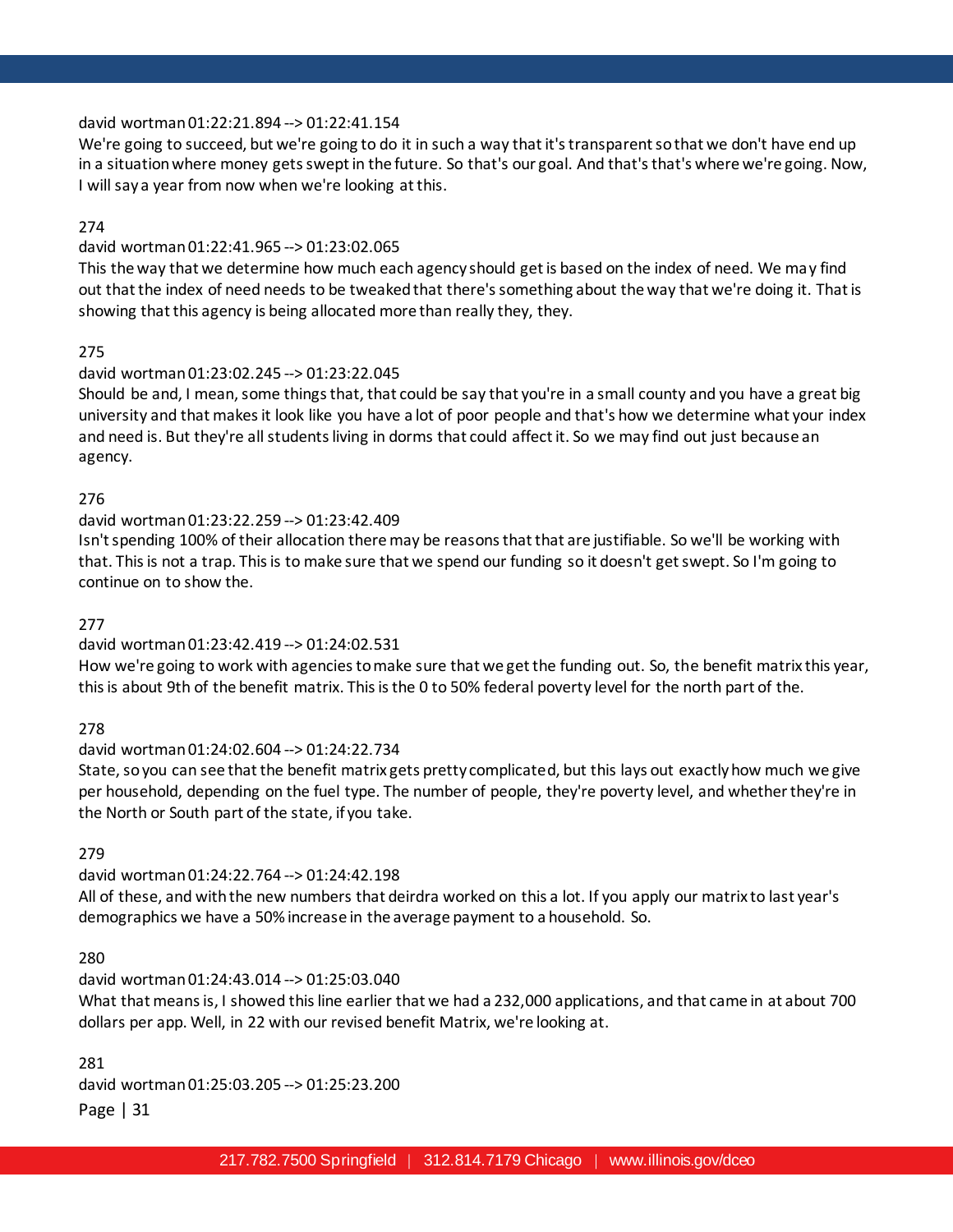232,000 times 700 times 150% because we're 50% higher than last year. Is 247Million. So over a 1000 dollars, correct? That makes lie. He much closer to PIP. So that when we do the comparison with Pip, the light.

### 282

### david wortman 01:25:23.219 --> 01:25:43.267

Person if you go to an agency, and they aren't doing Pip, but last week they were last year you got 700 dollars instead of a 1000 this year. The person is going to get something much closer to what a benefit would be. Well, what does that do for.

# 283

### david wortman 01:25:43.494 --> 01:26:02.630

The what we're asking agencies to get out the door, 245Million is what we're trying to get out in regular life. If we do the same number of applications that we did and program year, 21 and program year, 22, we will meet this goal.

### 284

# david wortman 01:26:03.624 --> 01:26:23.386

So there in my mind, we're likely to exceed last year's application because right now we're able to do face to face, you know, who knows what's going to happen but in cobit, we were able to get 230,000. now.

# 285

### david wortman 01:26:23.754 --> 01:26:43.814

So, what happens now, if we get more than that, you know, if we, we end up exceeding. That's okay because we have a, we have some money in the state fund. We're not allocating 100% of the state fund. So we have about 30 to 40Million available in the state fund if we do more.

#### 286

# david wortman 01:26:43.859 --> 01:27:03.985

Then the 295, we also have the little bit left and program year, 21 and we also have a program year, 22 that we can pull money back in. So, this is what we have set as a goal for the agencies. But it is a very achievable goal. And we believe that at the.

#### 287

# david wortman 01:27:04.019 --> 01:27:22.254

End of the year that we're going to exceed this. So I've seen some things going on in the chat here. Just someone want to recap, or can someone are they're important items that I need to see if people want to come off mute and talk.

#### 288

Karen Lusson 01:27:29.364 --> 01:27:30.714 David.

289 Maria Gallardo 01:27:31.674 --> 01:27:32.244 Go ahead.

#### 290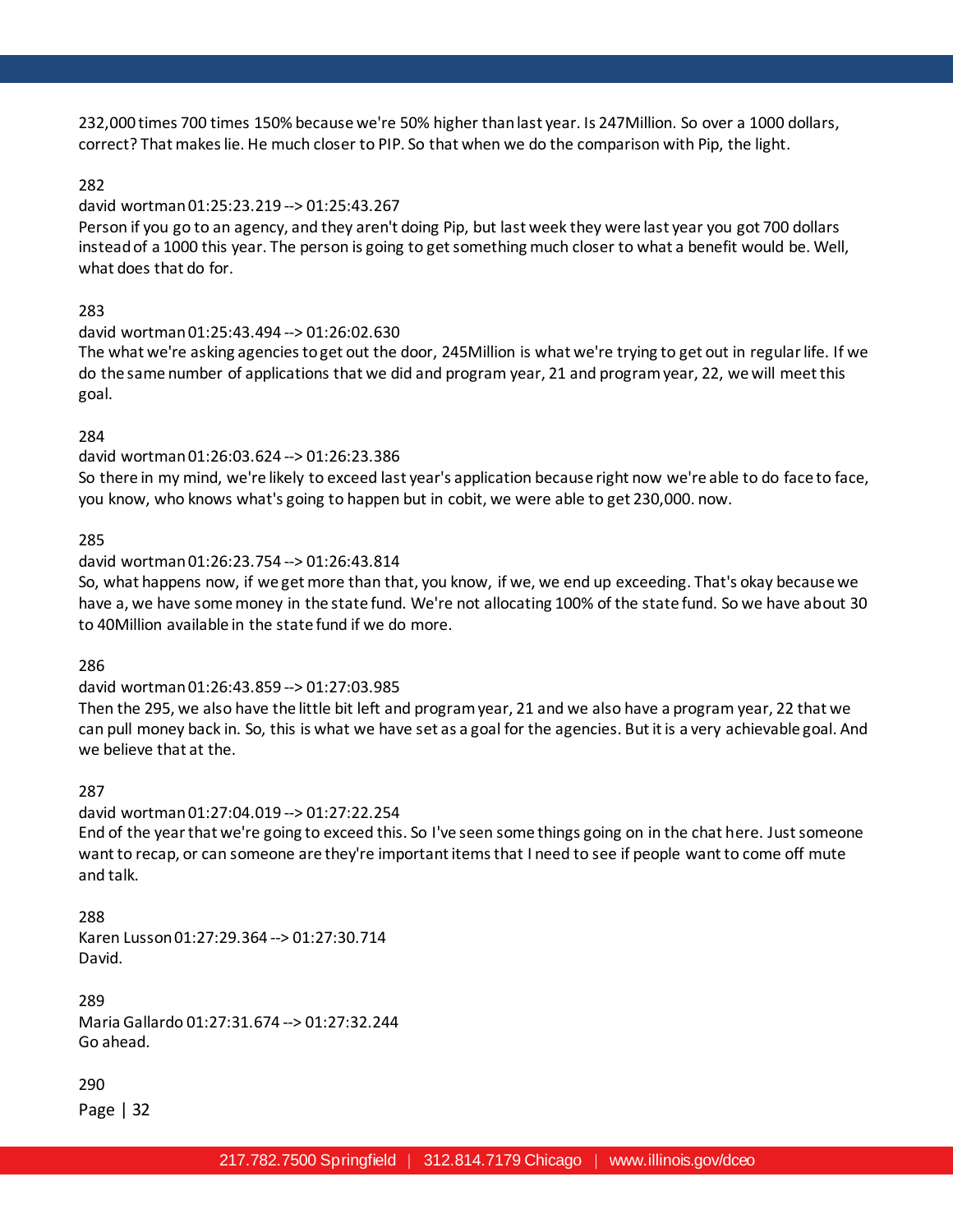Karen Lusson 01:27:34.464 --> 01:27:54.054

Hi, David, it's Karen lesson since the, the slide he surcharge increase language was also in the budget implementation bill, which took effect in June. It was signed, um, as I understand it in June and the, that Bill says, it takes immediately takes effect immediately upon.

### 291

Karen Lusson 01:27:54.684 --> 01:28:08.514 Signing, I'm wondering why we wouldn't count last year's successful spending of more of at 80% of the funds as sort of our 1st year.

292 david wortman 01:28:09.084 --> 01:28:09.804 You see the.

293 Karen Lusson 01:28:09.804 --> 01:28:11.904 Your surcharge increase.

294 david wortman 01:28:12.144 --> 01:28:13.734 You see my screen.

295

david wortman 01:28:15.414 --> 01:28:23.205 This is the language, the based energy assistance charge shall be 48 cents for the calendar year. Beginning January 1st, 2022.

296 Karen Lusson 01:28:23.724 --> 01:28:24.144 Look.

297 david wortman 01:28:24.924 --> 01:28:27.984 I didn't know that either until I started really looking at it this week.

298 Karen Lusson 01:28:28.944 --> 01:28:30.684 Well, yeah, that's pretty clear then.

#### 299

david wortman 01:28:31.194 --> 01:28:31.494 Yep.

300 david wortman 01:28:36.564 --> 01:28:38.784 Okay, Maria, where are you going to.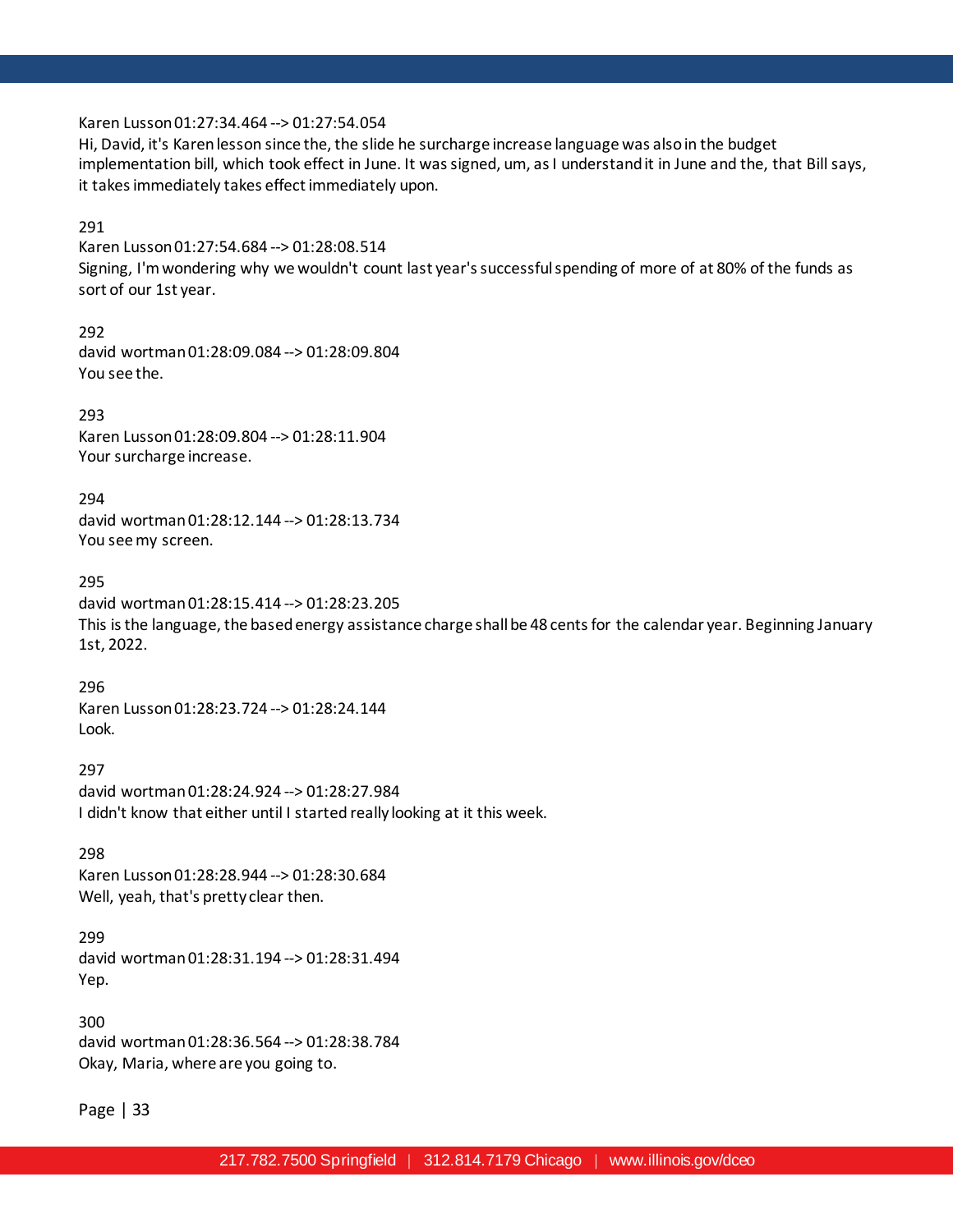Maria Gallardo 01:28:40.224 --> 01:28:53.814

No, I'm sorry, I was just going to mention to you, David, that, you know, the, uh, the for the additional discussion in the chat it's mostly for those, which we.

### 302

Maria Gallardo 01:28:53.845 --> 01:29:13.975 Already abandoned it, you address it, which, uh, mainly the main concern at this time, it's more for those customers that are not ranking limited, or do not have a regulated utility and therefore they cannot have access to perhaps a utility bill payment assistance programs and.

303

Maria Gallardo 01:29:13.979 --> 01:29:19.824 Funds, but, you know, we talked already about the, you know, the year round revenue.

304 david wortman 01:29:21.084 --> 01:29:22.854 Okay.

305

Deirdre Coughlin 01:29:22.854 --> 01:29:34.134

I did have an update from the legislative reference bureau after we started this meeting that they don't see the no sweeps language and the lack of any language addressing that.

306

Deirdre Coughlin 01:29:34.164 --> 01:29:47.244 The conflict, so they have internally, they will go through both bills and she said it might take until November, December after veto session, and they will reconcile any differences and they will produce a final version.

307 david wortman 01:29:48.204 --> 01:29:49.674 Okay, great Thank you.

308

david wortman 01:29:52.674 --> 01:30:11.934 So that's good. So, all of this, you know, the thing I will say, we had to think on our feet and cooperate to get this done in program year, 21 we have our goal laid out in 22. we will.

309

david wortman 01:30:11.964 --> 01:30:32.064

Continue to cooperate with the local agencies and with the utilities, and, you know, this program. It's, it's complicated, but it takes cooperation to pull it off. And this is, uh, I just believe I know the agencies are a little.

310 david wortman 01:30:32.124 --> 01:30:52.220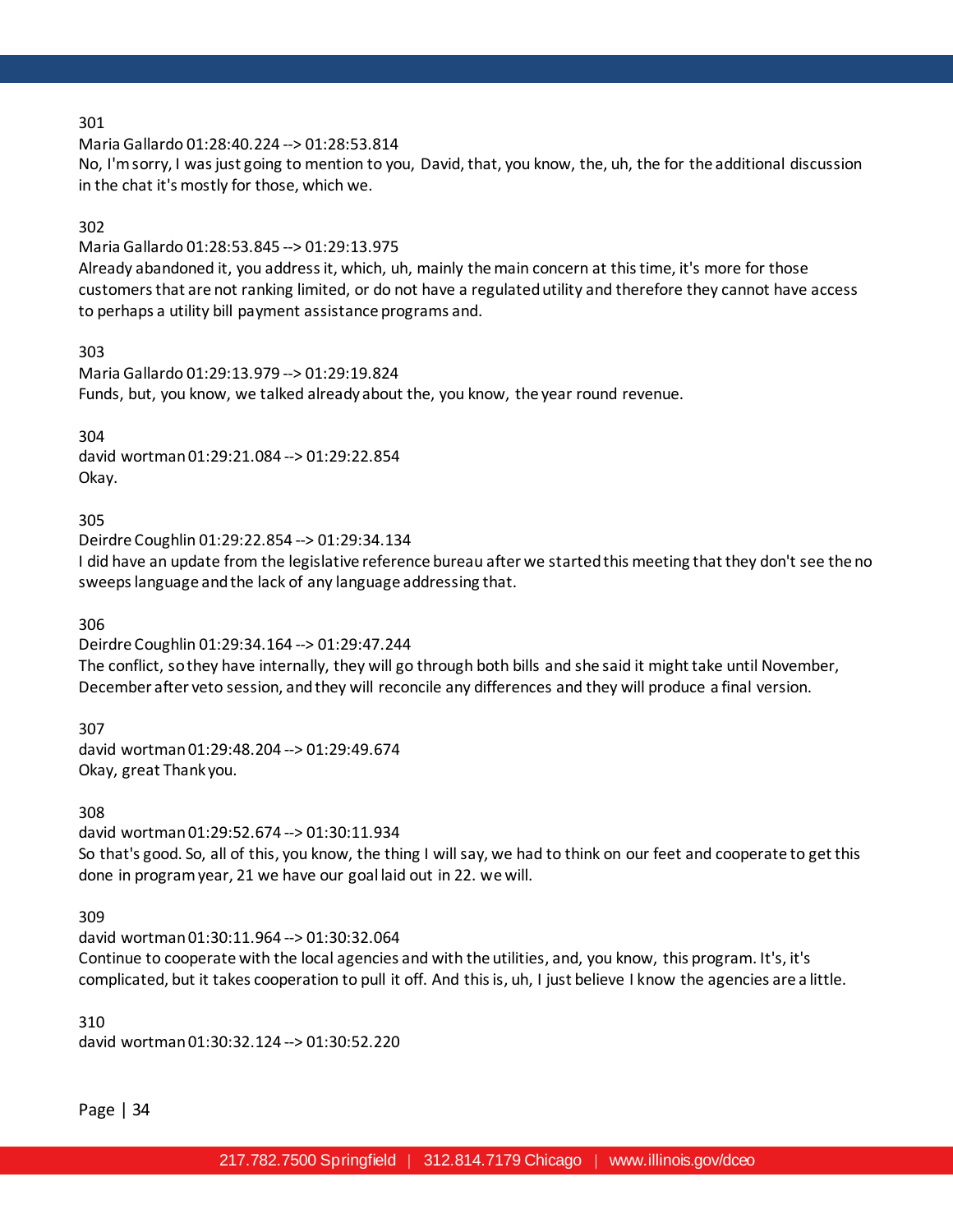Nervous about this, but I think in a couple of years this will make it where it when people get used to it and we see how it works. It will make it so that we don't get sweeps because that's the 100Million that we lost over 5 years. That's just and I think everyone would agree with that. That's.

# 311

david wortman 01:30:52.259 --> 01:30:59.544 Vegetable, and this is the way that I believe is the way to make certain that doesn't happen again.

### 312

### david wortman 01:31:02.395 --> 01:31:21.775

So, the last item that I have is to talk about income limits and how we set the income limits, because this is it's a little confusing. I have to say, but we put some thought into it. And it, it looks a little weird. But, let me explain. So, the.

### 313

# david wortman 01:31:21.779 --> 01:31:41.267

Language for the maximum income for lie and lightweight. So the wire assistance has the same language is that it's the greater of 60% state meeting income or 150%, federal poverty level. So you can you can set your limit.

### 314

# david wortman 01:31:41.995 --> 01:32:01.915

Maximum of those so if you wanted to do the absolute maximum and say it is the maximum of these, you would start up the 60% state meeting income until you got to a household of 6. well, you would continue on the state median income. So you get here to a household 11 and then you would.

# 315

# david wortman 01:32:02.099 --> 01:32:18.647

Follow the 150%, that's because the way they define 60% statement or that, the state meeting income has a tick in the line here where it changes the slope. So, this is the maximum that we could do.

# 316

# david wortman 01:32:21.504 --> 01:32:39.624

Uh, oh, I, I forgot it. I was pointing to the, my screen instead of yours so this is the 60% state, median income, and then it crosses here at between 10 and 11. so, 11 member households, you would follow that. So that is the lie. He.

# 317

# david wortman 01:32:40.979 --> 01:33:01.095

And now they follow 200% so 200%, federal poverty level. That's that blue line right here. So we want to make it where it's the most uniform across our programs to keep it simple for the local agencies and for clients.

# 318

# david wortman 01:33:01.139 --> 01:33:21.259

So that things can be categorical. So if you qualify for 1, you qualify for another. So, what we've done for this year is we start off at 200% federal poverty level from households from 1 to 6.

319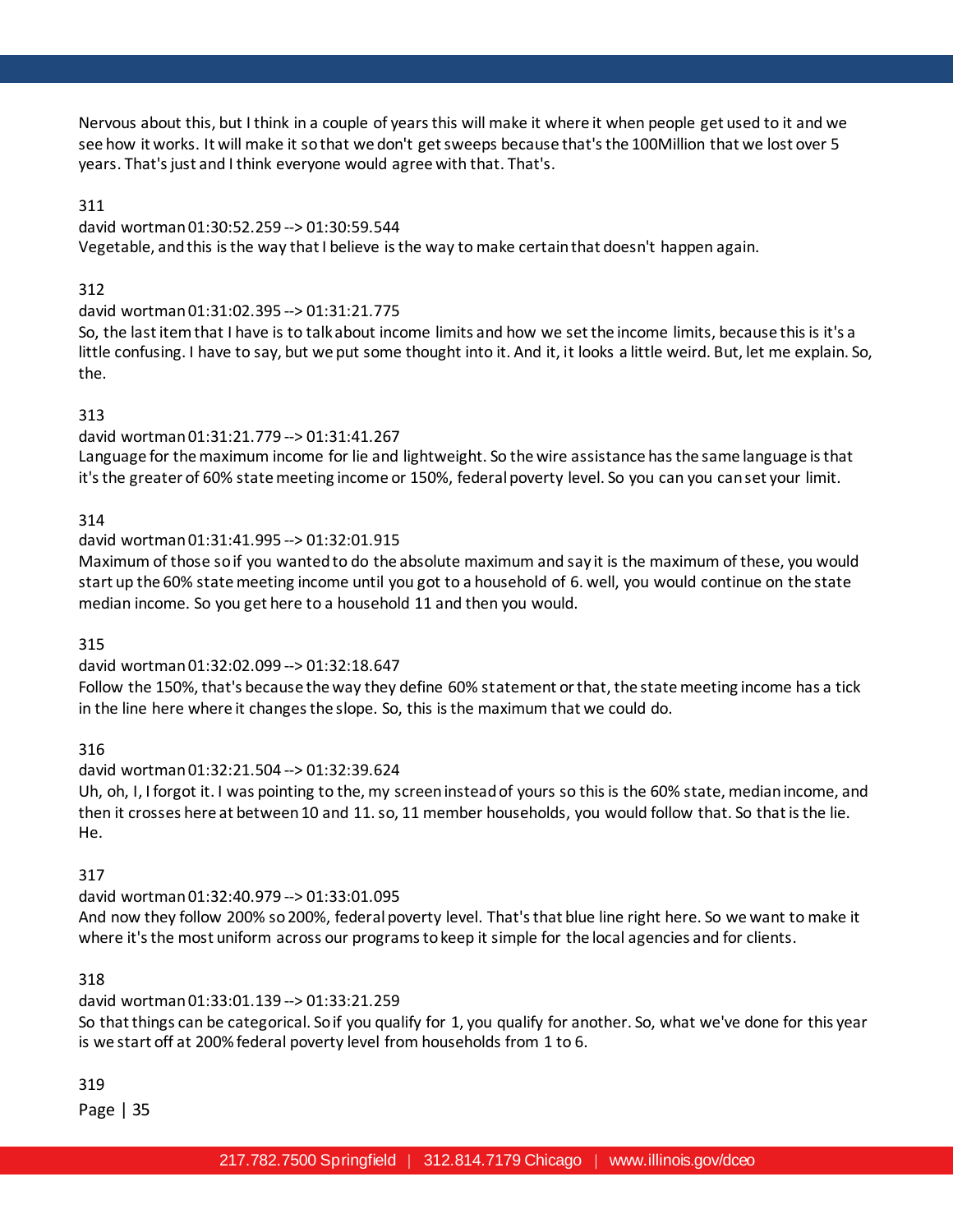# david wortman 01:33:21.925 --> 01:33:40.825

That's under the 60% state meeting income so it's allowable for lie heat but this is the maximum we can go for. And so you follow the 200% up until it crosses the 60% state median income and then we follow state median income until.

### 320

# david wortman 01:33:41.459 --> 01:34:01.579

We hit the 150% federal poverty level so it's a weird looking line. But the thing I'll tell you is that our household from 0 to 6 members are 98.9% of our households. So, 99% of our households.

### 321

### david wortman 01:34:01.645 --> 01:34:21.769

Our 200%, federal poverty level, and then for we're going to continue up here. So the local agencies will need to know if you're at a very large house that the might be allowed when life isn't. But.

# 322

# david wortman 01:34:21.804 --> 01:34:41.934

For, like, it's 200% up to a household of 6 household of 7 to 10 is 60% state meeting income and then 11 and above is 150%. We've sent out a table. So at the agency level, you're really just looking at a table that says how much is.

### 323

### david wortman 01:34:41.940 --> 01:35:02.095

Available, so, this is why, and this is the logic is to make it as uniform as possible across the different programs, but to provide as many make it available to as many of the residents as possible. So, those are the limits. And that's what.

#### 324

david wortman 01:35:02.099 --> 01:35:02.634 We did.

### 325

david wortman 01:35:05.454 --> 01:35:07.224 So, any questions on that.

#### 326

david wortman 01:35:10.855 --> 01:35:29.455

So, uh, there is a question and then a chat from Karen can you remind us how long again before the new system? Well, the, it system for life, he has not been started. The is going. 1st, our goal is to have the.

# 327

# david wortman 01:35:29.484 --> 01:35:49.614

On a platform, the, the same platform so we want to build on the we're in we're in build mode right now for we're having conversations with that same company to see if we can do a work scope and see if.

Page | 36 328 david wortman 01:35:49.645 --> 01:36:04.705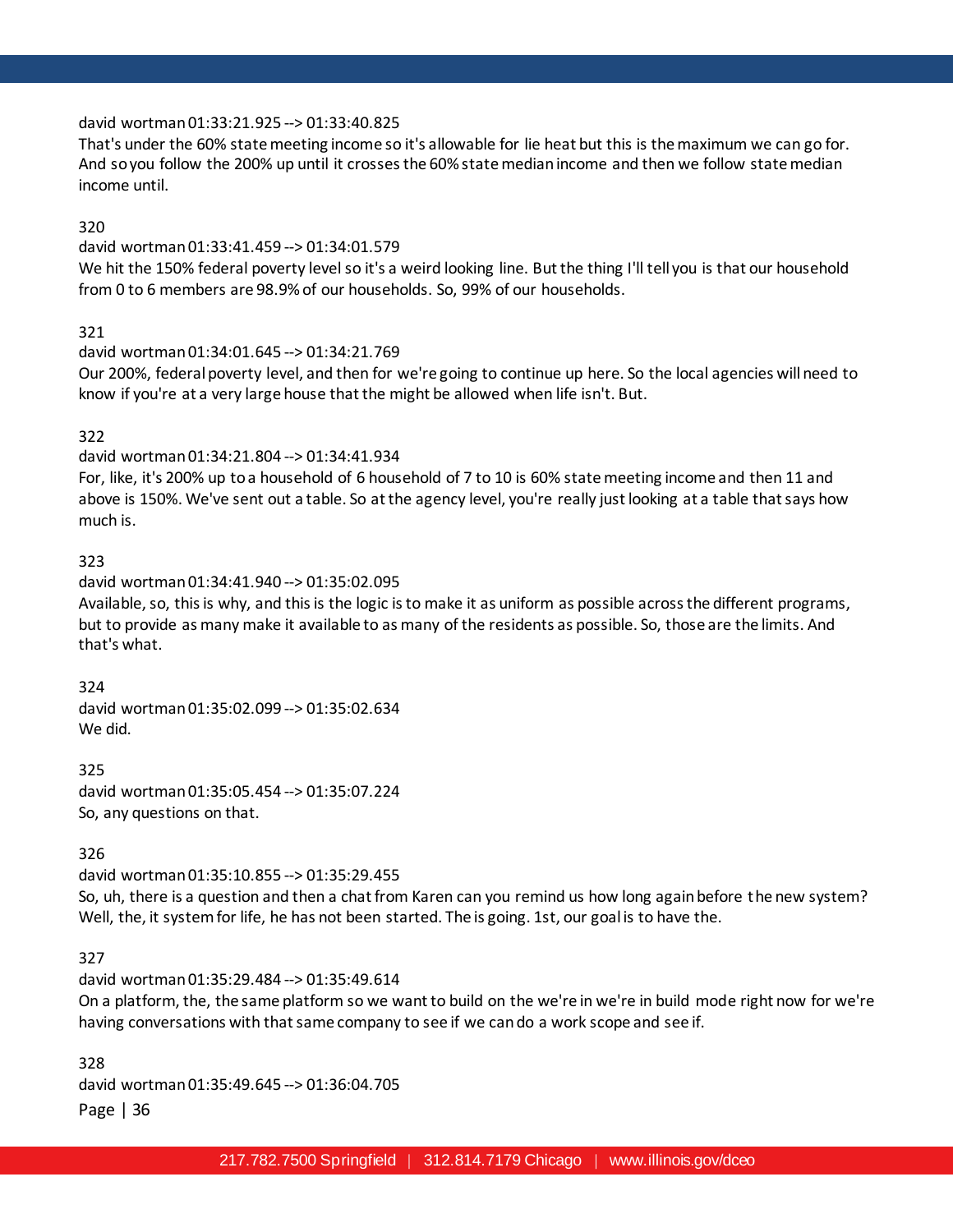We can do the build concurrently going to be done 1st, but we're, we're starting the conversations now to try to get started on heap as soon as we can.

### 329

david wortman 01:36:09.175 --> 01:36:27.039

So, uh, I had a question. Fip are a lie he'd been rolling enrollment begins in September. When will it end? I believe that that's been stated publicly, but if it hasn't may 31st is what we're looking at.

330

david wortman 01:36:27.115 --> 01:36:29.545 As the, um, the final day.

331 david wortman 01:36:31.944 --> 01:36:34.674 Has that been stated publicly, Maria or.

### 332

Maria Gallardo 01:36:35.484 --> 01:36:50.364 Uh, yes, online we also receive a question on the enrollment and we address that in the chat, which the end of the enrollment will be March 31st of 2020.

333 david wortman 01:36:54.175 --> 01:37:01.315 Okay, so that was a, uh, a lot.

334

Karen Lusson 01:37:02.695 --> 01:37:12.025 David David scaring again. Can you go back to that last slide and just state state again if.

335

Karen Lusson 01:37:12.085 --> 01:37:24.805 If you're a light heap customer, this is the income threshold. If you're a Pip customer, this is the income threshold at this many in a household just just to clarify again because I.

336 david wortman 01:37:25.495 --> 01:37:26.005 So.

337 Karen Lusson 01:37:26.005 --> 01:37:27.415 Little lost on this.

338 david wortman 01:37:27.775 --> 01:37:32.215 For and tip this, I don't know whether how it shows.

339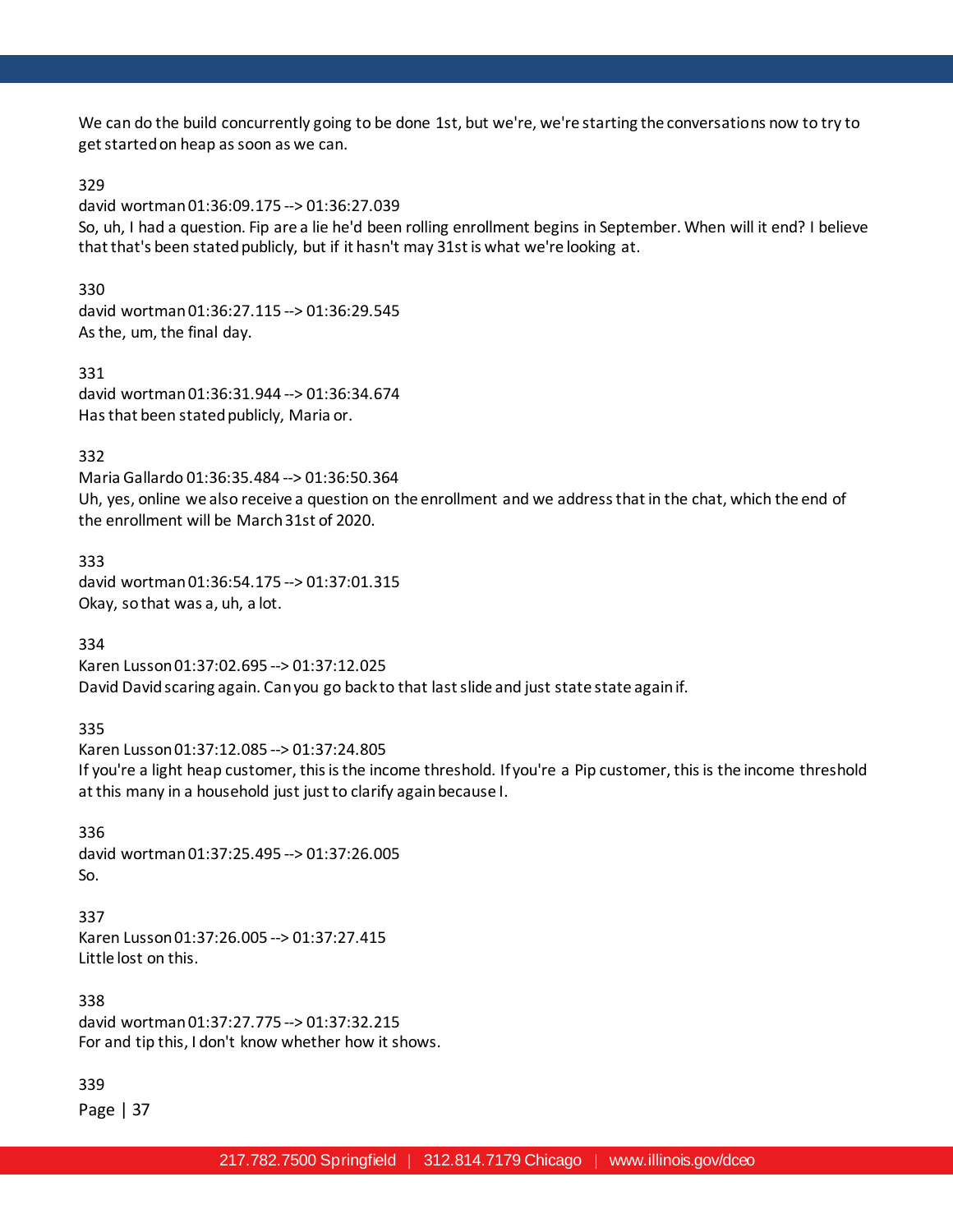### david wortman 01:37:32.220 --> 01:37:50.544

Goes out, but it's a black dash line. It follows the 200% federal poverty level, or households up to 6. so for 99% of our clients, the PIP lie. Heap income limit is 200% federal poverty level.

### 340

### david wortman 01:37:52.404 --> 01:38:12.504

Holds greater than 6. we would like to keep it at 200%, but the federal rags don't allow us. The maximum we can go is 60% state meeting income or 150%, federal poverty level. So we go 200% up to 6 member households for 7 to 10.

### 341

### david wortman 01:38:12.984 --> 01:38:32.679

We're on the 60% state meeting income line and then for households, greater than 10 we're on the 150% federal poverty level. So essentially, we're near the maximum allowable by. We could we could for households 1.

# 342

# david wortman 01:38:32.814 --> 01:38:52.854

6 be at 60% state meeting income, but if we did that, then it could not be categorical for our other programs. And we would have to have 1 table for life and tip and a separate 1 for weather. And so we're very close to the maximum that the.

### 343

david wortman 01:38:52.859 --> 01:39:09.619 Regs allow for lie heap and and and water in the water program, but for 99% of our programs are for our clients. The limit is 200% federal poverty level.

# 344

david wortman 01:39:14.485 --> 01:39:32.095 Good question, Aaron, ask about, uh, the income chart online how what we do that and we'll have to we'll have to look at that. This is this goes up the same amount per for additional.

# 345

david wortman 01:39:32.124 --> 01:39:48.354 Member, so we may have the chart up to a 10 member household and then say 3 additional member, it would be a certain amount, but yeah, we'll, we'll add something so that people can know any other questions.

# 346

david wortman 01:39:53.454 --> 01:39:56.724 Okay, I feel like I've been talking for about an hour straight now.

# 347

Nichole Owens 01:39:58.104 --> 01:40:07.413 Certainly may feel that way. I haven't times you, but I think you're very close to it. Could you go back a couple of slides? I think it's like, 24.

348 david wortman 01:40:07.974 --> 01:40:08.544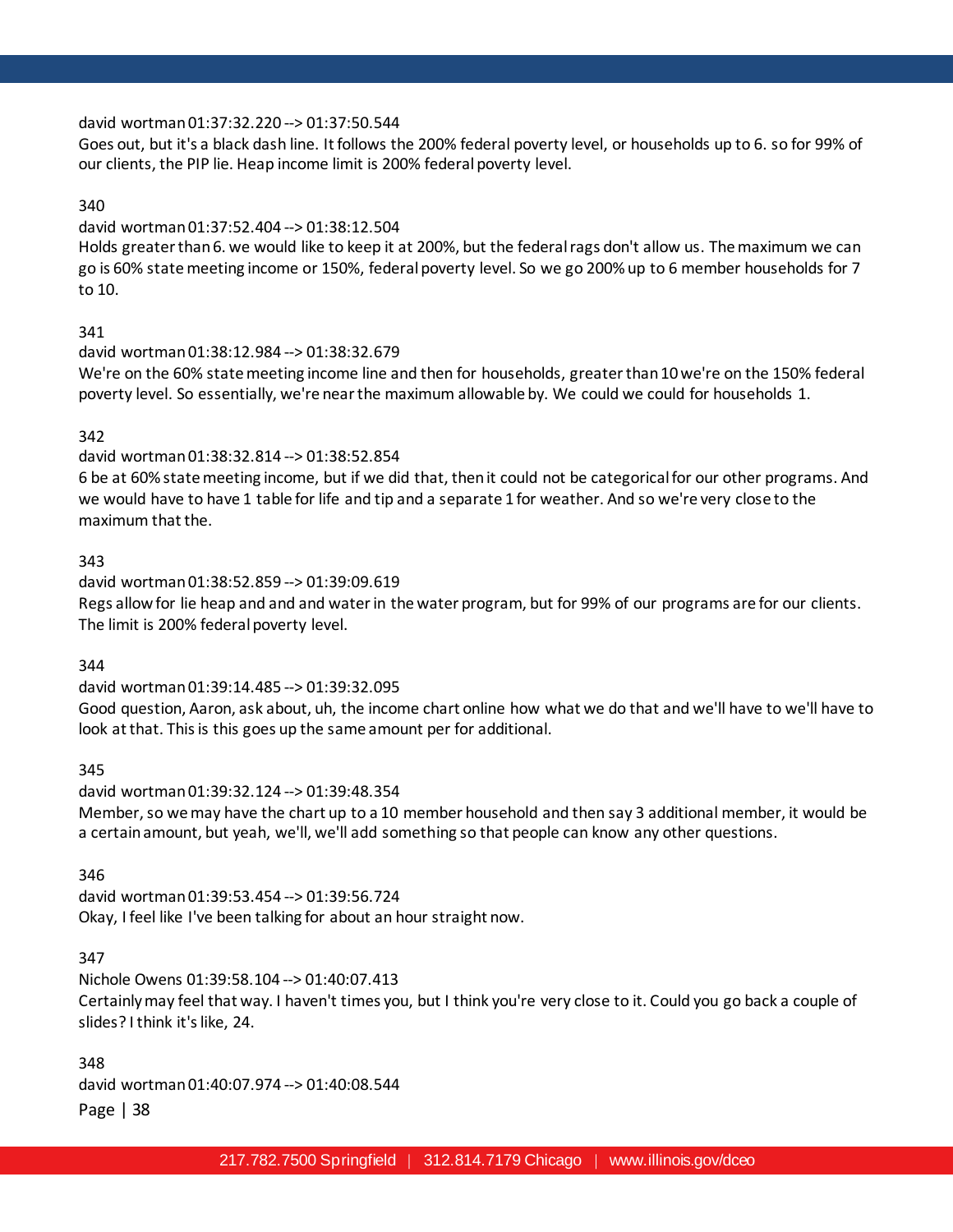Okay.

### 349

Nichole Owens 01:40:11.755 --> 01:40:23.797 When we're discussing the maximum, or at least 80% of the funds have to be allocated or spent is that the 80% of the 86Million for.

### 350

david wortman 01:40:23.875 --> 01:40:24.205 Yeah.

351 Nichole Owens 01:40:24.265 --> 01:40:24.895 That we would have to.

352 david wortman 01:40:24.895 --> 01:40:30.385 No, no, so the way that the way that I interpret it is a.

### 353

david wortman 01:40:31.044 --> 01:40:50.844

Back here the way I'm suggesting, and I don't know who if anyone on this call knows the answer to this tell me, who decides, how does this work uh, do I tell the, and the tells the the utilities or I don't know how that works, but the way that I think the.

354

david wortman 01:40:51.235 --> 01:41:11.069

Should be determined is the, the Controller's website at the end of the fiscal year you go and you do a report for fund 550 fiscal year. 21. what were your revenues this year? They were 98.7Million. What were your expenditures? They were 105.

355

david wortman 01:41:11.124 --> 01:41:31.252 9Million if that number is greater, so 98.7 divided by 105. it will actually, it's the other way around 105.9 divided by 98.7 is 107%. So the 80 was it exceeded so, the next January.

#### 356

david wortman 01:41:31.259 --> 01:41:35.394 1st, the meter charge would be increased by 16 cents.

# 357

Nichole Owens 01:41:38.604 --> 01:41:57.894

That makes sense, I guess we're trying to set targets to your point. So there's transparency with agency. So they'll know how much collectively has to be spent in order to maximize the allocation. How are you clear on.

358 Nichole Owens 01:41:57.900 --> 01:42:04.212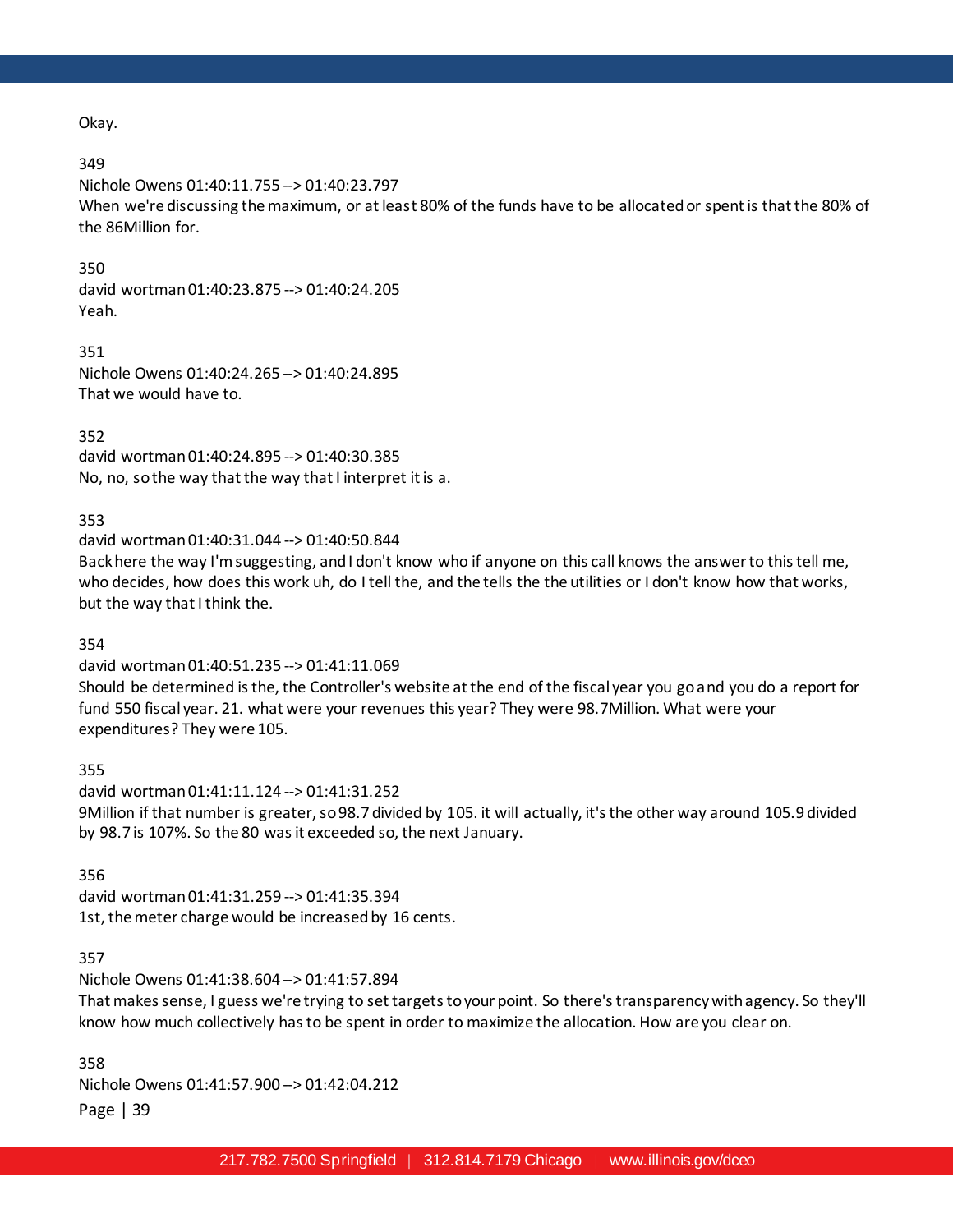What the 80% should be applied to because I get what you're saying like, after the fact we can do the math, but before.

### 359

david wortman 01:42:04.825 --> 01:42:05.365 Well.

360 Nichole Owens 01:42:05.455 --> 01:42:06.085 To start to.

361 david wortman 01:42:06.085 --> 01:42:12.415 Yeah, with I mean, that's what really that's what this, um.

# 362

david wortman 01:42:15.414 --> 01:42:34.284 They this amount here really it would be their state column, but this is for heap and pick the, the expenditures out of that state fund are also and also state administration. So.

363 david wortman 01:42:34.735 --> 01:42:52.495 But for the agencies to do their part and spend 80% of their part, it would be their, the state dollars. So it would be that the column state total and PIP. Ca.

364

david wortman 01:42:55.794 --> 01:43:03.894 So, that's that's, uh, the goal is out there for them. That's I, I feel like.

365

david wortman 01:43:06.265 --> 01:43:25.537 You know, this slide here and this and this, and then that the spreadsheet that they're going to be receiving, that's that's gonna lay out. Exactly. If we meet that goal, then we will have exceeded 80% of the state fund revenues.

366

Leslie Ann Lesko 01:43:27.804 --> 01:43:34.602 Hey, David, could you please say those slide numbers that you're saying this and this plus the spreadsheet so is it 21.

367

Leslie Ann Lesko 01:43:37.075 --> 01:43:39.619 Number 21, and what was the other 1.

368

david wortman 01:43:40.195 --> 01:43:56.667 Well, I mean, 20 has the, the budget 21 is the, the graph and then this spreadsheet and, I mean, it's a really large spreadsheet and 11 by 17.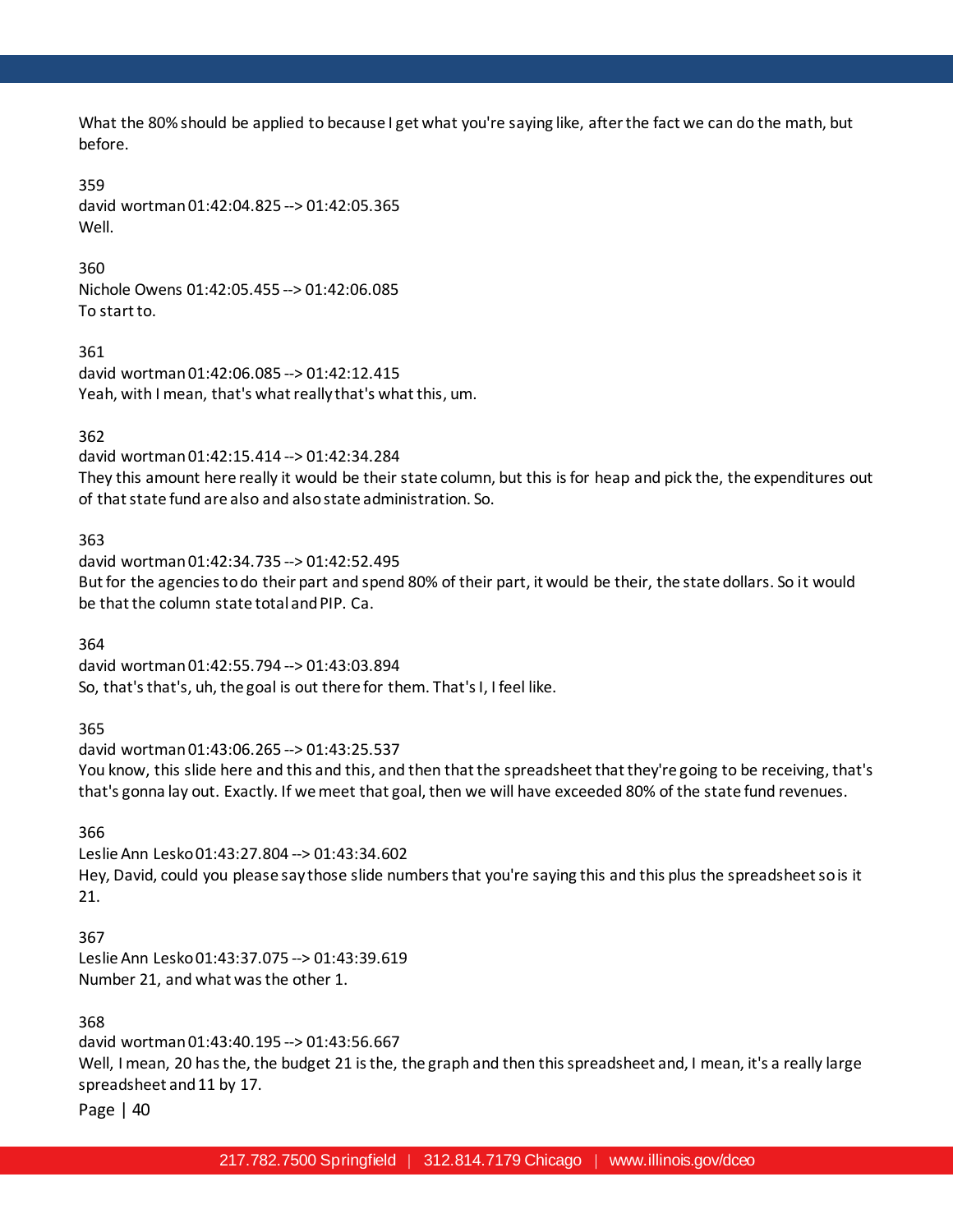david wortman 01:43:57.205 --> 01:44:17.215 But this spritz oh, I mean, the agency, so, this is their RPR grant the RPR grant that's money out the door, but that's not the state fund. The state fund is the state heap and the PIP. So to get.

# 370

david wortman 01:44:17.219 --> 01:44:33.711

The, uh, 80%, you know, if we, if we get 36Million out in state and 40 49.3Million out in tip, we will have exceeded 80% of the state revenues that year.

# 371

david wortman 01:44:39.055 --> 01:44:39.835 Is that clear.

# 372

Leslie Ann Lesko 01:44:43.675 --> 01:44:44.635 Yeah, that's great.

# 373

Larry Dawson 01:44:46.015 --> 01:45:01.825 Yeah, David, this is Larry. So, in theory, then if every agency is able to and fully 80% of their slightly and tip allocations, then we will have met the.

374

Larry Dawson 01:45:02.454 --> 01:45:11.574 A requirement, or is there any additional state hold back? That would kind of throw that off kilter.

375

david wortman 01:45:12.324 --> 01:45:21.774 Well, I mean, the way that I'm describing it and this is if they're any lawyers on the call correct me but.

376

david wortman 01:45:22.405 --> 01:45:42.535 The way that I'm thinking about it by using controller site, revenues and expenditures these expenditures include the local agencies admin program, support, client, benefit state and.

# 377

david wortman 01:45:42.564 --> 01:46:02.664 So, there's a lot of things that go into this. I can tell you that the lie heap and Pip are, I don't know, this year they were probably 90, 90, 95% of the expenditures, I think, had 3 and a half 1,000,000.

# 378

david wortman 01:46:02.699 --> 01:46:22.854

If I remember ben's report and I don't know for sure what state, but generally it, I think in in, like, I don't I'm not a CPA. I don't get down to pennies. If you're talking dollars. If we spend the lie heap and Pip that I.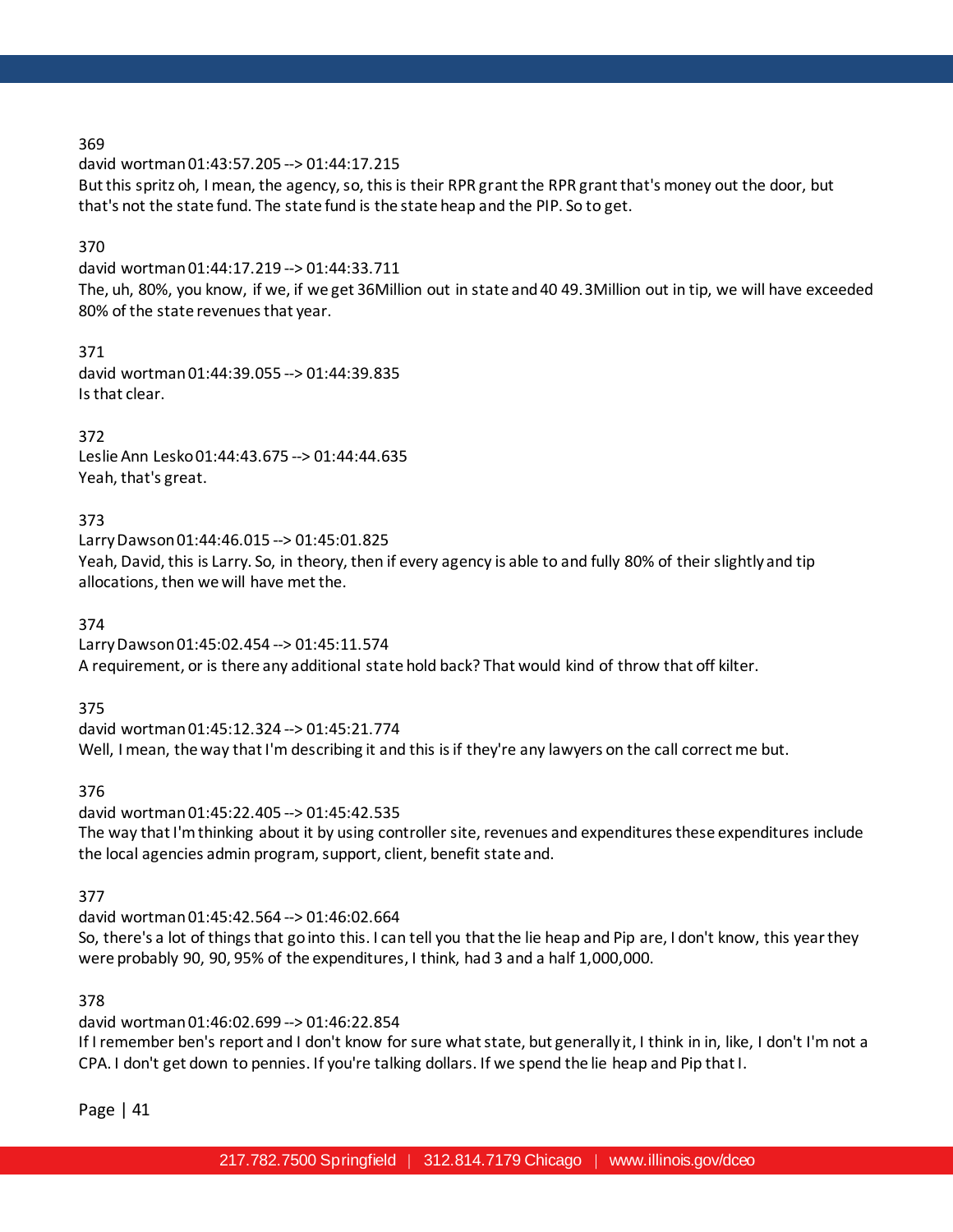david wortman 01:46:22.859 --> 01:46:29.663 So, on that spreadsheet, we will exceed 80% of the revenues for the the year.

380 Larry Dawson 01:46:35.064 --> 01:46:35.574 Thank you.

### 381

david wortman 01:46:39.655 --> 01:46:57.775

Uh, Cathy walk asked, we don't or that's not a question. That's a statement. We don't always have access to spend state funds in dot net. That's true. This would come down to again. We need to get the federal dollars out the door more important.

# 382

# david wortman 01:46:57.804 --> 01:47:17.604

This year than ever, because the money will go away. So a sweep is bad. Not spending your federal dollars is worse because, as we, you might be able to I guess not a sweep sweep is bad. Period leaving state money in the fund is bad.

# 383

### david wortman 01:47:17.940 --> 01:47:38.065

It can be swept, but it might not be, you might be able to use it the next year. If we send our money back, it's gone. So we do push agencies to spend their federal dollars. 1st, but we do that. So, we don't spend send federal dollars back because they're gone immediately. Then. Do you have anything to add to that? Did I say.

#### 384

# Ben Moore 01:47:38.099 --> 01:47:58.254

correctly now you are spot on yeah i mean that's the you know obviously it's a dilemma we we want all the money to get spent but as far as you know evils the to us the worst evil is sending it back to the fed because then doesn't help illinois obviously we want to spend the state heap and weather money on those

#### 385

# Ben Moore 01:47:58.259 --> 01:48:18.384

Programs, but it's, you know, it's the least of the evils, but regardless the objective is to spend it all, but you make a good point, you can always spend it if it's available. But our intention is to continue the process of the approach of having the, the federal.

# 386

Ben Moore 01:48:18.419 --> 01:48:19.284 What is that? 1st.

# 387

# david wortman 01:48:21.325 --> 01:48:41.419

And Alyssa says technically where the States swept or borrowed, uh, they were technically borrowed in my experience and looking back at the controller's website since 2015. I don't believe there's been a repayment. I heard rumors of a repayment, but if there has been a repayment, I don't.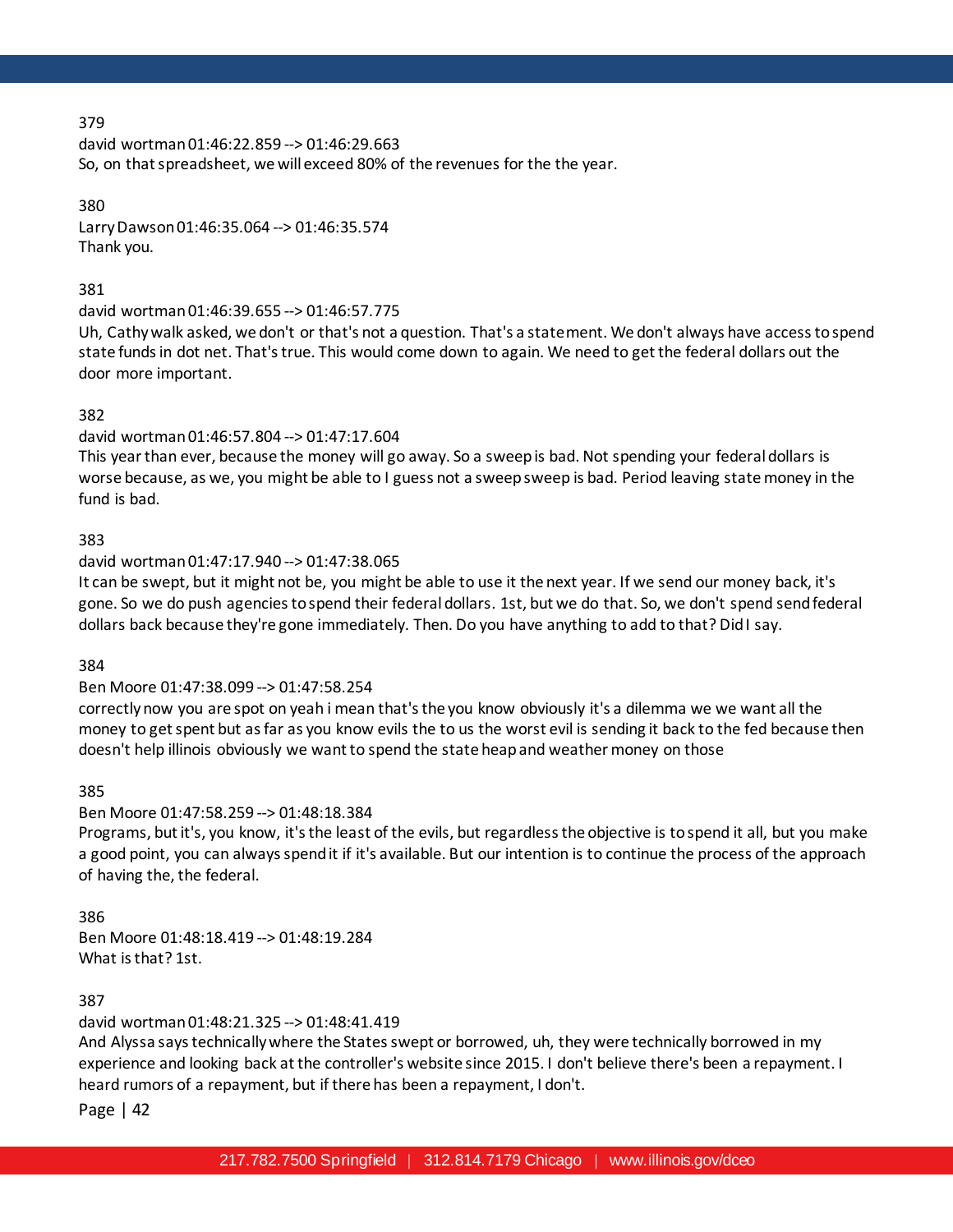david wortman 01:48:41.459 --> 01:48:45.144 It on the website to have you ever.

#### 389

Ben Moore 01:48:45.354 --> 01:48:58.404 And then, and I don't remember, I don't remember seeing everything to my recollection. They've always either been swept outright or borrowed. And then the borrowing was subsequently forget legislative.

390 david wortman 01:48:58.674 --> 01:49:01.584 Right but you're right. I mean, I read.

### 391

david wortman 01:49:01.620 --> 01:49:21.720

The, uh, I don't even remember what it was that allowed them to sweep it, but it does say borrowed and it's like, 48 months to pay back or something like that. But, like Ben said, when it comes time to pay back, they must do something else. And my, my experience, I don't know the rules.

# 392

#### david wortman 01:49:21.779 --> 01:49:41.875

Just know looking back at historic, the 100Million has been swept since 2015 there have been sweeps and there's never been a repayment since 2015. if there is 1 in the future. If there's a way that advocates can can put pressure and get some back. I think that would be great for it, but I just have.

#### 393

david wortman 01:49:41.965 --> 01:49:43.285 Not knowing that to be the case.

#### 394

Ben Moore 01:49:44.215 --> 01:49:58.315

Actually, David, I'll take that back. This has been in there was 1 scenario where they swept it and it was almost overnight. I don't even know people noticed it and there was enough pressure put on, but this was years ago that it was returned the next day. It was about 39 dollars, but that was.

395

david wortman 01:49:59.245 --> 01:50:01.975 In the same period.

396 david wortman 01:50:02.304 --> 01:50:02.784 Okay.

397

Ben Moore 01:50:02.844 --> 01:50:10.632

Yes, yes, but that was that was probably 2008 or 9 or so I mean, it was a long time ago and.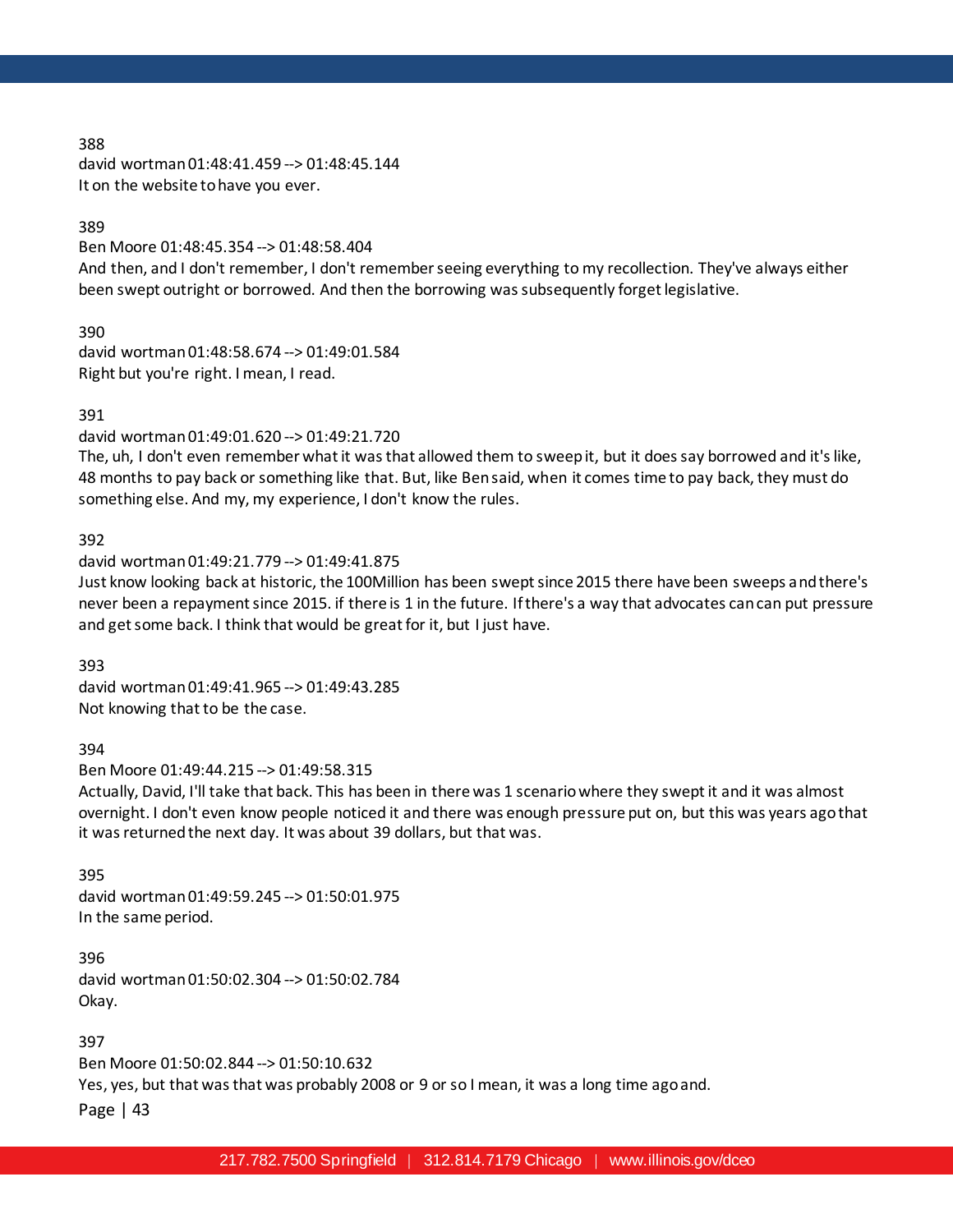398 david wortman 01:50:11.484 --> 01:50:11.844 Okay.

399

Ben Moore 01:50:11.844 --> 01:50:19.044 The, the approaches of sweeping or barring, and not returning, it's kind of become regular now. So.

400

david wortman 01:50:19.044 --> 01:50:22.254 All right, I will say, you know, we spent more.

401

david wortman 01:50:22.259 --> 01:50:42.371

This year than we took in, I really think we're on track because of the increase to the benefit matrix. If we get 250,000 customers this year. Instead of 230. I think we'll spend more in the state fund next program year 2002. then we bring in.

402

david wortman 01:50:42.594 --> 01:51:02.574 So, there is an argument that we're spending the funding, and therefore it should be paid back. I don't know. I mean, I, I, in my position here, I think of myself as an administrator, not an advocate, so I can talk to.

403

david wortman 01:51:02.580 --> 01:51:10.615 And about that, but I, I tried to administer well, I try not to advocate too much.

404

david wortman 01:51:12.804 --> 01:51:28.494 But I will say the, the design of the program is to spend all the funding, and I think that we will this year and that should be an argument to get some repaid. Okay. Anything else before we go back to the agenda.

405

david wortman 01:51:35.934 --> 01:51:48.234 Uh, let's see, uh, Karen ask about marking, uh, there's still a, the is still being graded, but yes, there is going to be some sort of marketing this year from, from.

406

david wortman 01:51:51.504 --> 01:51:59.844 Uh, so, state plan, um, Maria, is that the next set the next item.

407

Maria Gallardo 01:52:01.284 --> 01:52:02.124 Daddy.

408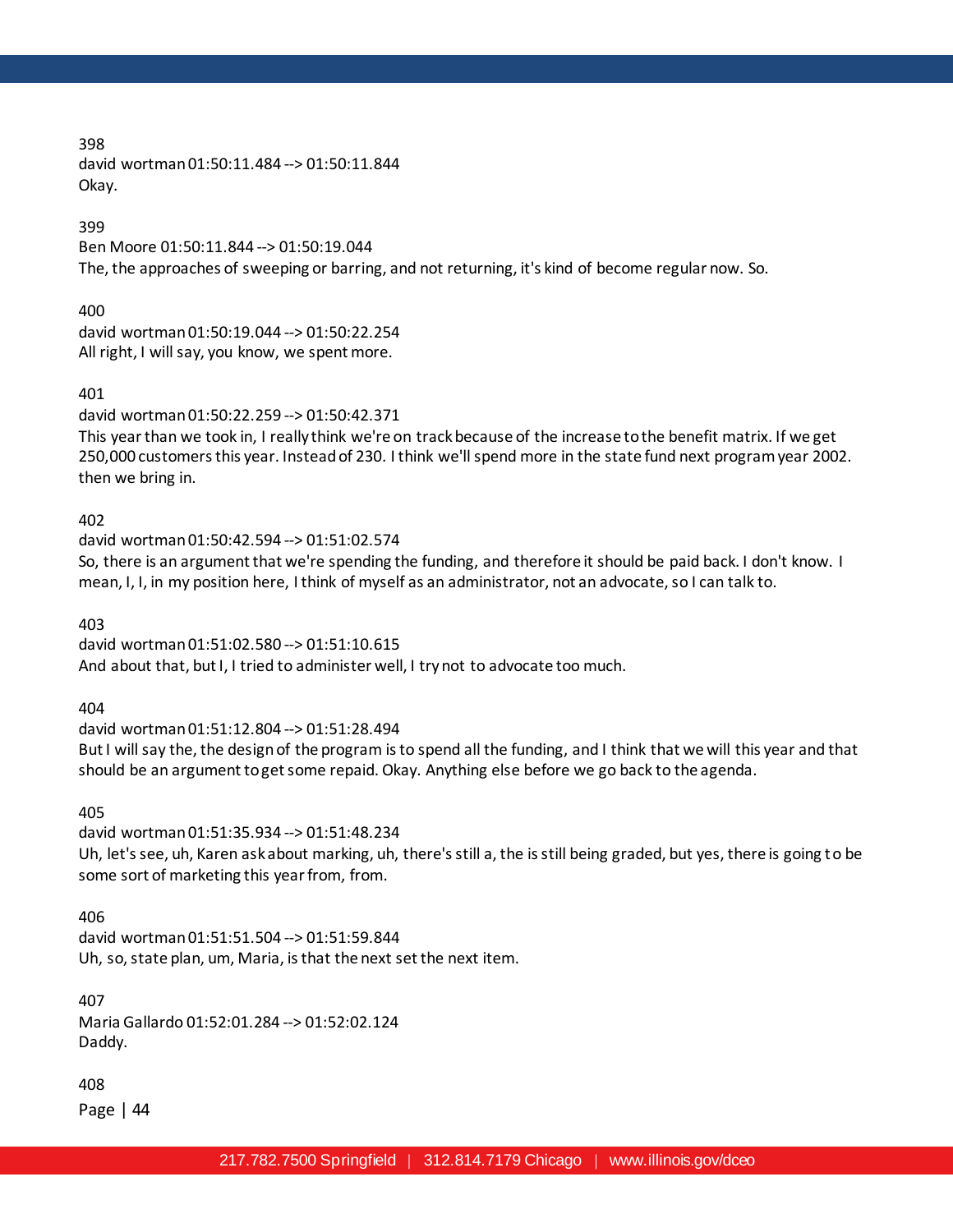Maria Gallardo 01:52:02.575 --> 01:52:07.795 Item and actually Leslie and will kick it off and then I'll take it over from that point.

# 409

david wortman 01:52:08.035 --> 01:52:08.575 Okay.

# 410

Leslie Ann Lesko 01:52:10.620 --> 01:52:30.235

Hey, everybody, let's plan here, thank you for that. Interesting information, David. That's really great. And we appreciate it. So, the final date plan is due to by September 1st and this is the time of year when we.

# 411

Leslie Ann Lesko 01:52:30.779 --> 01:52:50.903 Over the draft date plan in this past meeting 1st I want to say that a virtual public hearing has been scheduled for Tuesday. 3rd, it's from 10 0 am to 1130 am and we did posted the draft.

# 412

Leslie Ann Lesko 01:52:50.965 --> 01:53:02.935

To the plan on our website, and also we sent the draft to the pack and to all the Las and the network last week on July 20.

# 413

Leslie Ann Lesko 01:53:05.394 --> 01:53:25.115 Because we should have a copy of the draft plan, and an overview of the changes that we made to looking forward to our program year 24,022 and we will go over the changes and respond to all.

# 414

Leslie Ann Lesko 01:53:25.139 --> 01:53:29.874 Answer questions and comments as needed, so please.

# 415

Maria Gallardo 01:53:31.494 --> 01:53:45.264 Thank you Leslie and good afternoon. Everyone. So, Leslie and made sure we send out the draft of the state plan and also an overview of changes to the state plan. So.

# 416

Maria Gallardo 01:53:45.805 --> 01:54:05.425 Plan today each to go over those after post changes, and then ask the pack members and and, uh, interested parties, whether you have any comments or questions. So, with that.

# 417

Maria Gallardo 01:54:05.664 --> 01:54:17.874 Will make a reference to the overview of changes so we're safe lane as, you know, already we need to comply with us 16 assurances to a test.

418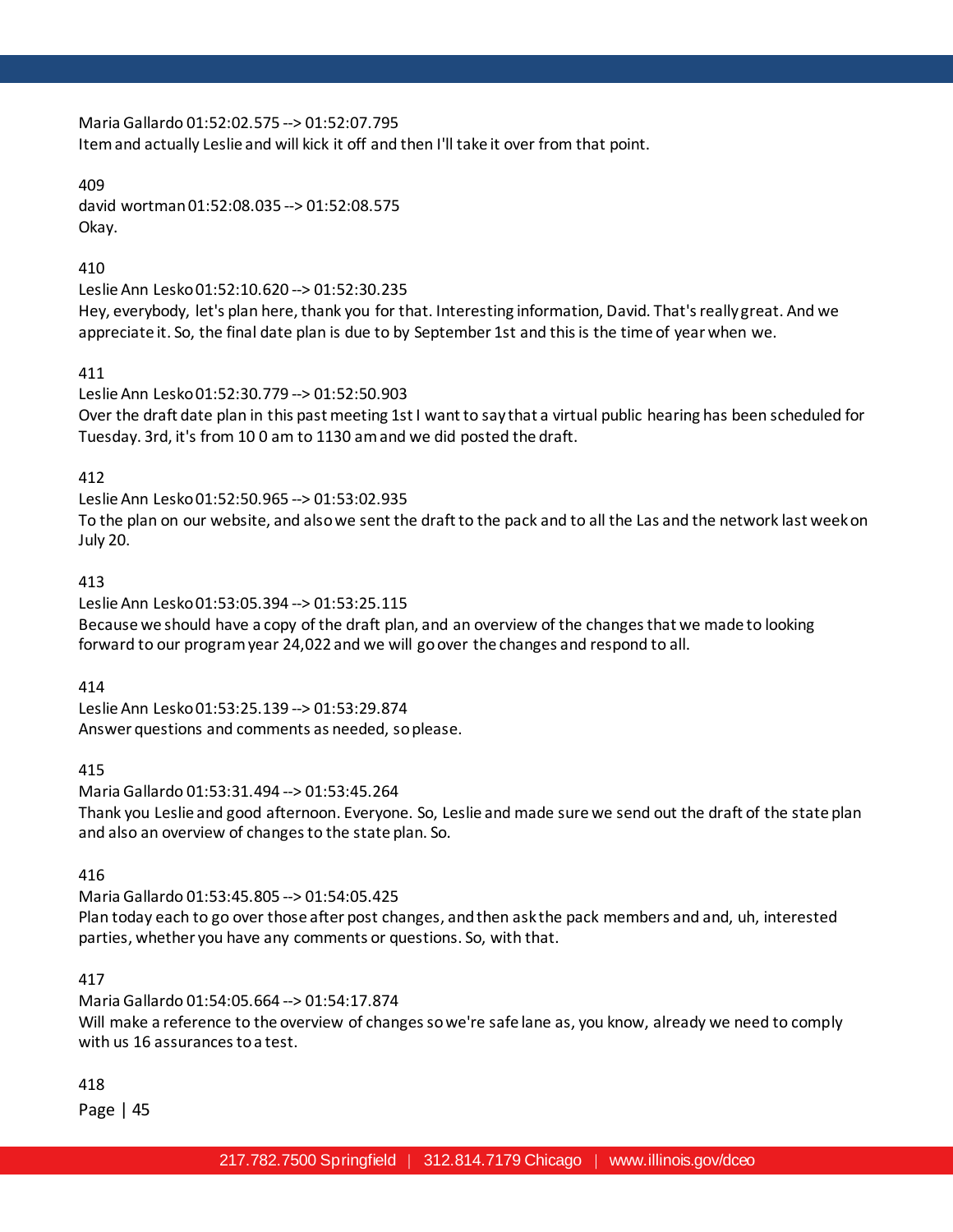### Maria Gallardo 01:54:18.175 --> 01:54:38.005

So, the 1st section, it's what we call the program components. So, in that section, we're changing the start and end date of the heating assistance, which is basically our dB and the crisis assistance components, which is our reconnection assistance.

### 419

Maria Gallardo 01:54:38.219 --> 01:54:47.211 Is to be from September 1st of 2021. so, and the program will be.

# 420

Maria Gallardo 01:54:47.219 --> 01:54:54.138 Get me started on until May 31st of 2020 to in addition.

### 421

Maria Gallardo 01:54:54.444 --> 01:55:14.525 Uh, we are proposing and know you're already groups will be established on under the 2022 life statement in order to assist all household. But also those households that have no income or have things for also.

### 422

Maria Gallardo 01:55:14.604 --> 01:55:34.584

That section beginning, September 1st of 2021, the department will consider household categorical eligible if 1 household member receives a snap 10 of cash and benefits in the previous month from.

### 423

# Maria Gallardo 01:55:34.739 --> 01:55:54.894

The date of the application we are as, you know, this is something completely new that we're gonna be doing this year. So we're super excited with this opportunity. We definitely know that as any new.

#### 424

#### Maria Gallardo 01:55:54.954 --> 01:56:15.024

There's always there's a box in the roads we'll figure out those as we go through and I'm sure that there will be a lot of, you know, learning opportunities as well but that that's the plan in terms of section 1. so, are there any comments.

425 Maria Gallardo 01:56:15.084 --> 01:56:17.064 Questions on section 1.

#### 426

Maria Gallardo 01:56:23.575 --> 01:56:23.815 And.

### 427

Kim Bond 01:56:24.145 --> 01:56:32.455 I'm sorry, can I ask a question? I didn't get a copy of that. I didn't get a copy of the draft. So you said it's on your website as well or.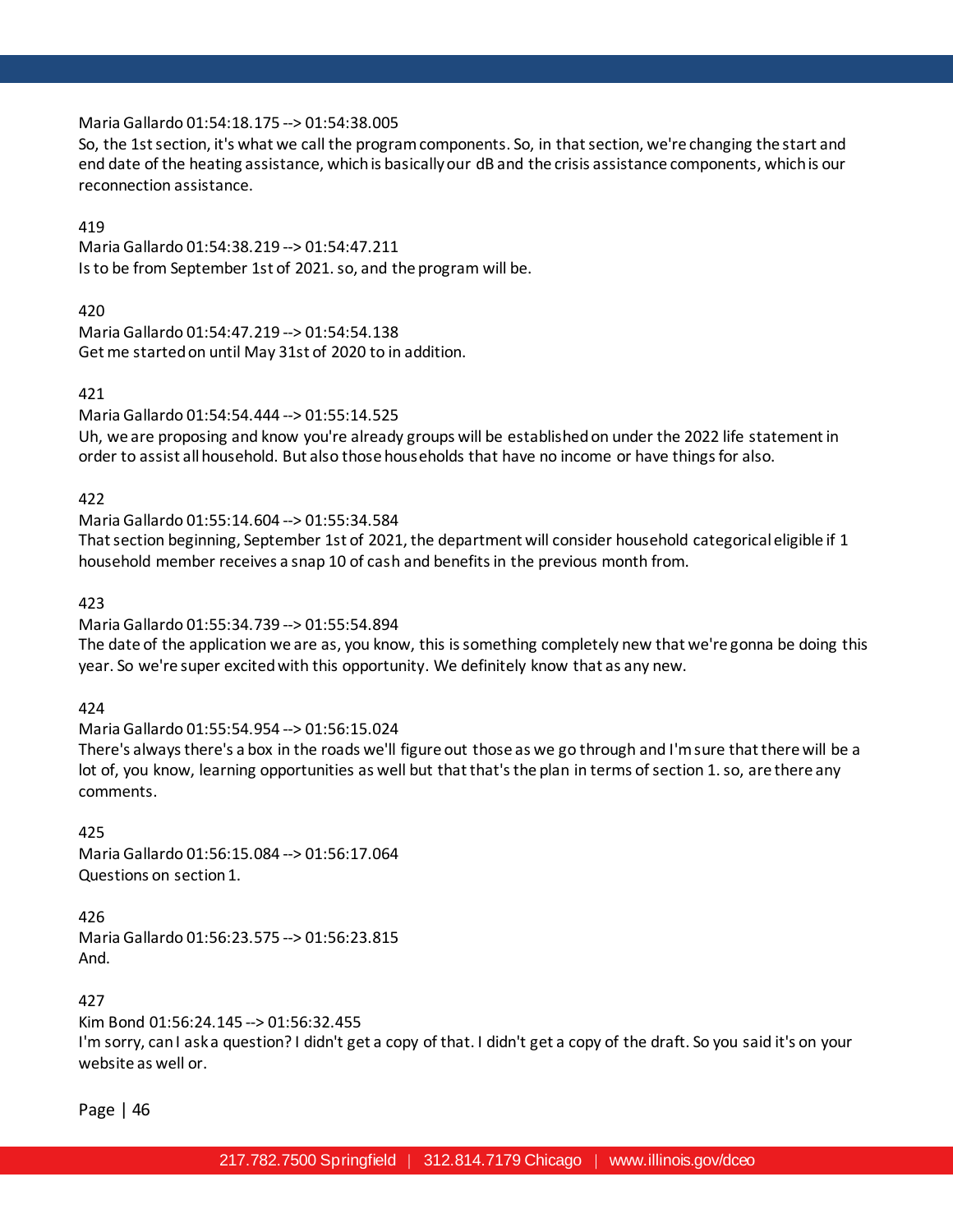Maria Gallardo 01:56:35.005 --> 01:56:54.607

Apologies we send it out on Tuesday I, in preparation for and I'm sorry last last week on July 20th is when it was sent, but also the draft of the estate plan, it's both city now we're so you can go there and you will see a link directly to the.

### 429

Maria Gallardo 01:56:54.659 --> 01:57:01.988 Off of 2022, like, he's stable as well, but we will be more than happy to forward it to you as well.

430 Kim Bond 01:57:04.224 --> 01:57:04.614 For you.

431

Maria Gallardo 01:57:05.034 --> 01:57:08.604 Okay, any other comment or question of section 1.

### 432

Maria Gallardo 01:57:12.745 --> 01:57:30.595

Uh, moving on to section 2, if our heating assistance component, which is our TV. So, here in response to the increase of need of assistance programs, and the availability of phones.

433

Maria Gallardo 01:57:31.434 --> 01:57:51.155

David already talk about these earlier than the Barbies is showing the income guidelines at 200% of the federal poverty guidelines and 60% stayed median income. Also again, the priority periods have been removed. So.

434

Maria Gallardo 01:57:51.444 --> 01:58:11.244

And Pete will be open September 1st for all eligible applicants again on this section. Also, we are documenting the beginning September 1st we are offering a category called eligibility to customers that receive us.

435

Maria Gallardo 01:58:11.604 --> 01:58:13.494 10 of cash and.

436

Maria Gallardo 01:58:14.580 --> 01:58:34.735

Previous month from the date of the application, and then finally the section, we are updating significantly the benefit levels. David may touch on. These are hearing his slides. I want to mention or bring to.

437

Maria Gallardo 01:58:34.764 --> 01:58:54.882

Groups attention that on page 9 question 2.6 it talks about how many how much is that word minimum he benefit and how much is our maximum benefit so just to bring your attention that we're talking about minimum benefit to be 170.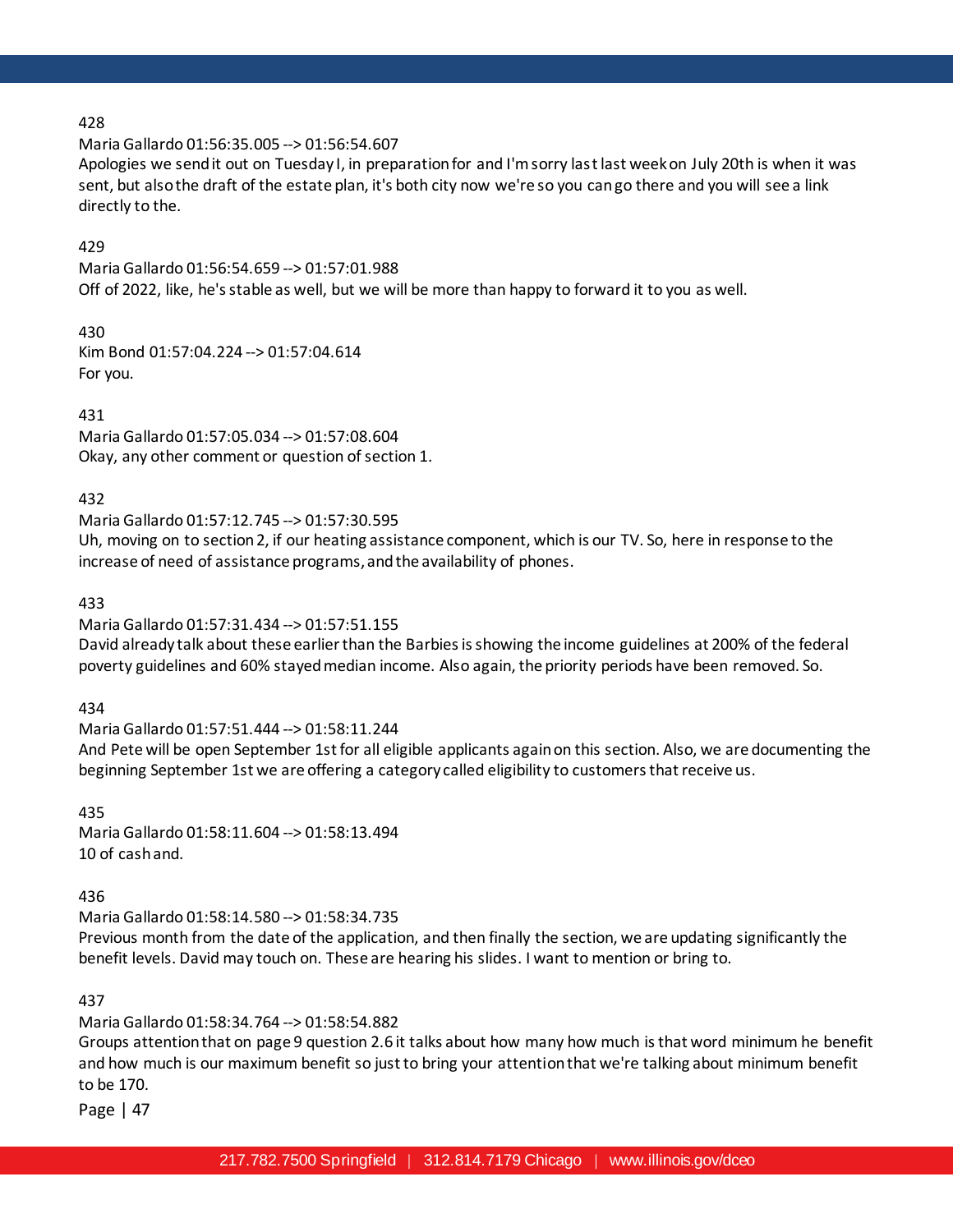Maria Gallardo 01:58:54.954 --> 01:59:12.202

5 dollars, and the maximum benefit will be 2000 dollars 20 dollars and this includes both primary and secondary benefits. So, with that any questions or comments on section 2.

### 439

Maria Gallardo 01:59:17.874 --> 01:59:18.354 Okay.

440

Maria Gallardo 01:59:20.664 --> 01:59:40.614

Let me see, let me take off boss. Here. I see some questions on the chat. The 1st question is what are the categorical eligible? So we are still Barb and every month we're still.

441

### Maria Gallardo 01:59:40.764 --> 02:00:00.714

Working on the specific stuff these next week, we're going to be training, but local agencies, but we are going to train the agencies that when these customers that received a snap, they will be bringing.

# 442

Maria Gallardo 02:00:00.804 --> 02:00:20.934

They call it their annuity self decision from DHS so that later it's a very Lansing ladder like, maybe 15 pages long we're going to be focusing on the household income. How many members are leaving in the household? So basically, you know, those.

#### 443

Maria Gallardo 02:00:21.325 --> 02:00:41.005 Customers will still need to go through the application and intake process where they need to also show profile 30 until they feel and other program requirements. But we are basically opening that door to those.

444

Maria Gallardo 02:00:41.099 --> 02:00:48.624 Customers at this program a year I see here also some.

445

#### Maria Gallardo 02:00:51.955 --> 02:01:10.975

Asking latonya, can you briefly state how pedagogical approval will work if the household receive 10 of these eligible automatic? I think we talk a little bit about that. It's not necessarily going to be automatically. We're going to go over through some example letters that.

#### 446

Maria Gallardo 02:01:10.979 --> 02:01:31.044

Customers will be breaking into the intake process and, and we'll train the local agencies, as I said, definitely the feel process for everyone. So we're sure that we're gonna be receiving a lot of Neil when says into the process but customers.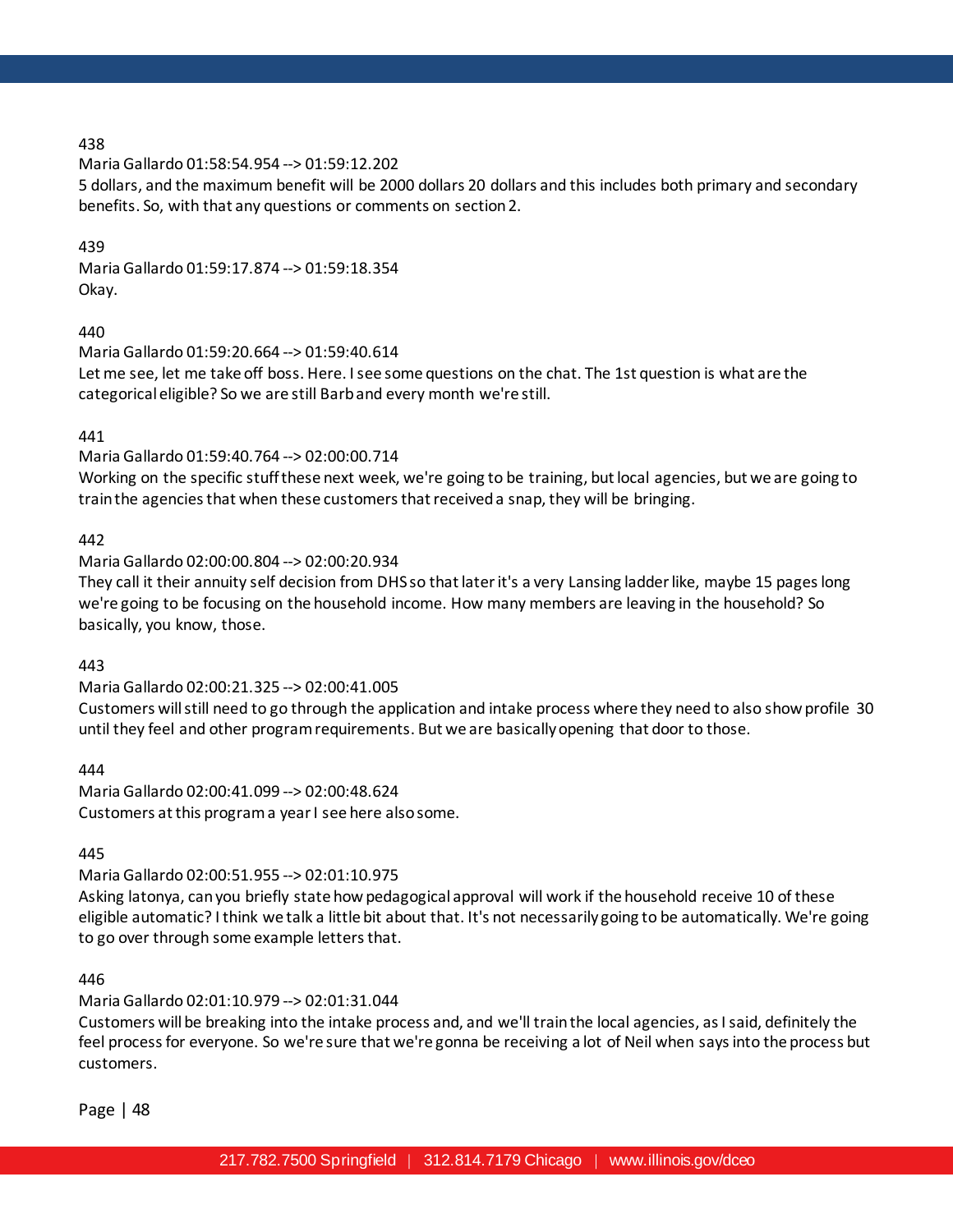#### Maria Gallardo 02:01:31.140 --> 02:01:50.964

Will need to apply for guy he through their local agency, will the maximum our rate remain at 1000 dollar so we're going to be covering actually that on the next section. So, Aaron, if you can please hold tied into that.

### 448

Maria Gallardo 02:01:51.325 --> 02:01:56.245 See that so any other comments or questions on section.

### 449

Leslie Ann Lesko 02:01:58.645 --> 02:02:03.115 So, hey, Leslie, and I'll keep an eye on the chat so you don't have to do that. I'm sorry.

### 450

### Maria Gallardo 02:02:03.655 --> 02:02:18.655

Okay, okay Thank you. Appreciate it or right? So, let's jump into section 4, which is our crisis assistance. These component covers reconnection assistance and also furnace assistance.

### 451

### Maria Gallardo 02:02:18.659 --> 02:02:38.799

Program so here we are also documenting that the income guidelines are set at 200% of the federal poverty guidelines and the 60%, they need any income. They went over to that slide.

### 452

# Maria Gallardo 02:02:39.565 --> 02:02:58.731

Um, also on the section, we are both seen that reconnection assistance will continue to be provided to eligible household. Regardless of the restoration of energy service. Also reconnection assistance will be increased to 1200 dollars per.

#### 453

# Maria Gallardo 02:02:59.004 --> 02:03:17.874

Per year is set up a 1000 dollars per year so hopefully that will be in addition to the increase in GDP that we are making significantly this year increasing the maximum amount. Hopefully will further assist house. We'll need.

454

# Maria Gallardo 02:03:19.140 --> 02:03:34.825

The good faith effort as well as a customer payment responsibility requirement requirements will continue to be over reading over writing. So, in other words, we are not going to be having a requirement of.

#### 455

# Maria Gallardo 02:03:35.964 --> 02:03:55.244

The end date of the furnace assistance will be March 31st of 2022 the priority and eligibility to disable that gun. Young children. Households has been removed as we discussing the heating assistance component as well.

#### 456

Maria Gallardo 02:03:55.615 --> 02:04:15.265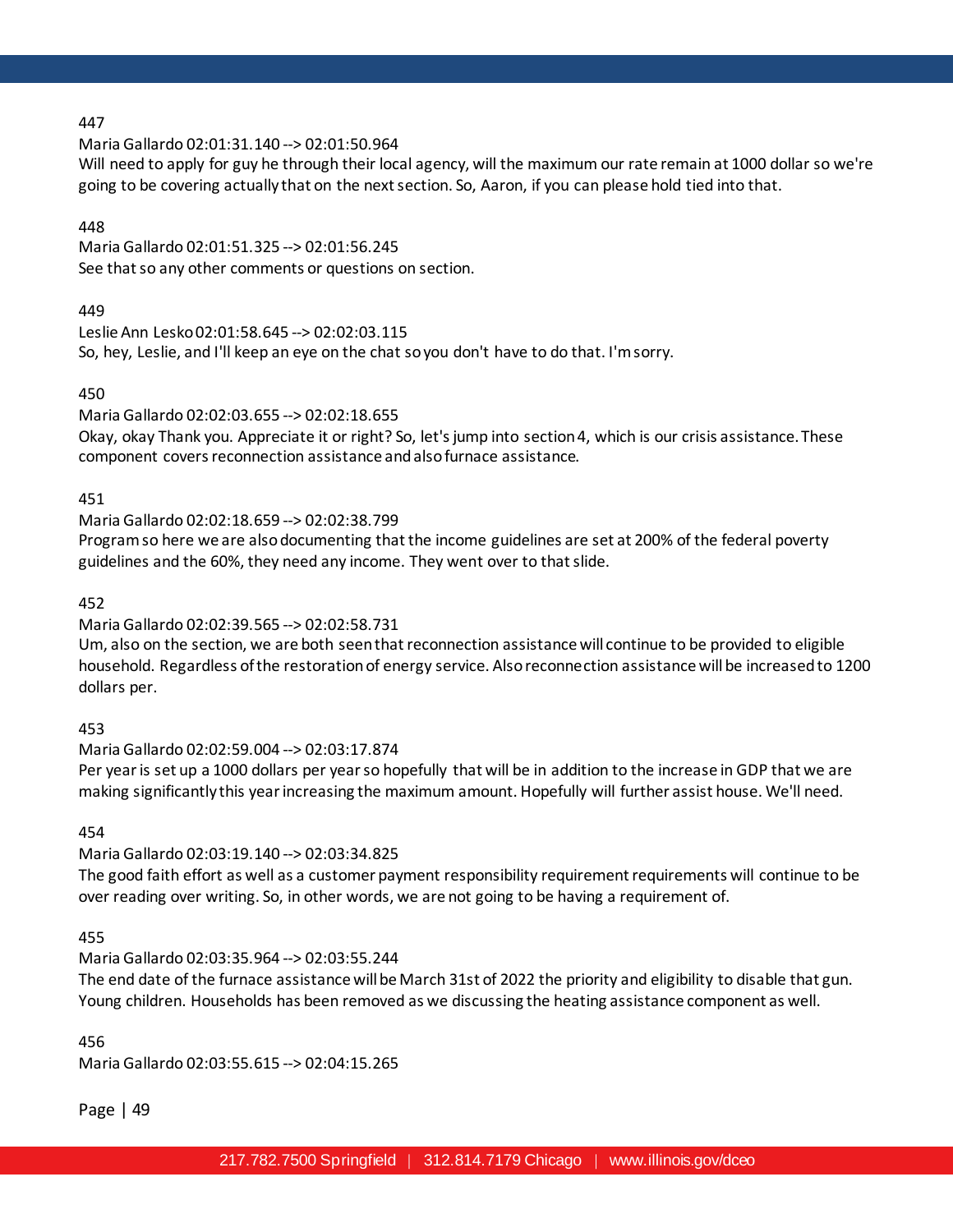Uh, also we talk about the again on this section, we're documenting that those customers that are having access to crisis assistance. We'll also follow those guidelines also and this is.

# 457

# Maria Gallardo 02:04:15.954 --> 02:04:35.790

New this year beginning, September 1st of 2021, the department will administer a new pilot program under the furnace assistance program. The pilot is called the furnace voucher pilot program. You can see more explanation.

# 458

Maria Gallardo 02:04:35.875 --> 02:04:53.942 On a pilot program in question 4.2 we'd like to report to the pack that, uh, 80 s and 80 s optional recognizing things. So, those agencies that cheerless to minister a.

# 459

# Maria Gallardo 02:04:56.874 --> 02:05:16.134

Furnace pilot voucher program will need to submit a plan to and we will have to Pre, approve their plan before they start implementing these September. 1st. So currently the agencies that are administering these.

# 460

Maria Gallardo 02:05:16.165 --> 02:05:36.235

Pilot program, East Central will county body the champagne County, Rockford, fita and Western Western addiction. So we will keep. We'll keep everyone updated on phase 1.

# 461

# Maria Gallardo 02:05:36.300 --> 02:05:56.455

But on a very high level summary, these new furnace title of our voucher title program, basically, it's empowering. Now, the customer meaning that they will still apply for furnace assistance at their local agency. And then they're.

# 462

# Maria Gallardo 02:05:56.634 --> 02:06:16.494

Agency once they determine their eligibility for life furnace assistance will provide a list of H, back contractors in their area. It's just going to be a least of suggested contractors, but still the customer could.

# 463

# Maria Gallardo 02:06:16.644 --> 02:06:36.774

For all other contractors in the areas, and once the customer, it's made aware that their repair replacement must be made by the establish contractor then the doc, the customer will be receiving a documents to tell them.

# 464

# Maria Gallardo 02:06:37.254 --> 02:06:56.184

How much the voucher amount it's gonna be, and part of the work that needs to be done in their household event the local agency will be working with that selected age back contractor and pay.

# 465

# Maria Gallardo 02:06:56.940 --> 02:07:17.095

In some cases, customers could also have a customer payment responsibility. So, let me make a boss here. Also. I like to bring to your attention in these affection that currently.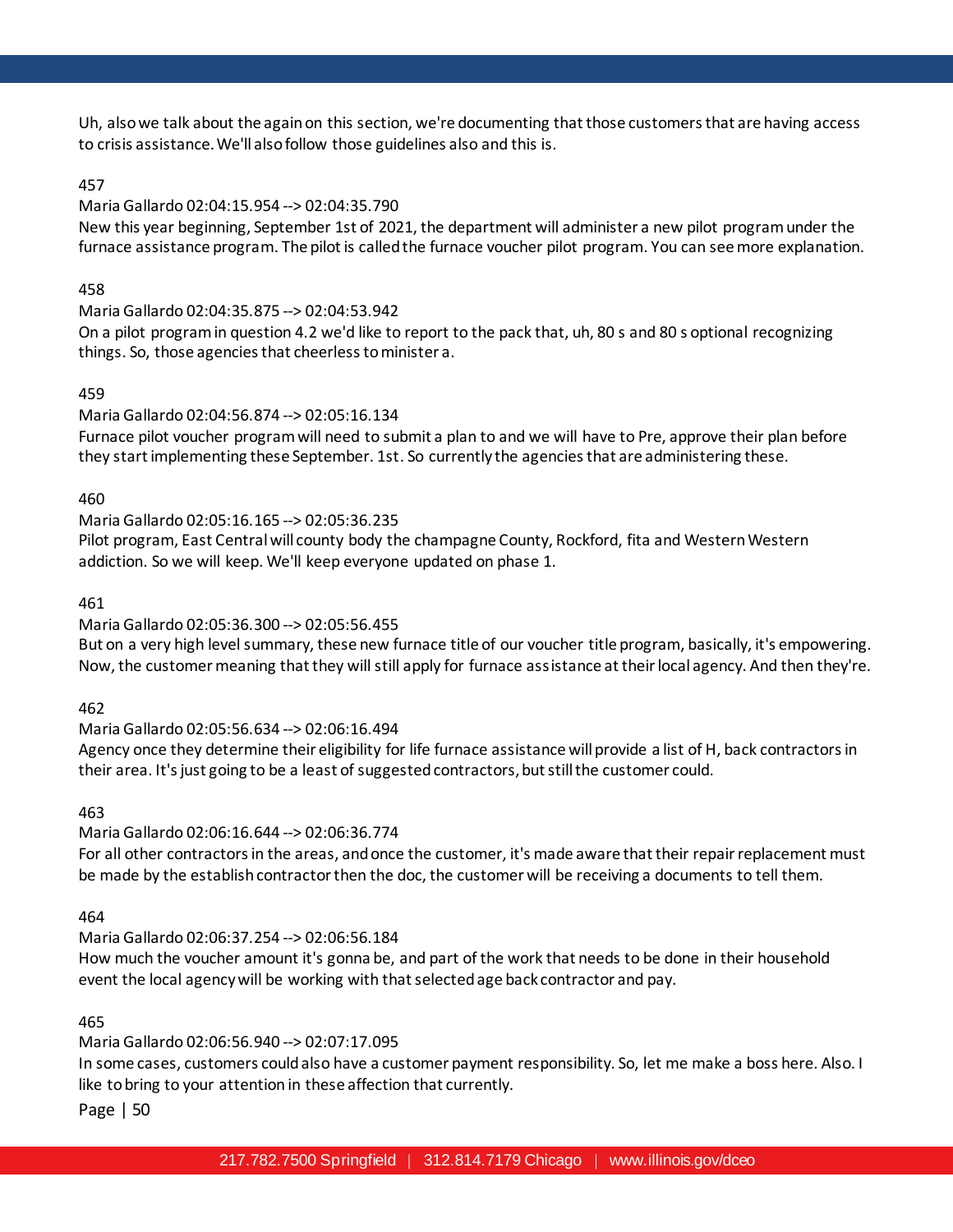# Maria Gallardo 02:07:17.154 --> 02:07:37.244

We are proposing in terms of going back to reconnection assistance, we are proposing to leave the immediate disconnection definition as it currently ease, which is based on the 300 dollar outstanding balance. Instead of the 7 days prior to.

### 467

### Maria Gallardo 02:07:37.259 --> 02:07:57.409

Section, our understanding is that some utilities are still sending this connection notices at the 300 dollar threshold. However, later in here that might change. So we also.

### 468

### Maria Gallardo 02:07:57.684 --> 02:08:17.574

Uh, we are realizing that the, with the matrix increase, the, the TV may satisfy that reconnection assistance or preventing that email thread disconnection. However.

### 469

### Maria Gallardo 02:08:18.115 --> 02:08:37.714

We feel that at this time, we need to continue that discussion with local agencies as well as utilities and vendors in the area to better determine whether it makes sense to leave that 300 dollar outstanding balance or change that dollar amount or go back.

#### 470

### Maria Gallardo 02:08:37.739 --> 02:08:57.894

To our 7 day prior to this connection 11 last point here also, in the in the topic of reconnection assistance is also that the plan currently has some wording that.

#### 471

#### Maria Gallardo 02:09:16.800 --> 02:09:35.365

Likes that so that we are keeping the maximum reconnection assistance that customers may be eligible for. So this time, let me make up costs now and and see if there are any questions concerning the crisis assistance, or any comments.

# 472

# Leslie Ann Lesko 02:09:37.284 --> 02:09:57.054

Maria, it's Leslie and Karen lessen has the question does nap and Tina look at household size. If so, why do customers need to repeat household info for lie? Well, yes, nap and Tana. If you look at household size, but they.

#### 473

# Leslie Ann Lesko 02:09:57.294 --> 02:10:16.974

Can have different, like, is the whole household it's everybody that's in that place, using the electric and or the gas, whereas there could be a family 2 adult sisters that both lived together. They both are on their own snap.

#### 474

Leslie Ann Lesko 02:10:17.424 --> 02:10:37.314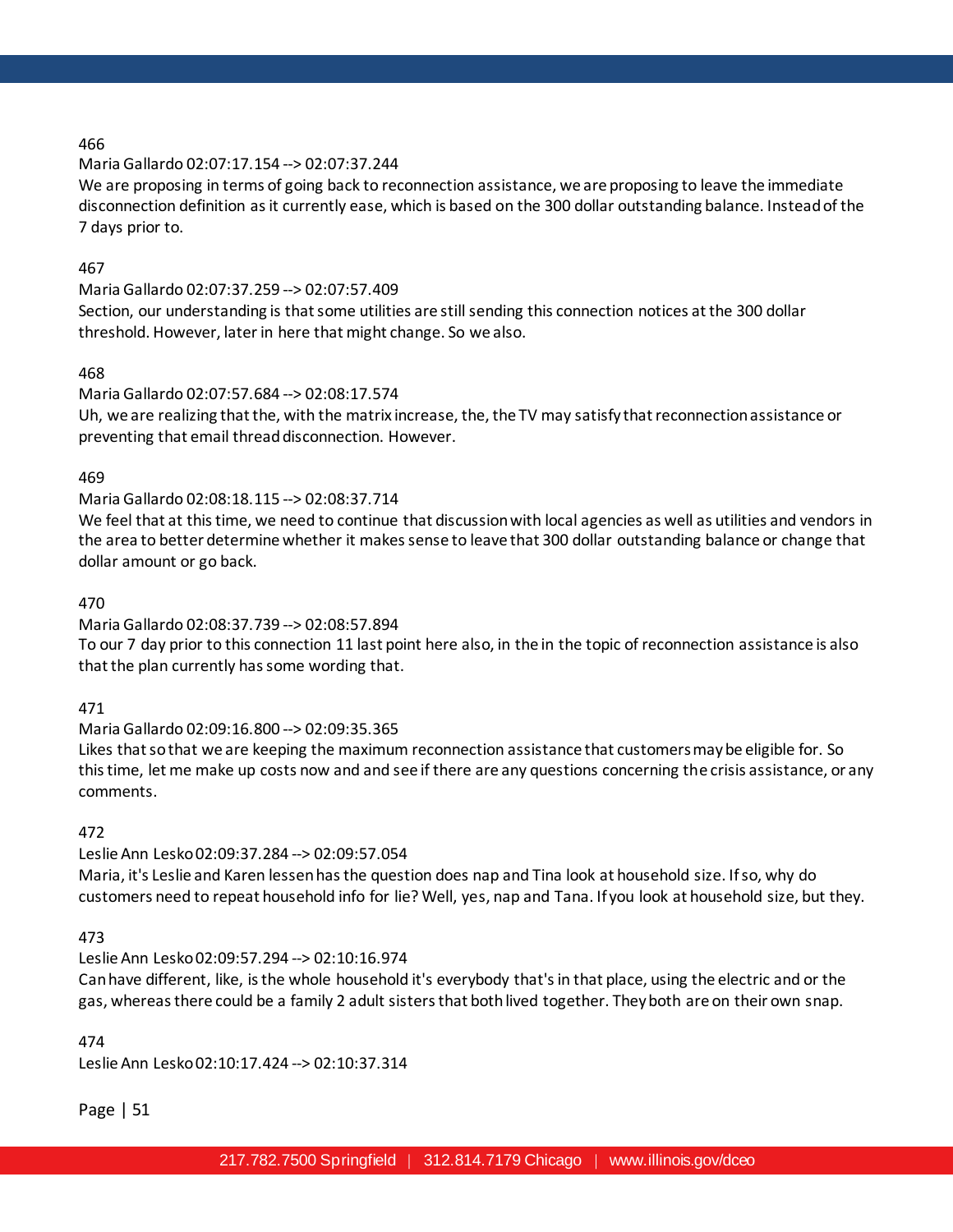Because they purchase and prepare food separately. So, as we're still developing a training for this and that goes to the next question from man. Well, how will he benefit amount be determined for categorically eligible.

# 475

### Leslie Ann Lesko 02:10:37.439 --> 02:10:57.567

We'll proof of income still being needed are all categorically eligible household members yes, because our GDP matrix split into 4 based on 0 to 200% of federal poverty. So the approval.

### 476

#### Leslie Ann Lesko 02:10:57.599 --> 02:11:17.689

That Maria mentioned, it's called a 360 C. actually it's a notice of decision those letters for snap. They always have a, the benefit determination. It's like, it's a, it's a chart that shows and it has.

### 477

### Leslie Ann Lesko 02:11:17.759 --> 02:11:37.668

Their income on there, so Maria, and I were just on a phone call this morning for 45 minutes with several policy makers from DHS and so we're still developing that policy. I hope that answers your question. That was awful. Maria.

### 478

Maria Gallardo 02:11:38.304 --> 02:11:41.544 Yes, thank you. Ask me and for addressing those 2 questions.

### 479

# Maria Gallardo 02:11:44.815 --> 02:12:03.805

So hearing no other questions on the crisis assistance component, let's move on to the section 5, which is weather station assistance and the, the 2 changes on the section for.

480

Maria Gallardo 02:12:03.865 --> 02:12:09.145 Changes 1 is the maximum weather station.

#### 481

Maria Gallardo 02:12:09.240 --> 02:12:29.040

Benefit expenditure per household now we are proposing to increase it to 11,000 dollars. Instead of the 9,715, which was our leads previously. And then also we are adding a cooling system replacement as well as.

#### 482

Maria Gallardo 02:12:29.399 --> 02:12:41.574 Prepare measures on their other, like, weather stations measures that we can provide. So any comments or questions on these sections.

#### 483

Maria Gallardo 02:12:47.065 --> 02:13:02.935

Okay, uh, hearing non sales so that we don't have anything in the chat. Now, the next section in section 6, which it talks about our assurance for doing outreach. So, Neil, these here.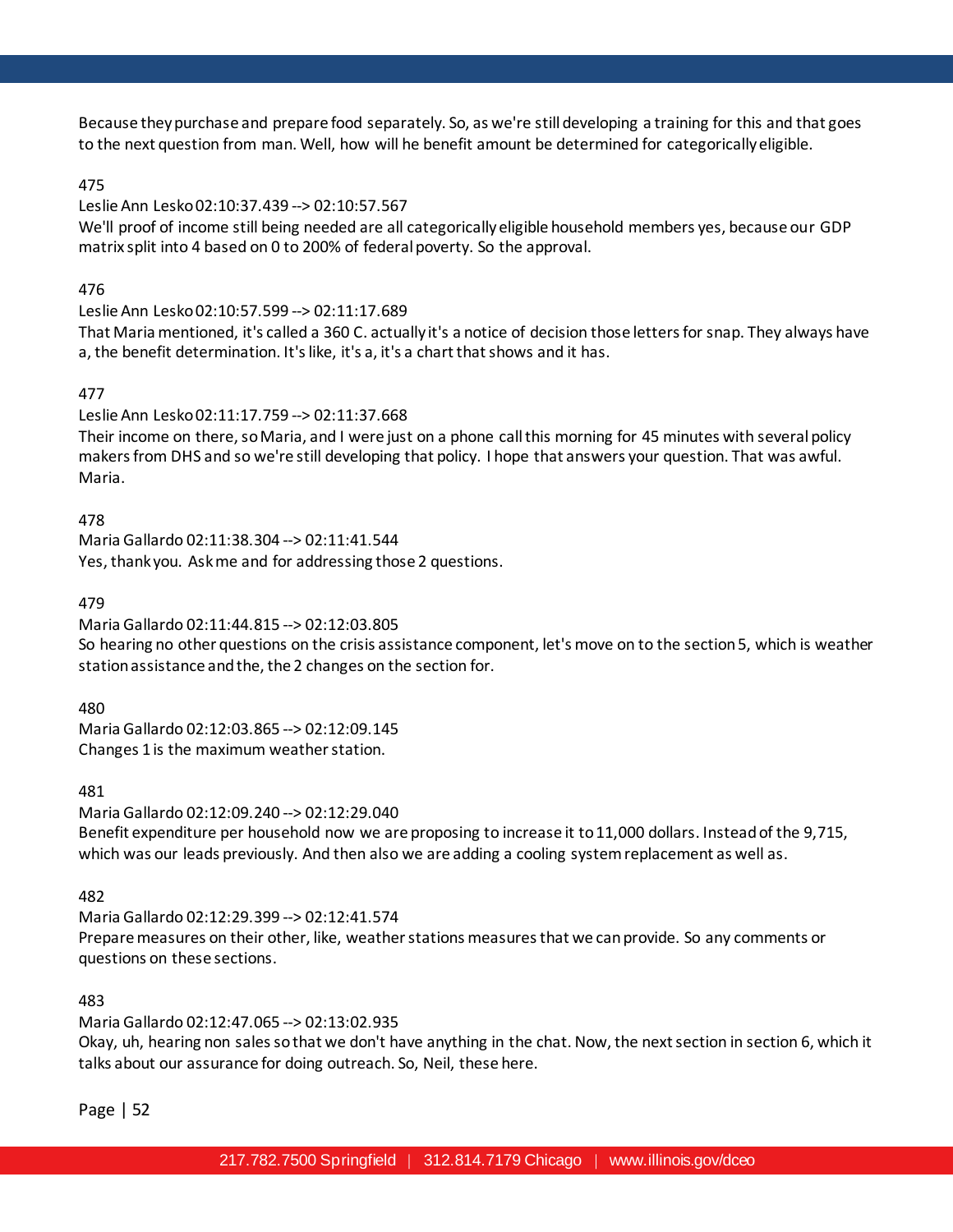### Maria Gallardo 02:13:04.645 --> 02:13:23.605

We're adding to the return activities that the department will include and means I liked insert in the snap 10 of cash and a B. D, cash approval. Then the letter that Leslie and mentioned earlier, which it's called decision of.

### 485

### Maria Gallardo 02:13:24.234 --> 02:13:44.202

Decision or 360. C. so we are going to be including a 1 page likely insert on those letters that we'll start going out in the month of August. So we're going to tell customers receiving those letters. Okay, if you already need of energy assistance, please reach out to.

# 486

### Maria Gallardo 02:13:44.279 --> 02:14:04.134

Your contact your local agency and initiate a life application with them at that time the 3rd meeting, including a yellow page. So we will hopefully send out a little bit more with the customer.

### 487

### Maria Gallardo 02:14:04.439 --> 02:14:24.407

I said the plan is to start going out with the ladders going out in the month of August and those letters are going to be printed by DHS included. Our shirt on Tuesday sent Friday. So it's not that old potentially 450,000 letters that are.

### 488

### Maria Gallardo 02:14:24.599 --> 02:14:44.274

And out in that month are going to be coming all at once it's just going to be a group Tuesdays, another group on Fridays, etc. So we're excited also with that opportunity. And we appreciate also our colleagues at DHS for.

#### 489

#### Maria Gallardo 02:14:44.759 --> 02:15:04.914

Working so hard with us to include that and start spreading the word about the availability. Also I think we talk also about these in the last steering avid Shelly brought that up. So we are adding on there other categories.

#### 490

#### Maria Gallardo 02:15:04.944 --> 02:15:24.864

That is to continue utilizing the net report that it's called on a returning customer. So data, we can continue reaching out to those customers that have not applied for heap yet and they encourage them to apply for the program. So.

#### 491

Maria Gallardo 02:15:25.134 --> 02:15:45.174

Are the main 2 other categories 1 last mentioned here in the in this section you said last year as you may remember the department supported our office a lot last year and we did a lot of.

#### 492

Maria Gallardo 02:15:45.535 --> 02:16:05.395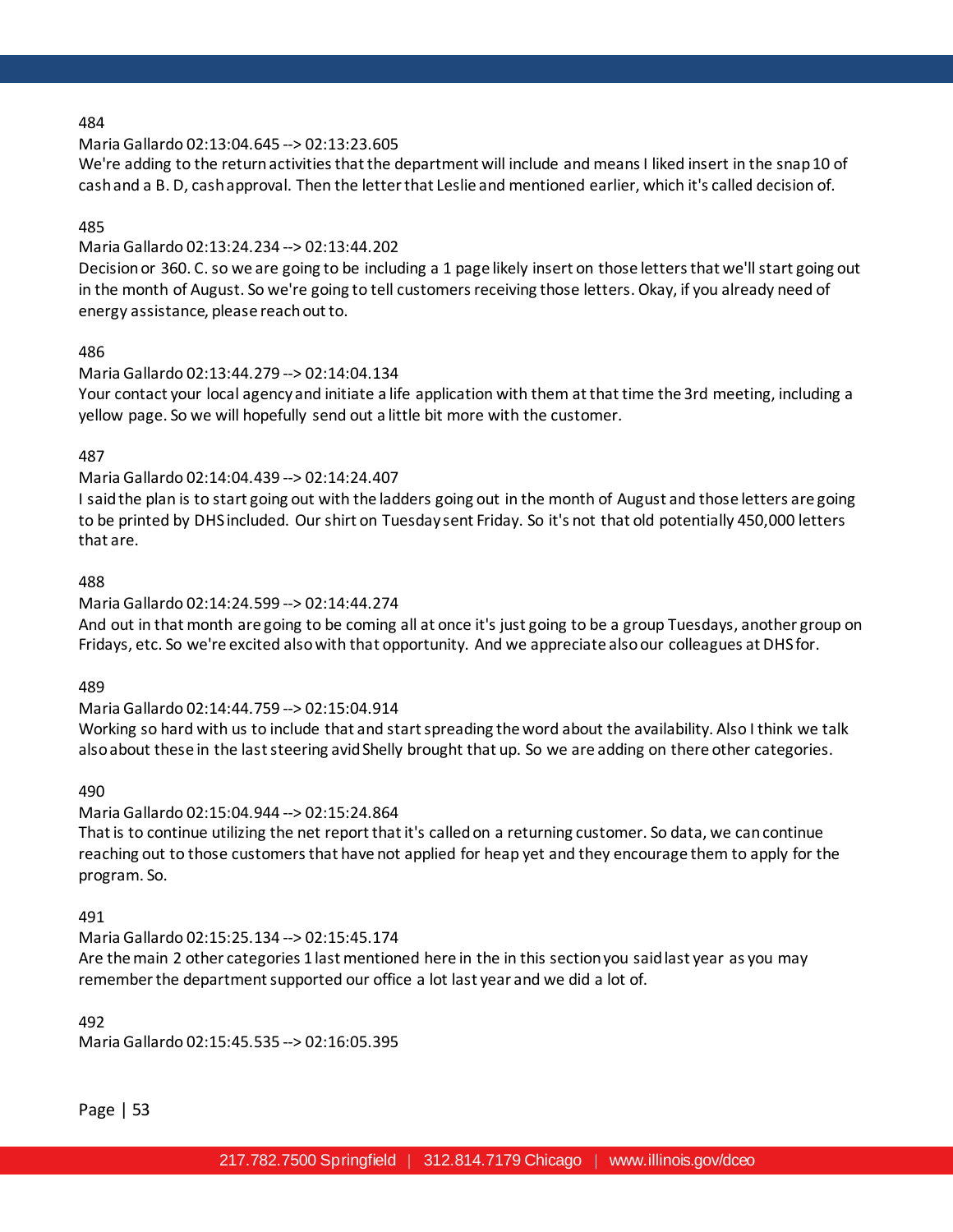Several social media posts in both Facebook and Twitter. We also have the opportunity to do a Facebook live event with our colleagues. Com. So our intend to continue working with the departments marketing team and continue.

493

Maria Gallardo 02:16:06.204 --> 02:16:07.194 Spreading the word.

494

Maria Gallardo 02:16:09.744 --> 02:16:14.964 Availability, so any question on this section.

495

Maria Gallardo 02:16:17.280 --> 02:16:37.375

I see. Okay, I see that lifespan, etc. I seen the question from Cathy. So do you mean Kathy that you would like to see the copy of that insert that it's going to go out? Okay I see that. You're saying yes so.

496

Maria Gallardo 02:16:37.439 --> 02:16:57.594

Make sure to share that likely things started with local agencies and any anyone else on this group that would like to see that 1 page. We will be more than happy to show to. You. Guys I see Cameron made a.

497

Maria Gallardo 02:16:57.598 --> 02:17:17.723

And utilities continue to urge people to enter into DB, which means those folks will receive disconnection notices. I hope the rules keep that in mind when they are establishing how someone can obtain the larger reconnection assistance grant.

498

Maria Gallardo 02:17:18.143 --> 02:17:37.824

Um, in other words, customers shouldn't need to show up with a disconnection thread letter to obtain the right grants. And then I think you're saying, I think I heard that that the amountable triggered and already grant. Yes. So, as long as the.

499

Maria Gallardo 02:17:38.964 --> 02:17:57.924

Utility will trigger that email thread via if the is not enough to reconnect that customer, then we will be tapping into the reconnection assistance. So, my understanding.

500

Maria Gallardo 02:17:58.134 --> 02:18:11.574

That, uh, I think 1 of the, I think utilities 1st, the majority of them will be continue pushing that immediate threat. You know, he's.

501

Maria Gallardo 02:18:18.084 --> 02:18:23.933 Any other questions on the outreach section.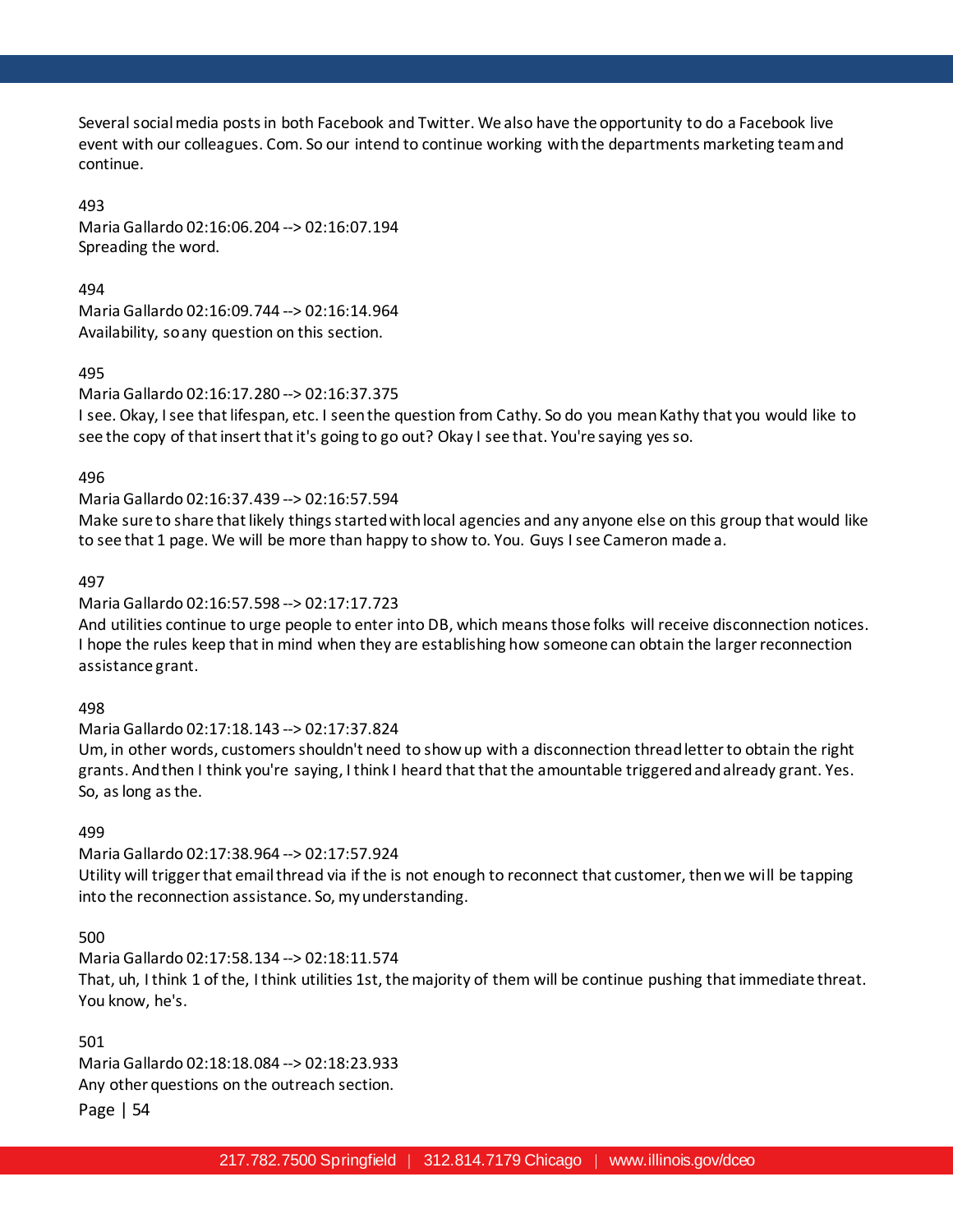Karen Lusson 02:18:26.723 --> 02:18:39.114

Can the utilities on the call confirm that that the imminent notice to my, to the point that I'm eating that that question and maria's response.

### 503

Karen Lusson 02:18:41.279 --> 02:18:49.404 This 1, I just want to make sure that the utilities are following that that same viewpoint.

#### 504

Kim Bond 02:18:50.994 --> 02:19:01.433

Karen, this is Kim with Aaron and yes, we were doing that before. And if we're able to continue to do that and the next program year and communicate imminent danger when the.

#### 505

Kim Bond 02:19:01.439 --> 02:19:05.064 Is on a payment agreement, then we will we will do that. We'll be happy to do that.

#### 506

Karen Lusson 02:19:06.924 --> 02:19:07.553 Thank you.

#### 507

Nichole Owens 02:19:09.084 --> 02:19:21.444 Hey, Karen, this is Nicole ones. Yeah. Similarly for comment and we have shared that in the past and to kim's point to just continue to look forward to being really proactive with customers, even in advance of that. But in short.

#### 508

Nichole Owens 02:19:22.344 --> 02:19:23.004 Were there.

509 Karen Lusson 02:19:24.263 --> 02:19:24.893 Thank you.

510 ellen rendos 02:19:26.393 --> 02:19:30.954 This is Ellen at nicor and I can confirm we're doing it also.

511 Karen Lusson 02:19:31.643 --> 02:19:32.664 Great Thank you.

512 Maria Gallardo 02:19:40.825 --> 02:20:00.115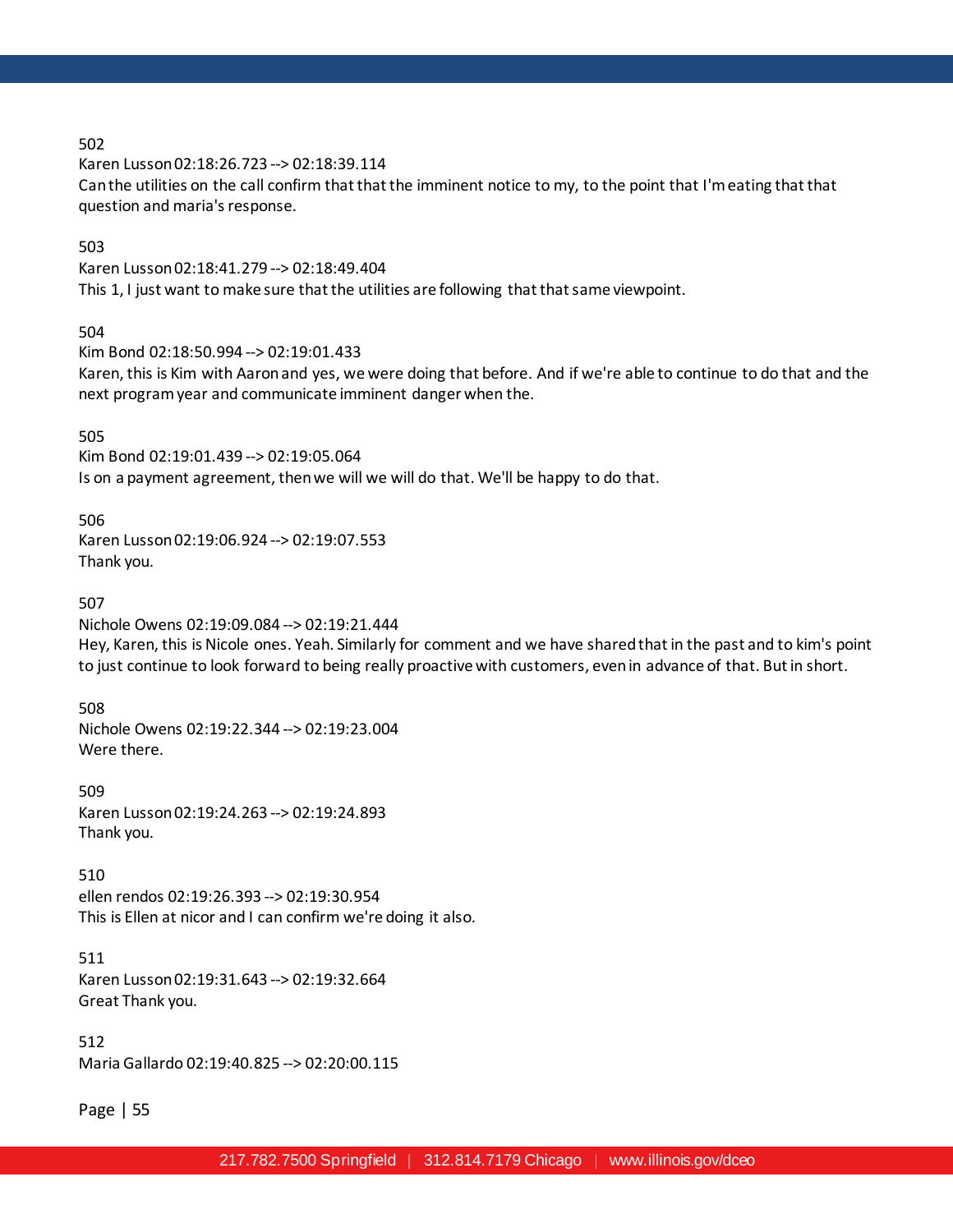Okay, thank you. The utilities for tightening here also carrying Leslie in mentioning the Chad that we requested all vendors report the outstanding balance. And then also we'll ask them that.

# 513

Maria Gallardo 02:20:00.145 --> 02:20:08.665

The outstanding balance equals that reconnect amounts so that we can issue the highest rate benefit amount as possible.

# 514

Maria Gallardo 02:20:11.394 --> 02:20:18.684 Uh, I see do we have anyone from people's gas that would like to address that question?

# 515

Michelle Machay 02:20:20.274 --> 02:20:25.524 Uh, yep, this is Michelle. We have no changes planned. We'll do what the rules allow. Thank you.

# 516

Maria Gallardo 02:20:26.364 --> 02:20:31.074 Thank you Michelle. Okay. Right. Moving on.

# 517

Maria Gallardo 02:20:31.079 --> 02:20:51.234

With the next section is section 7, which is it talks about our coordination. So we are here including again, starting September 1st we're going to be considering households, categorical eligibility 1 of the household members.

# 518

Maria Gallardo 02:20:51.240 --> 02:21:11.395

Use snap or 10 of benefits in the prior loans. Also the, the, we talk about that, including the insert. So that's also document coordination moving on with a section. 8.

# 519

Maria Gallardo 02:21:11.814 --> 02:21:31.434 Agency designation this year we are making a change in our local administering agencies network. So central community action agency, which was serving lean and living.

# 520

Maria Gallardo 02:21:31.560 --> 02:21:51.712

Counties their board of directors voted to terminate a full life services and as a result, they have not they did not apply for 2022 grand funds and the department has selected task with community service.

# 521

Maria Gallardo 02:21:51.719 --> 02:22:11.809

To be the emergency provider to serve these counties in program year, 2022, and a notice of funding opportunity, or will be issued for the for these counties to find a permanent provider prior to the next fiscal year.

522

Maria Gallardo 02:22:13.614 --> 02:22:30.744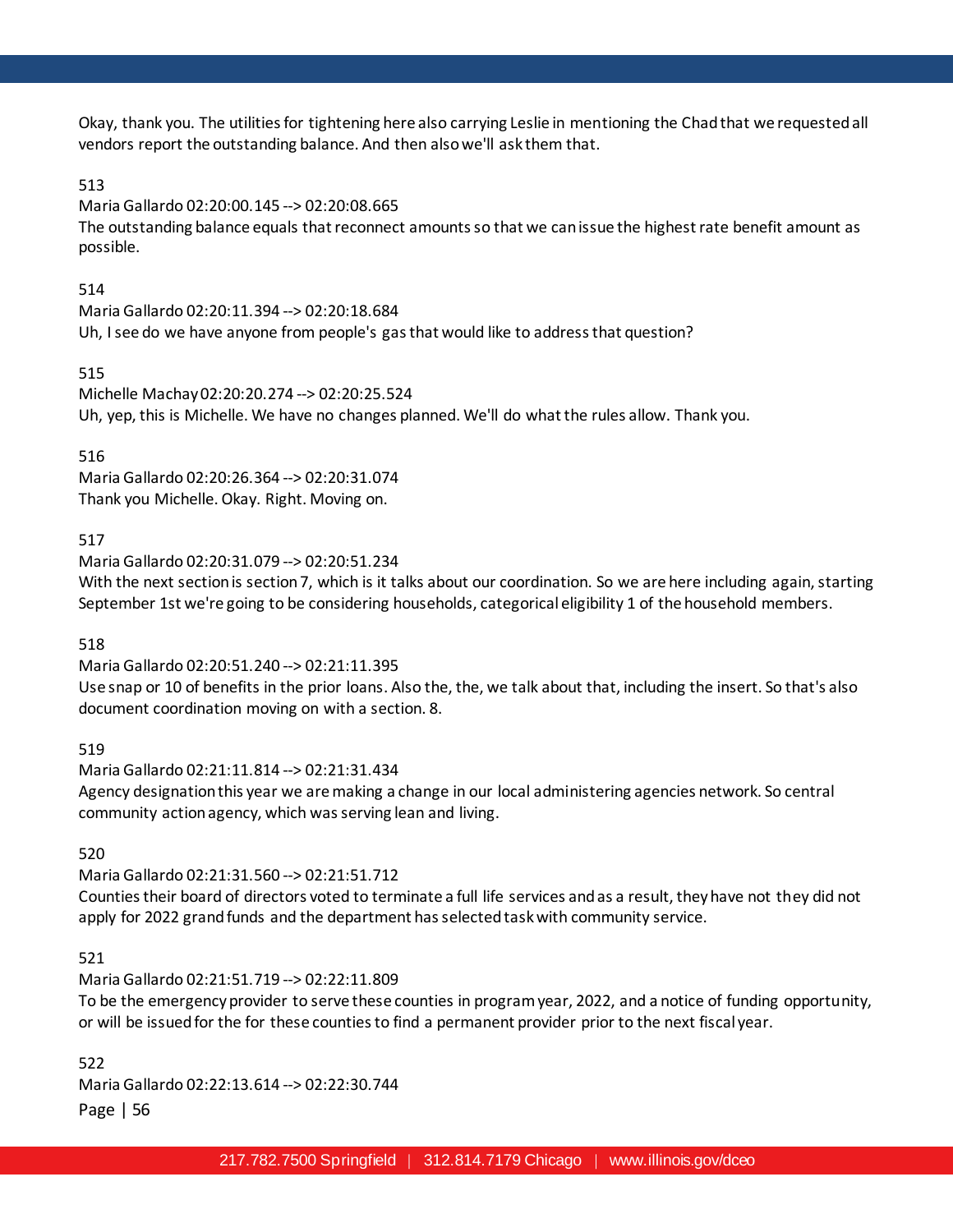Uh, so they currently, they currently password already are the agency that are we starting find people customers in those 2 counties as well right? Any questions or comments on this 1.

### 523

Maria Gallardo 02:22:32.124 --> 02:22:32.934 Section.

# 524

Maria Gallardo 02:22:35.279 --> 02:22:55.344

Hearing on both to section 11, which is the timely and meaningful public participation. So we're documented here that Leslie, and pointed out earlier our public hearing has been scheduled for Tuesday, August 3.

### 525

# Maria Gallardo 02:22:55.440 --> 02:23:15.552

At 10 0 am to 1130, the purpose of these public hearing is to receive comments from the probably concerning the draft statement. We send the public notice of the public hearing to local agencies as well as impact members and the interested parties last.

### 526

# Maria Gallardo 02:23:15.625 --> 02:23:35.365

Tuesday to my 12 twenties, and that these will be conducted this year via Webex. We provided that Webex logging to the network as well as the packet interested parties any comments or questions on this section.

### 527

# Maria Gallardo 02:23:41.424 --> 02:24:00.864

Thank you and I stand to of war. We have section 13, which is our assurance 16. our currently, this section require us to contact those local agencies that.

#### 528

# Maria Gallardo 02:24:01.105 --> 02:24:21.025

At minister and assurance 16 component in program year 2021. so we are currently updating that section. So once the statement submitted to will make sure that we send you a copy of the plan and.

### 529

# Maria Gallardo 02:24:21.120 --> 02:24:41.032

You can see the report that saved as well and then, lastly, it's not only on our overview, but on section, 17, which is program integrity I like to bring to your attention that we are adding under 17.1.

#### 530

# Maria Gallardo 02:24:41.364 --> 02:25:01.434

Which is our fraud reporting mechanism? We are adding that also costumers could email the office of community assistance, physical address. So then they can also report any alleged fraud case. So we're adding that has had another mechanism.

#### 531

Maria Gallardo 02:25:01.765 --> 02:25:21.595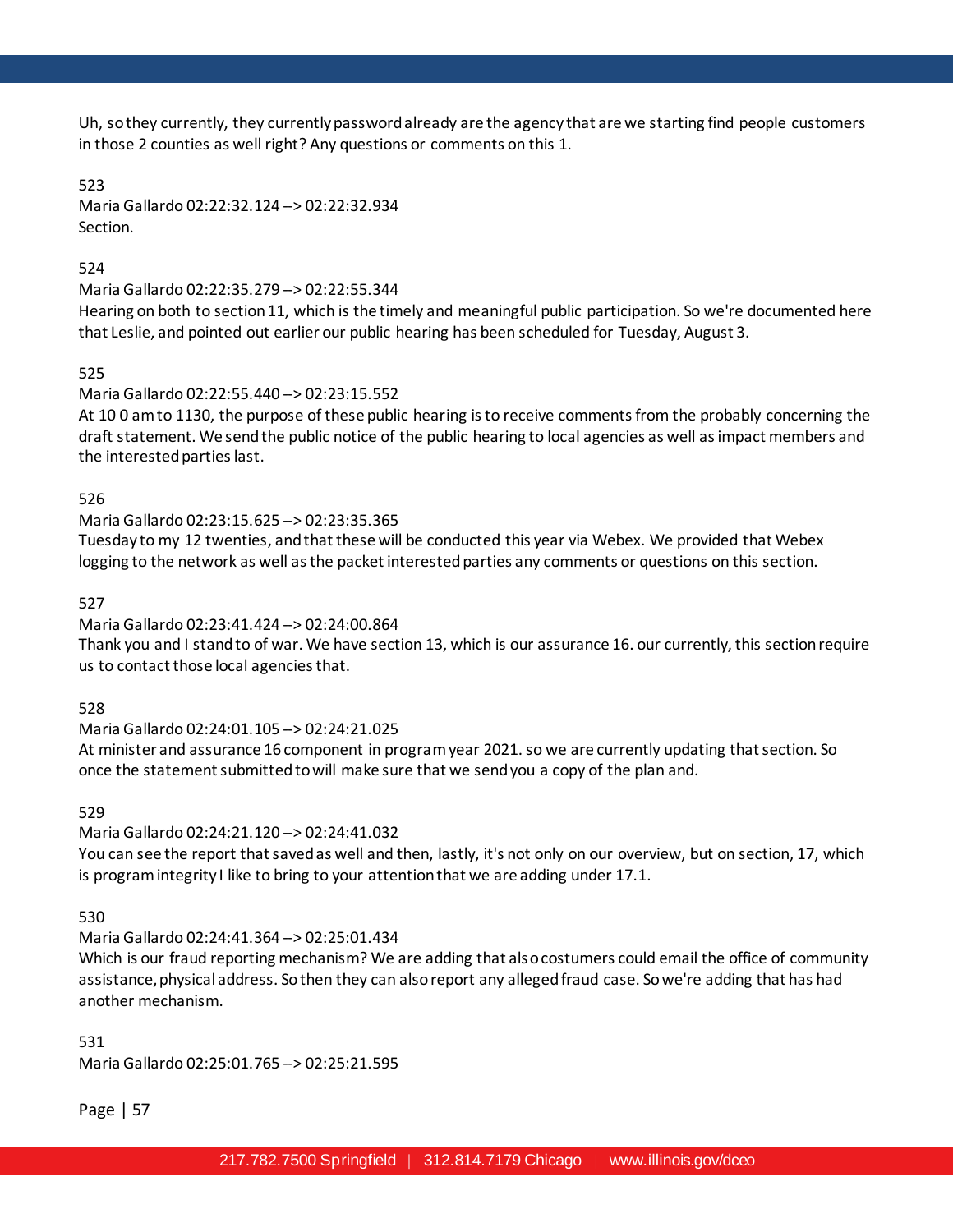That it's available to the customer, that address is also the study in our application that customers receive a call. So, with that, that's all what we plan today. Oh, last thing I'm sorry on page 30.

# 532

# Maria Gallardo 02:25:21.715 --> 02:25:41.522

Parks 37, which is question, 17.5 on their income verification after further internal review. We accidentally marked the payments coordinated all their energy.

# 533

# Maria Gallardo 02:25:41.760 --> 02:26:01.795

Assistance programs to avoid duplication of payments. So we are not currently doing that. So we are proposing to then to not then mark that as something that we are doing, but we are leaving for sure that computer databases are periodically.

# 534

# Maria Gallardo 02:26:01.919 --> 02:26:22.074

To verify, accuracy and timeliness of payments made to utilities. So those are reports that we have available to local agencies, and also internally to monitor the, that those payments are being made, and that we are verifying that carousel thousands. So, with that.

# 535

Maria Gallardo 02:26:22.314 --> 02:26:36.174 Um, that feed on terms of the draft of state planning discussion. So, I think at this point, I don't see anyone else have any other final questions, or comments on the plan.

536 Maria Gallardo 02:26:40.944 --> 02:26:41.364 Okay.

537

Leslie Ann Lesko 02:26:44.004 --> 02:26:58.434 Yeah, I don't see any Maria, so thank you so much for taking us do on that. As I said earlier, we're presenting the draft plan today. This is our normal practice and.

538

Leslie Ann Lesko 02:26:59.035 --> 02:27:18.595 We will be asking for a motion to approve this state plan as a draft then. Okay. We'll we will update the pack. If there are any comments received in the public hearing that would cause us to make a significant change. Otherwise we send the documents.

539 Leslie Ann Lesko 02:27:18.625 --> 02:27:21.295 To the path when we submitted to.

540 Leslie Ann Lesko 02:27:31.915 --> 02:27:32.875 And David.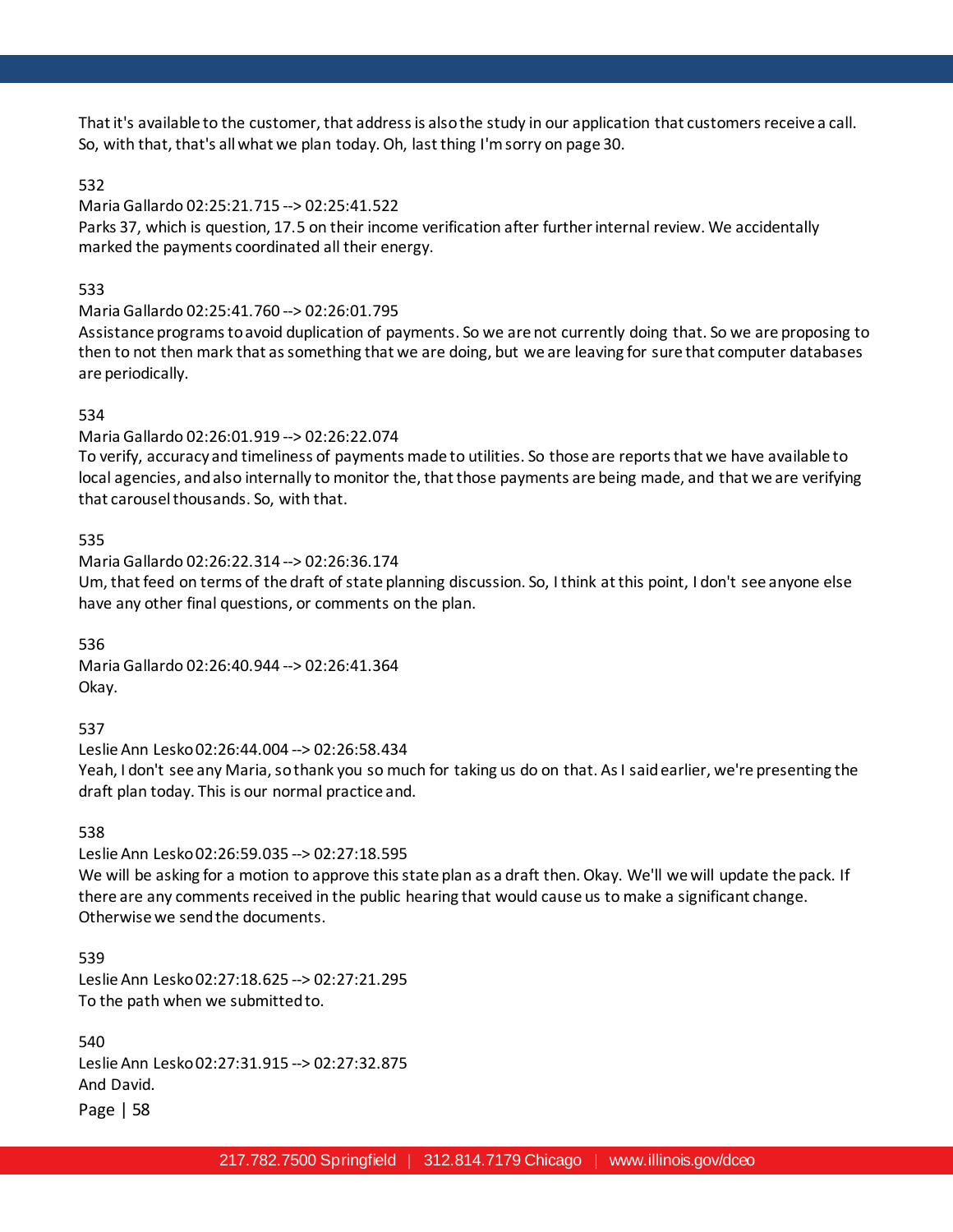david wortman 02:27:33.625 --> 02:27:36.295 Yeah, that's why is that my team to to do a.

#### 542

Leslie Ann Lesko 02:27:37.585 --> 02:27:37.885 Yep.

# 543

david wortman 02:27:38.065 --> 02:27:48.115 Okay, so, uh, I think at least 2 hours ago, we had 11 members of the pack on the call. So having heard the draft plan.

#### 544

david wortman 02:27:48.715 --> 02:28:08.245 Had access to it, I would entertain a motion and a 2nd to approve the draft plan with the understanding that it is draft and it will only be submitted in this form. If there are no substantial comments that the public hearing can I get.

545 david wortman 02:28:08.304 --> 02:28:09.834 A motion to that effect.

546 ellen rendos 02:28:14.424 --> 02:28:18.144 This is Ellen randall's I will make a motion to approve.

#### 547

Dalitso Sulamoyo 02:28:20.454 --> 02:28:20.874 So.

548 david wortman 02:28:21.144 --> 02:28:28.494 Thank you. So now, Maria, can you call actually called the role or call that you both.

#### 549

Maria Gallardo 02:28:29.214 --> 02:28:37.374 And actually, I was going to provide an update for the record. We do have I counted the 14 members.

# 550

Maria Gallardo 02:28:37.764 --> 02:28:40.254 Team, so thank you so much. Everyone.

### 551

Page | 59 Maria Gallardo 02:28:40.320 --> 02:28:49.135 For joining this meeting today. So, David, I'm sorry do you want me to call the names that.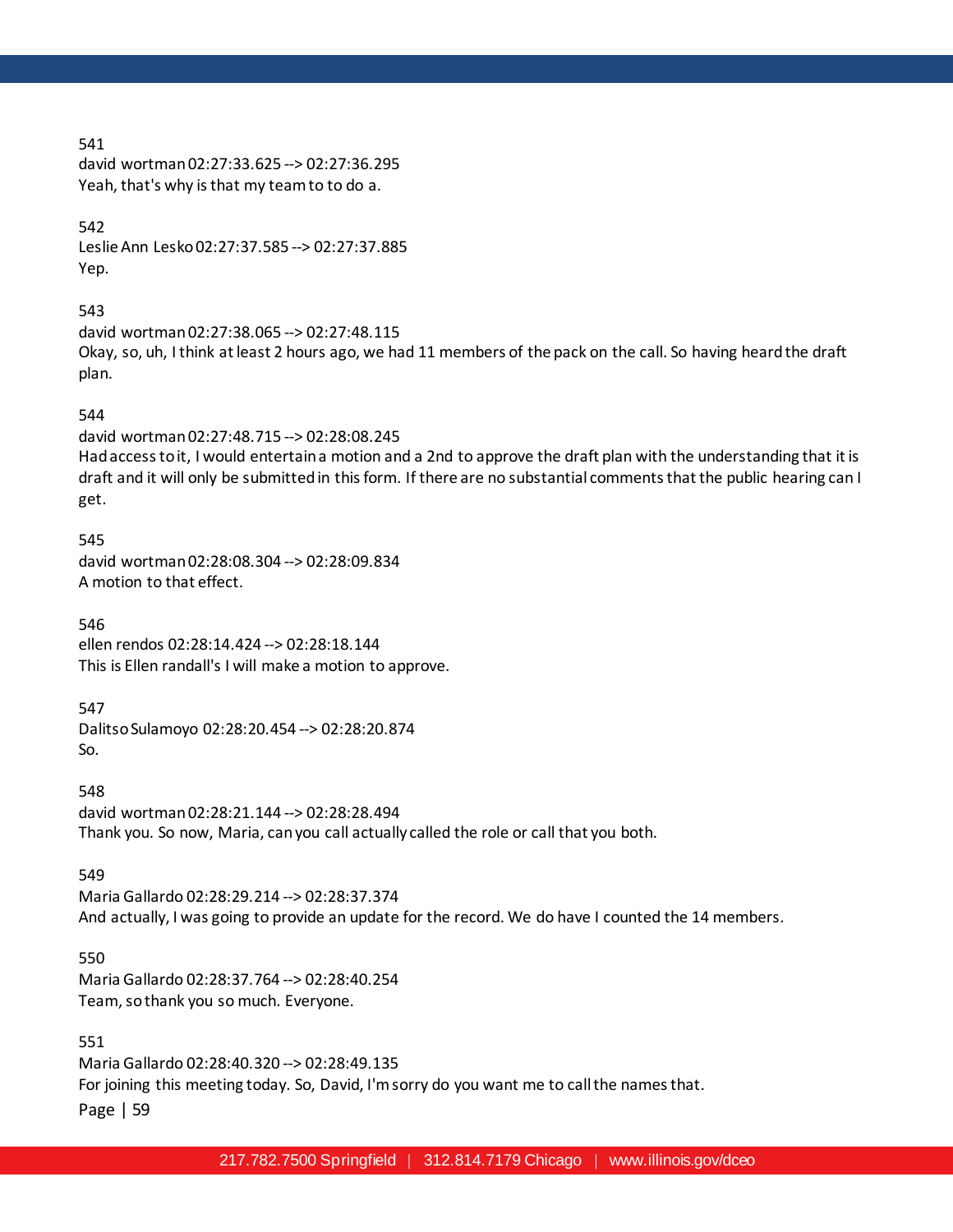552 david wortman 02:28:49.375 --> 02:28:49.855 Yeah.

553 Maria Gallardo 02:28:50.335 --> 02:28:50.545 Right.

554 david wortman 02:28:50.545 --> 02:28:50.755 So.

555 Maria Gallardo 02:28:51.085 --> 02:29:00.475 Okay, so I saw Michelle machade, which is a proxy for Dave bearing at people's gas North.

556

Maria Gallardo 02:29:00.984 --> 02:29:20.634

Um, we have trace 10 days from city of Chicago. We have Nicole all wins from combat. We have Kimberly bond as a proxy to Melanie brown representing Ameren, Illinois. We have Sarah Moscow with.

557

Maria Gallardo 02:29:20.664 --> 02:29:40.764

From a city sense utility board. We have 1, the Hopkins from South Austin coalition. Also we have gentleman how work from the Illinois Commerce Commission Jared polisci ship CDF, Chicago we have.

558

Maria Gallardo 02:29:41.304 --> 02:30:00.954

Ellen randoms from nicor gas debates those to them while you're from champagne County, regional planning commission, Laurie walls from city of Chicago crease wide from we'll County, Stacy Wilson from Illinois in the electric agency and finally, but not least.

559 Maria Gallardo 02:30:01.075 --> 02:30:03.475 So, you can from.

560

david wortman 02:30:04.555 --> 02:30:21.115

Okay, all those that heard their name we have a motion is 2nd to approve the draft plan and submit to assuming unless there is substantial comments received at the public, hearing all those in favor signify.

561 david wortman 02:30:21.265 --> 02:30:22.135 By saying I.

562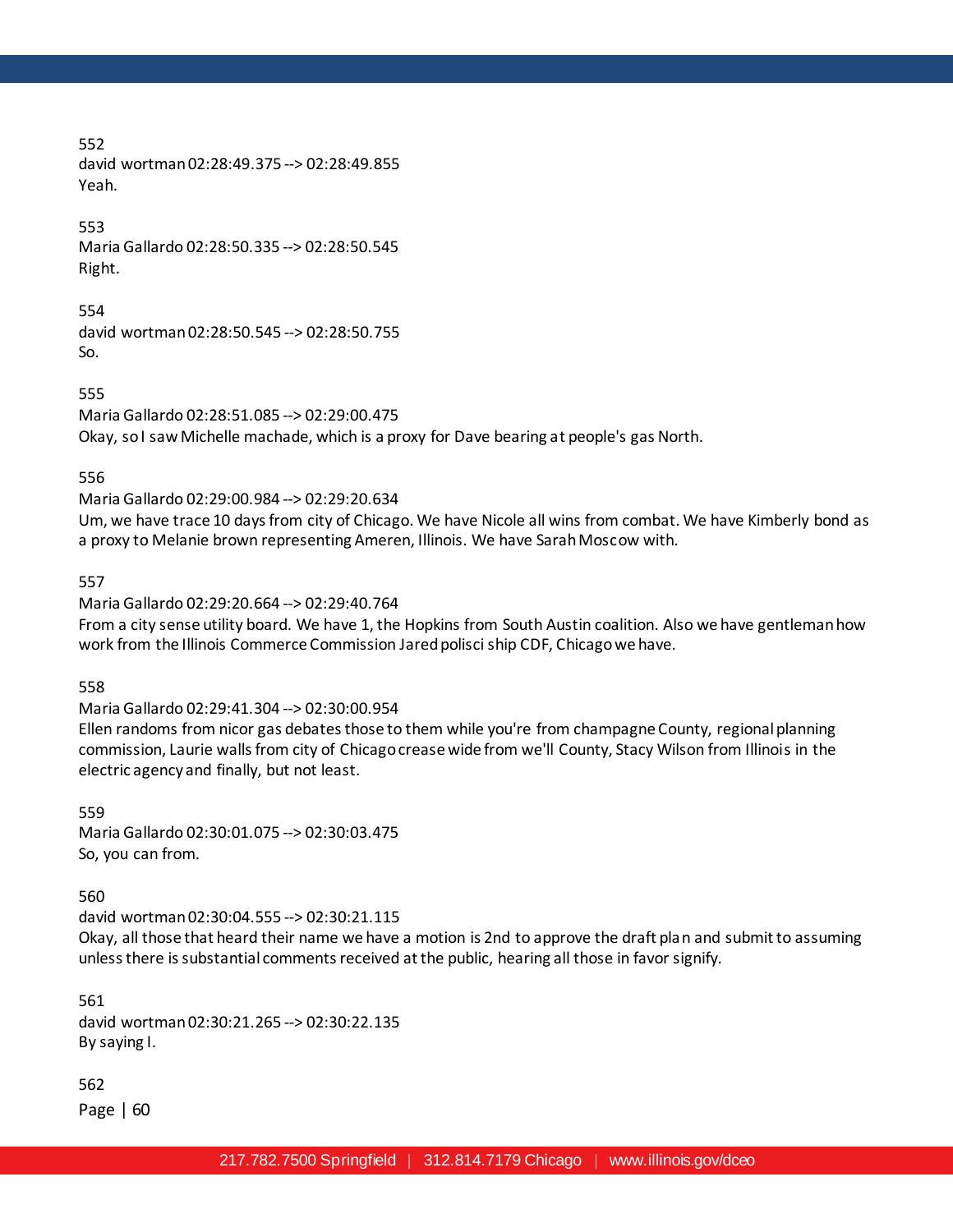Joan Howard 02:30:23.185 --> 02:30:23.785 Hi.

#### 563

Jared Policicchio, City of Chicago, he/him 02:30:24.745 --> 02:30:25.015 I.

#### 564

david wortman 02:30:25.885 --> 02:30:27.715 Any opposed same sign.

# 565

david wortman 02:30:30.444 --> 02:30:42.174 Hearing none, uh, that his past so, uh, we will do the public hearing next week and then let people know the results of that. So that's.

566

Leslie Ann Lesko 02:30:42.204 --> 02:30:42.414 Right.

567 david wortman 02:30:42.744 --> 02:30:43.644 Thank you everyone.

568 Leslie Ann Lesko 02:30:44.544 --> 02:30:49.824 Thank you, thank you all. I was going to get a few pits program updates.

569

Leslie Ann Lesko 02:30:50.334 --> 02:31:09.822

And here we are, we're very transparent just like you want to David so that's why it's such a long meeting here, but it's a lot of important information. So thank you all for holding on. So, pit program updates as of July 13 there were 31.3000.

570

Leslie Ann Lesko 02:31:10.884 --> 02:31:30.090 Dollars currently advocated annually on behalf of 30,659 customers that are enrolled in tip. The average current benefits is 1020 dollars. You do have a break down by L. A. that was provided.

571

Leslie Ann Lesko 02:31:30.774 --> 02:31:50.376

Uh, I think on the 27th, as part of the meeting packet, the average benefit last to was a 1000 dollars and last year we were obligated about 29.4Million. We had enrolled 29,430.

572

Leslie Ann Lesko 02:31:50.574 --> 02:32:10.554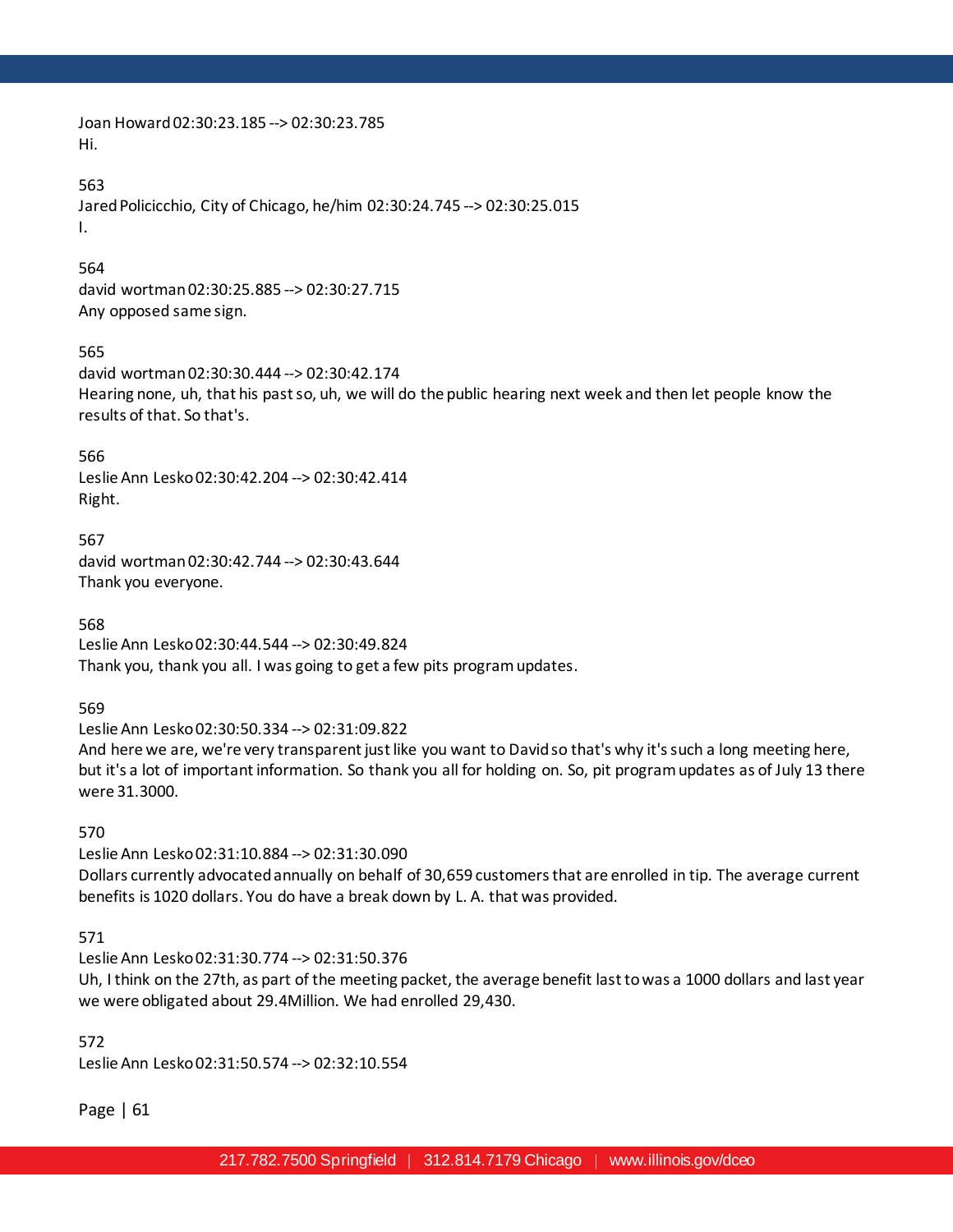Customers, so we have a nice increase. Their new tip application will begin September 1st, and the have already began with the recertification process and we've provided training, et cetera, something new and.

# 573

# Leslie Ann Lesko 02:32:10.560 --> 02:32:30.235

Fighting is that Jose worked with tester consulting, incorporated the contractors to offer a star document upload site, similar to the customer inquiry portal where customers can upload their documents as part of the recertification.

# 574

# Leslie Ann Lesko 02:32:30.719 --> 02:32:50.850

Um, and it is available to both and Pip applicants and restarted buying customers. New Pip, statewide allocation we've already talked about it is a 47% increase over last year. So hopefully we will get a lot more.

# 575

# Leslie Ann Lesko 02:32:50.879 --> 02:33:10.221

Tip customers and then what's the there are the program year 22 pick program changes that David already talked about earlier. And then I think most there was going to mention a couple things about that.

# 576

# Maria Gallardo 02:33:12.354 --> 02:33:31.194

Thank you Leslie and so on this section, we like to let the group now that effective July. 1st we have been find customers on peep. You've seen that 200% of the federal poverty level.

577

# Maria Gallardo 02:33:31.494 --> 02:33:51.264

And the 60% state, median income that we talked earlier, also the new benefit matrix that also was pushed in star so that we can present the big customers. How much their comparison and will be.

578

# Maria Gallardo 02:33:51.359 --> 02:34:11.454

So, then they can make an informed decision that has been going on since July. 1st. So, now that we receive authorization from the energy assistant act to implement the other changes that have a impact in.

579

# Maria Gallardo 02:34:11.574 --> 02:34:31.582

Star system, we plan to implement the following changes effective Monday, August 2nd so we will be next Monday. In the meantime we have been working very hard with the customer consulting to in the meantime to make sure that.

# 580

# Maria Gallardo 02:34:31.680 --> 02:34:51.808

Those changes were made available as soon as we receive that authorization. So, those changes are now, our maximum benefit of 1800 dollar annually will be split. 50% of that benefit will go.

581

Maria Gallardo 02:34:51.865 --> 02:35:11.993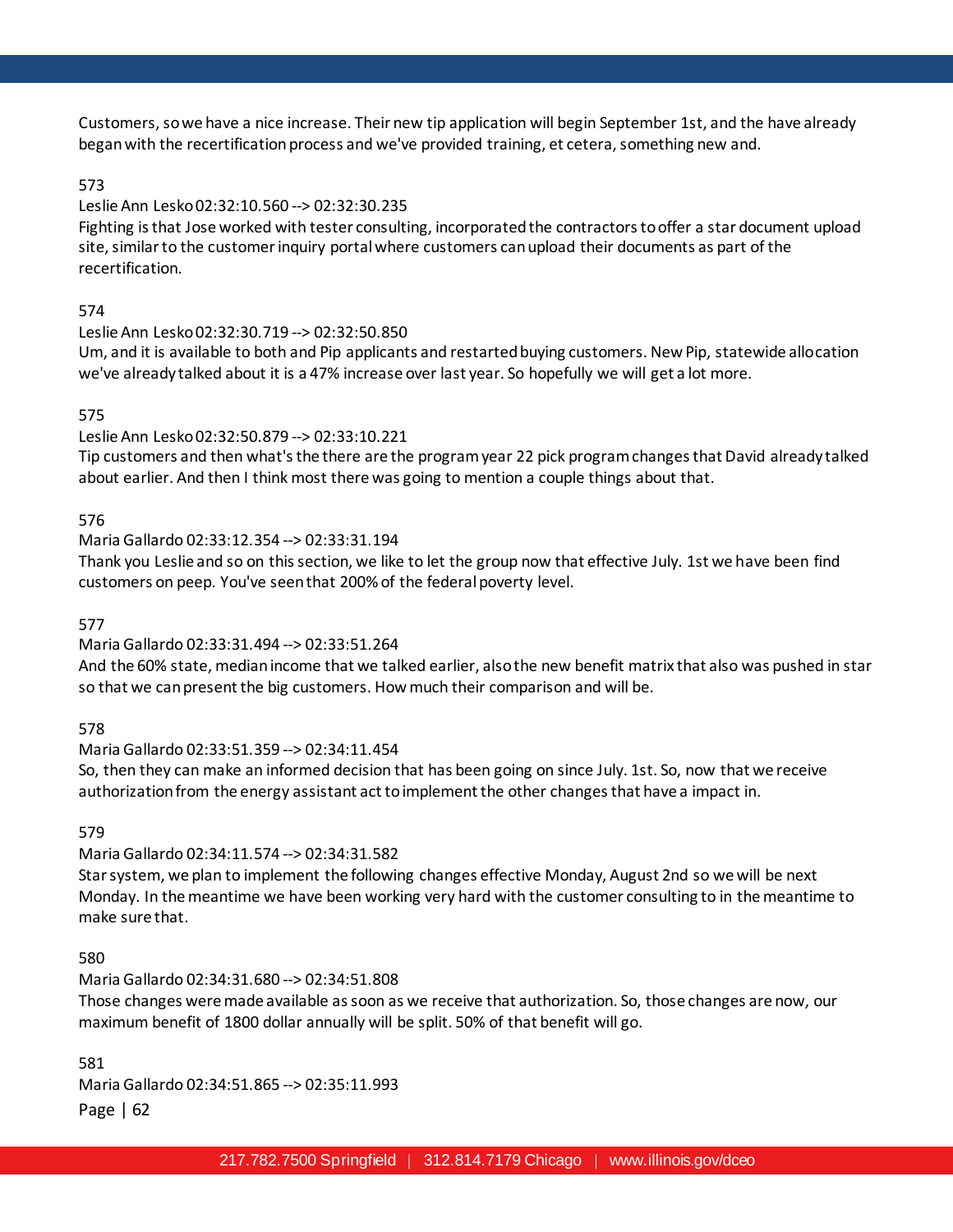The primary utility, and then the other 50% will be going to the electric company also the customer payment responsibility, or the CBR, which was following the earlier. Speed will also be.

# 582

### Maria Gallardo 02:35:11.999 --> 02:35:32.130

3% of the customer payment will go to the primary utility and then the 3% remaining will go to the electric company and they find the link, which was 1 of the biggest changes in our peak program that dropped.

### 583

Maria Gallardo 02:35:32.424 --> 02:35:52.144

Has changed now to 75 days. So, instead of the customer who is making not making, or having lease payments been dropped potentially on day 45 that they now will be changed to the 75.

### 584

Maria Gallardo 02:35:52.524 --> 02:36:12.444

Um, we're planning to drop the customer if that's the case on drug 76 on day 76 however, we're still leaving the offer. Right? So, if a customer has an X2, any circumstance that it's preventing them for making.

### 585

Maria Gallardo 02:36:12.534 --> 02:36:32.624

Payments and contact the local agency, the agency can still overwrite that future drop on base 76 in that way. So those are the program changes that had an impact in the star system that we are, as I said earlier, we were planning to roll.

### 586

Maria Gallardo 02:36:32.664 --> 02:36:42.444 Sufferings in the star system effective Monday, August. 2nd, so any questions on this part.

587

Maria Gallardo 02:36:51.595 --> 02:36:55.255 Based hearing it on David will turn it back to him.

#### 588

david wortman 02:36:56.785 --> 02:37:08.695 Okay, um, we're a long ways into this meeting our done other business. We don't have any, does anyone on this call have anything that they want to discuss?

#### 589

david wortman 02:37:10.945 --> 02:37:29.875

Okay, um, I said, we don't have any there. There are a couple things I want to say, not really with the pack though. 1st, next Thursday for there are people on this call. That this may be interesting too and some utilities likely not, but next Thursday we have.

590 david wortman 02:37:29.904 --> 02:37:49.644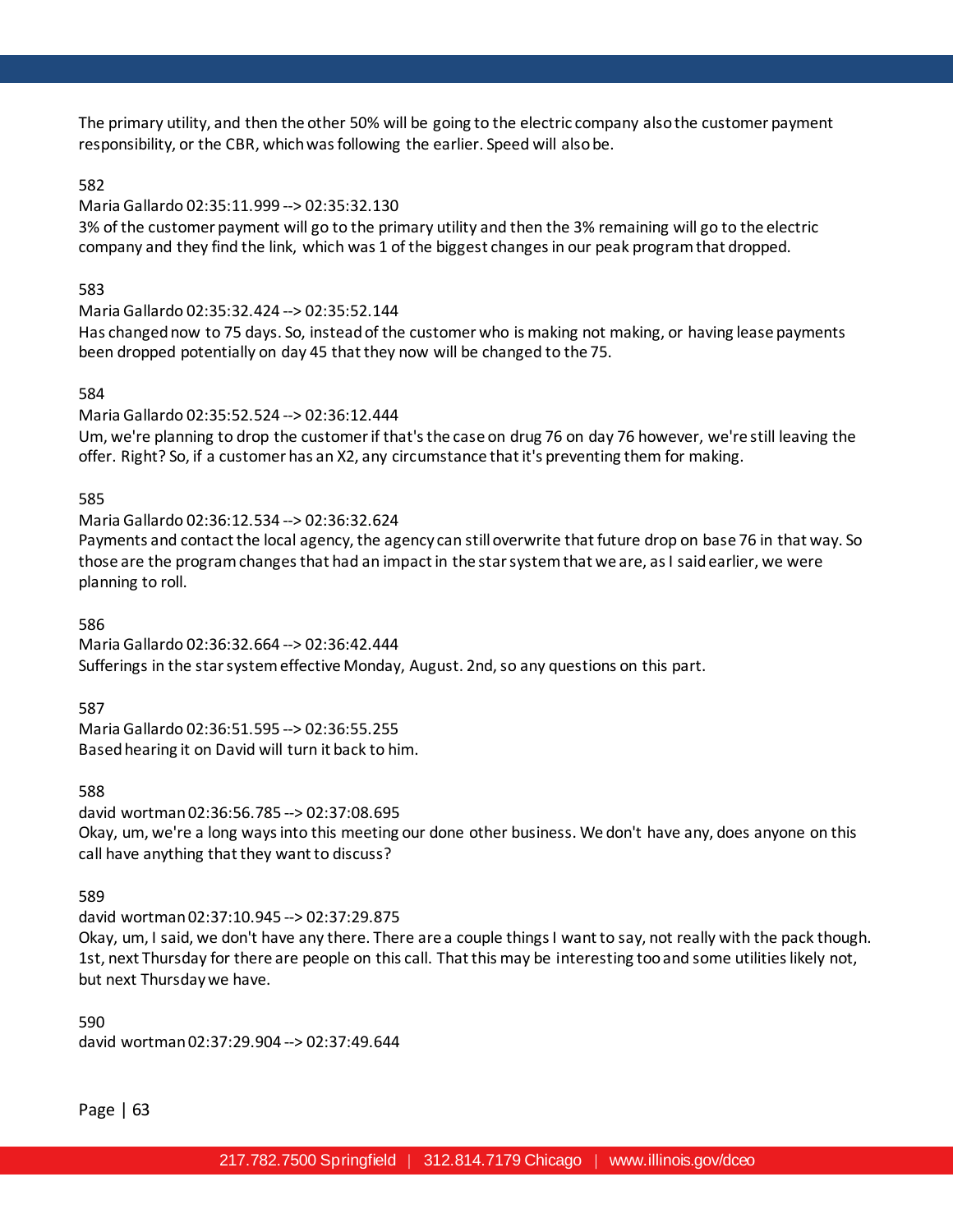The water assistance program, state plan, meeting where it's a public meeting, not a public hearing. We are to receive public input, but it doesn't have to be a public hearing. So we're going to use that meeting to present the state plan. I'm also going to use it as an opportunity to talk about.

### 591

### david wortman 02:37:50.394 --> 02:38:10.194

The state wire plan, our program, which there was a state act passed in the spring session. So the next week's is just the federal crisis water program that's set up from our funding. But if.

### 592

#### david wortman 02:38:10.224 --> 02:38:30.354

You have received that. Welcome but if if you want to know more about it and haven't received an email from us, let us know, send an email to 1 of us and we will get you on that list. It's a week from today. The next thing that I wanted to say is, I.

### 593

### david wortman 02:38:30.414 --> 02:38:50.484

I was told today that we're supposed to be going back to in person meetings as an option. So this was our, maybe our last, depending on what goes on, but maybe our last, all online, but we will, of course, continue to offer this as an option. 1 thing has changed.

#### 594

#### david wortman 02:38:50.544 --> 02:39:10.494

I think we're all a little more comfortable with online meetings now, but future meetings we'll have a in person option for those who want to come in. So, those are the last 2 things that I have. I'm seeing a couple things on here. Oh, yeah Thank you. Leslie, and she put if you have any questions about the light.

#### 595

david wortman 02:39:10.734 --> 02:39:28.254

You can send them to Kimberly, that carver at Illinois. She's retiree. That's come back on a contract to help us with the, the federal water program. Um, let's see.

#### 596

david wortman 02:39:30.804 --> 02:39:36.774 I think, uh, is there anything else that needs to be said on this Maria? I think you answered Martha, is.

#### 597

Maria Gallardo 02:39:41.455 --> 02:39:52.045 Anything further, um, I mean, no oh, Martha, if you have any follow up questions, you know, feel free to always reach out to me and Leslie.

598 david wortman 02:39:54.505 --> 02:39:59.245 Okay, so this was a long meeting, but a good 1. uh, we got, uh.

599 david wortman 02:39:59.304 --> 02:40:17.964